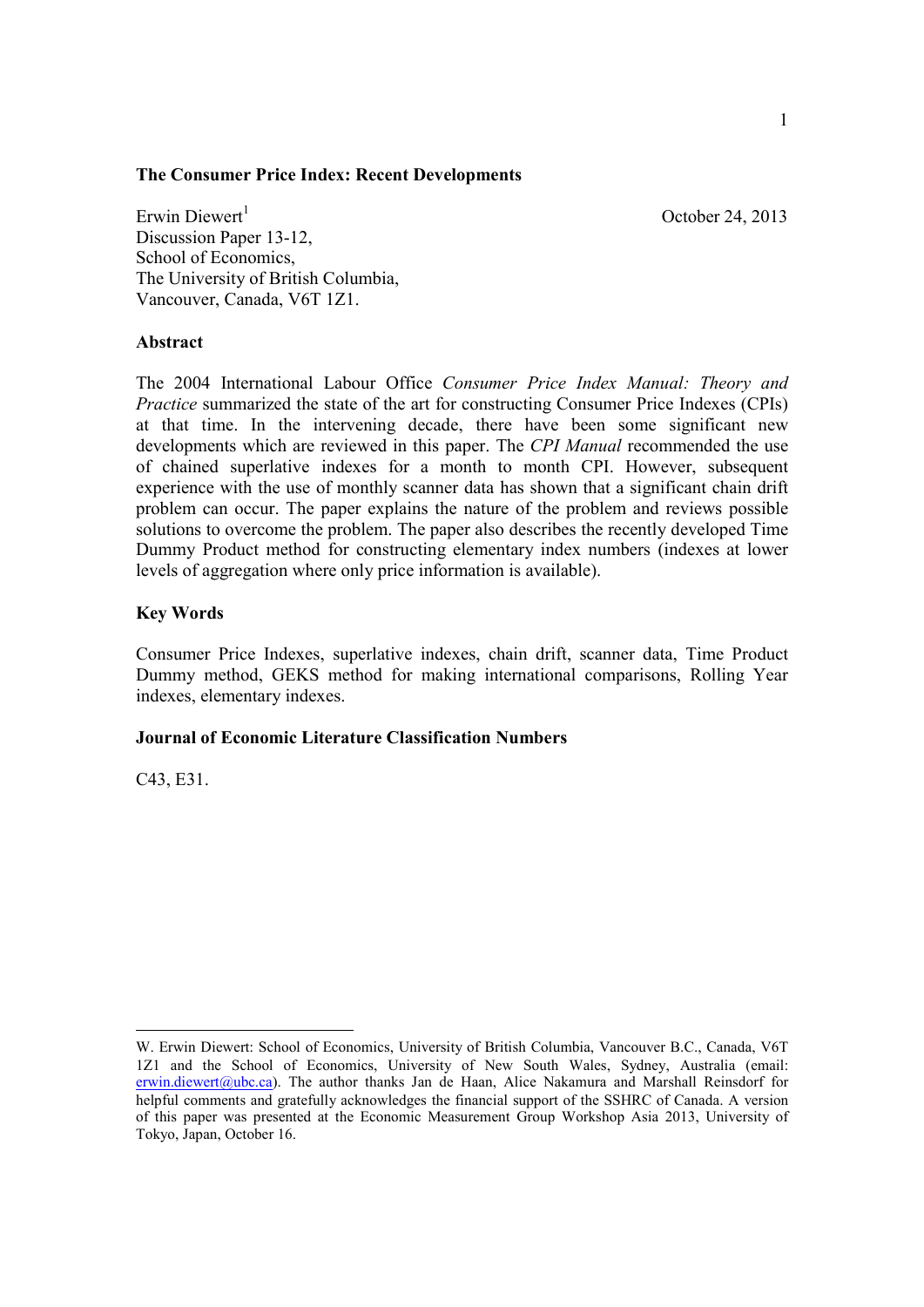## **1. Introduction**

A decade has passed since the *Consumer Price Index Manual: Theory and Practice* 2 was published. Thus it seems appropriate to review the advice given in the *Manual* in the light of research over the past decade. It turns out that there have been some significant developments that should be taken into account in the next revision of the *Manual*.

In section 2 below, we review the main methodological recommendations on choosing a target index that were made in the *Manual*. 3 In subsequent sections, we will list some of the problem areas and possible solutions to these problems that have been brought forward during the past decade.

In section 3, the *chain drift problem* will be defined and possible solutions discussed. Sections 4 and 5 discuss two possible solutions to the chain drift problem.

Section 6 will discuss various problems associated with the construction of *elementary indexes*. These indexes are constructed using price information only. When value or quantity information is not available to the price statistician, then it is only possible to construct an elementary index. This type of index is used at the lowest level of aggregation when expenditure information is not available.

Section 7 will briefly review recent developments on alternative approaches to *quality adjustment*.

Section 8 will discuss additional problem areas associated with the construction of Consumer Price Indexes where further research is required.

Section 9 concludes.

# **2. The Consumer Price Index Manual 2004**

The *Manual* distinguished four main approaches to the determination of the functional form for a *target price index* that compares the prices (and associated quantities) between two periods:

- Fixed basket and averages of fixed basket approaches;
- The test or axiomatic approach;
- The stochastic approach and
- The economic approach.

These four approaches will be explained briefly below.<sup>4</sup>

<sup>2</sup> See the ILO/IMF/OECD/UNECE/Eurostat/The World Bank (2004). The *Manual* was written over the years 2000-2003. For brevity, in the future, we will refer to the *CPI Manual* as ILO (2004) or the *Manual*.<sup>3</sup><br>This section are lead in the state of the *Manual* as ILO (2004) or the *Manual*.

<sup>3</sup> This section can be skipped by readers who are familiar with the contents of the *Manual*.

 $4$  See the ILO (2004; 263-327).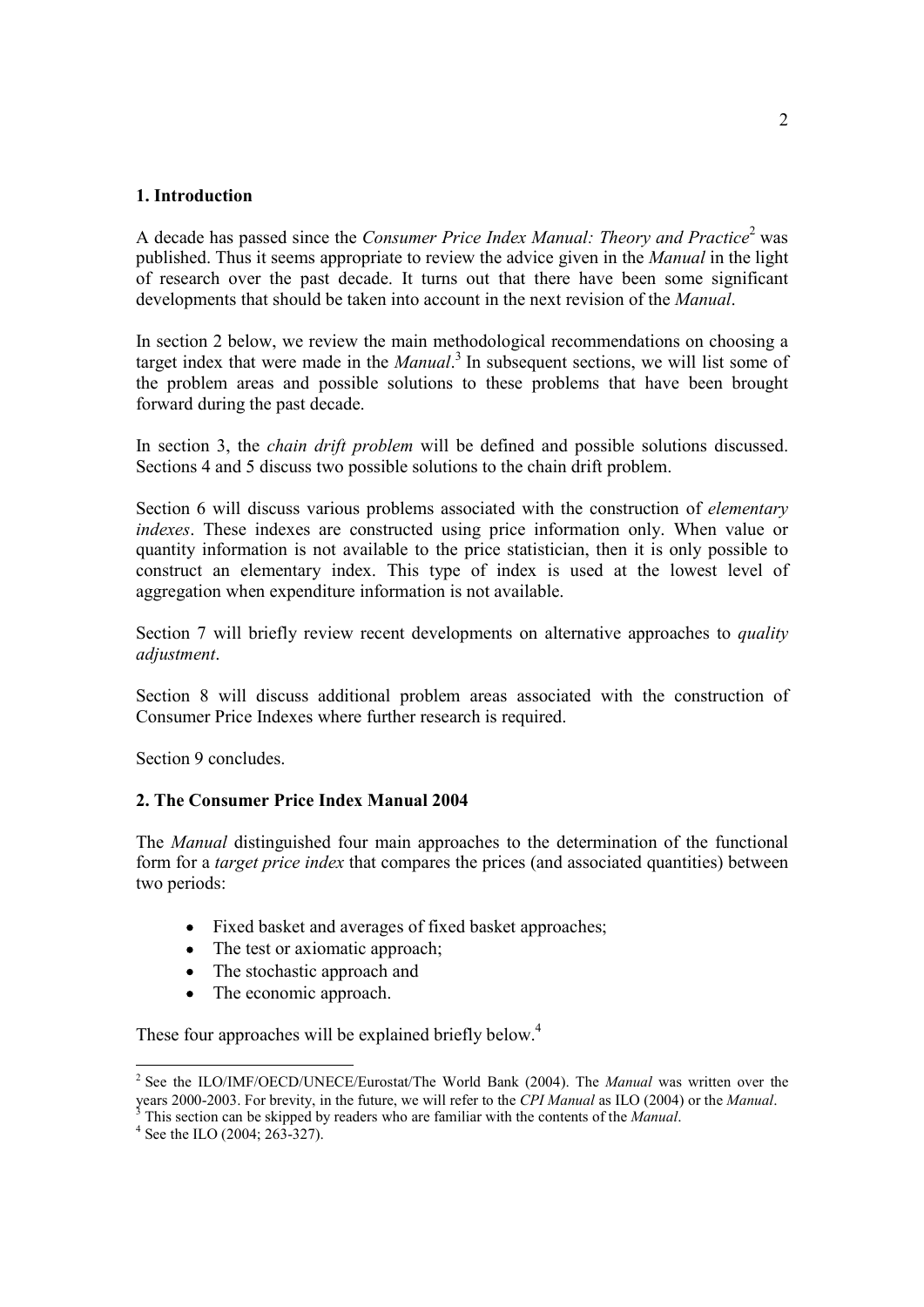#### **2.1 Fixed Basket Approaches to Index Number Theory**

A very simple approach to the determination of a price index over a group of commodities is the *fixed basket approach*. In this approach, a basket of commodities that is represented by the positive quantity vector  $q = [q_1,...,q_N]$  is given. Given the price vectors for periods 0 and 1,  $p^0 \equiv [p_1^0, ..., p_N^0]$  and  $p^1 \equiv [p_1^1, ..., p_N^1]$  respectively, we can calculate the cost of purchasing this same basket in the two periods,  $p^{0} \cdot q = \sum_{n=1}^{N} p_{n}^{0} q_{n}$ and  $p^1 \cdot q = \sum_{n=1}^{N} p_n^1 q_n$ . Then the ratio of these costs is a very reasonable indicator of pure price change over the two periods under consideration, provided that the basket vector q is "representative". This leads to the *Lowe* (1823) *price index*, P<sub>Lo</sub>, defined as follows:

(1) 
$$
P_{Lo}(p^0, p^1, q) \equiv p^1 \cdot q/p^0 \cdot q
$$
.

As time passed, economists and price statisticians demanded a bit more precision with respect to the specification of the basket vector q. There are two natural choices for the reference basket: the period 0 commodity vector  $q^0$  or the period 1 commodity vector  $q^1$ . These two choices lead to the Laspeyres  $(1871)$  price index  $P<sub>L</sub>$  defined by  $(2)$  and the Paasche (1874) price index  $P_P$  defined by (3):

(2) 
$$
P_L(p^0, p^1, q^0, q^1) \equiv p^1 \cdot q^0 / p^0 \cdot q^0 = \sum_{n=1}^N s_n^0 (p_n^1 / p_n^0);
$$
  
(3)  $P_P(p^0, p^1, q^0, q^1) \equiv p^1 \cdot q^1 / p^0 \cdot q^1 = [\sum_{n=1}^N s_n^1 (p_n^1 / p_n^0)^{-1}]^{-1}$ 

where the period t expenditure share on commodity n,  $s_n^t$ , is defined as  $p_n^t q_n^t/p^t \cdot q^t$  for  $n =$ 1,..., N and  $t = 0,1$ . Thus the Laspeyres price index  $P<sub>L</sub>$  can be written as a base period expenditure share weighted average of the N price ratios (or price relatives),  $p_n^{-1}/p_n^{\;0.5}$  The last equation in (3) shows that the Paasche price index  $P<sub>P</sub>$  can be written as a period 1 (or current period) expenditure share weighted *harmonic* average of the N price ratios. 6

The problem with these index number formulae is that they are equally plausible but in general, they will give different answers. This suggests that if we require a single estimate for the price change between the two periods, then we should take some sort of evenly weighted average of the two indexes as our final estimate of price change between periods 0 and 1. Examples of such symmetric averages are the arithmetic mean, which leads to the Drobisch (1871) Sidgwick (1883; 68) Bowley (1901; 227)<sup>7</sup> index, (1/2)P<sub>L</sub> +  $(1/2)P_P$ , and the geometric mean, which leads to the *Fisher* (1922) *ideal index*,  $P_F$ , defined as

(4) 
$$
P_F(p^0, p^1, q^0, q^1) \equiv [P_L(p^0, p^1, q^0, q^1) P_P(p^0, p^1, q^0, q^1)]^{1/2}
$$
.

 $<sup>5</sup>$  This result is due to Walsh (1901; 428 and 539).</sup>

 $6$  This expenditure share and price ratio representation of the Paasche index is described by Walsh (1901; 428) and derived explicitly by Fisher (1911; 365).

<sup>&</sup>lt;sup>7</sup> See Diewert (1992) (1993) and Balk (2008) for additional references to the early history of index number theory.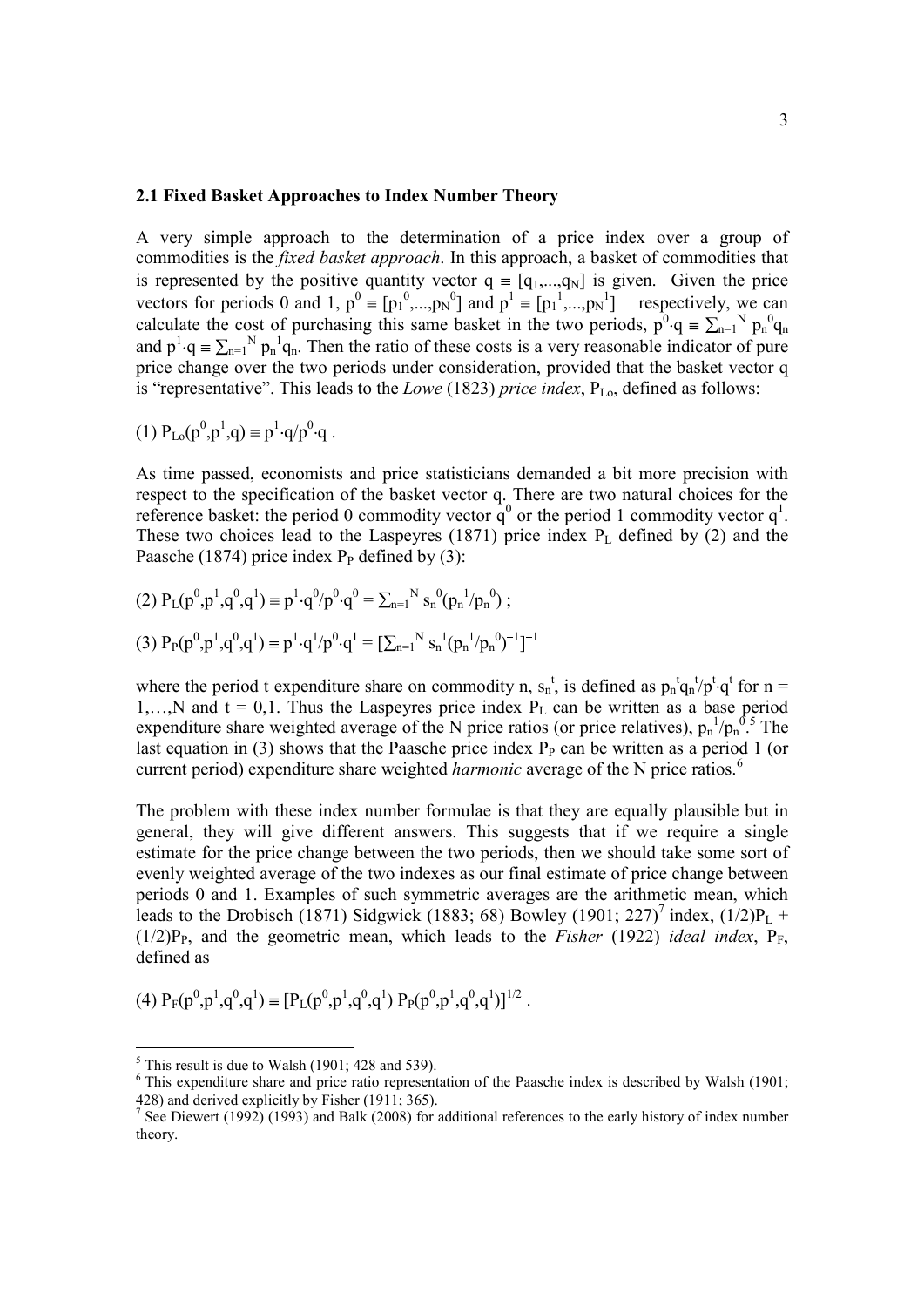It is very desirable for a price index formula that depends on the price and quantity vectors pertaining to the two periods under consideration to satisfy the *time reversal test*. *8* We say that the index number formula  $P(p^0, p^1, q^0, q^1)$  satisfies this test if

(5) 
$$
P(p^1, p^0, q^1, q^0) = 1/P(p^0, p^1, q^0, q^1)
$$
;

i.e., if we interchange the period 0 and period 1 price and quantity data and evaluate the index, then this new index  $P(p^1, p^0, q^1, q^0)$  is equal to the reciprocal of the original index  $P(p^0, p^1, q^0, q^1).$ 

Diewert (1997; 138) showed that the Fisher ideal price index defined by (4) above is the *only* index that is a homogeneous symmetric mean of the Laspeyres and Paasche price indexes,  $P_L$  and  $P_P$ , and satisfies the time reversal test (5) above. Thus the *symmetric basket approach* to bilateral index number theory leads to the Fisher index (4) as being "best" from the perspective of this approach.<sup>9</sup>

#### **2.2. Stochastic and Descriptive Statistics Approaches to Index Number Theory**

The (unweighted) stochastic approach to the determination of the price index can be traced back to the work of Jevons (1865) (1884) and Edgeworth (1888) (1896) (1901) over a hundred years ago<sup>10</sup>.

The basic idea behind the stochastic approach is that each price relative,  $p_n^{-1}/p_n^0$  for n = 1,2,..., N, can be regarded as an estimate of a common inflation rate  $\alpha$  between periods 0 and 1; i.e., Jevons and Edgeworth essentially assumed that

(6) 
$$
p_n^{-1}/p_n^0 = \alpha + \varepsilon_n
$$
; n = 1,2,...,N

where  $\alpha$  is the common inflation rate and the  $\varepsilon_n$  are random variables with mean 0 and variance  $\sigma^2$ . The least squares estimator for  $\alpha$  is the *Carli* (1804) *price index* P<sub>C</sub> defined as

(7) 
$$
P_C(p^0, p^1) \equiv \sum_{n=1}^N (1/N)(p_n^{-1}/p_n^{-0}).
$$

Unfortunately, P<sub>C</sub> does not satisfy the time reversal test, i.e.,  $P_C(p^1, p^0) \neq 1/P_C(p^0, p^1)^{11}$ .

<sup>&</sup>lt;sup>8</sup> The concept of this test is due to Pierson (1896; 128). More formal statements of the test were made by Walsh (1901; 324) and Fisher (1922; 64).

<sup>&</sup>lt;sup>9</sup> Bowley was an early advocate of taking a symmetric average of the Paasche and Laspeyres indexes: "If [the Paasche index] and [the Laspeyres index] lie close together there is no further difficulty; if they differ by much they may be regarded as inferior and superior limits of the index number, which may be estimated as their arithmetic mean … as a first approximation." Arthur L. Bowley (1901; 227). Fisher (1911; 418- 419) (1922) considered taking the arithmetic, geometric and harmonic averages of the Paasche and Laspeyres indexes.

<sup>&</sup>lt;sup>10</sup> For additional references to the early literature, see Diewert (1993; 37-38) (1995b) and Balk (2008; 32-36).

<sup>&</sup>lt;sup>11</sup> In fact Fisher (1922; 66) noted that  $P_C(p^0, p^1)P_C(p^1, p^0) \ge 1$  unless the period 1 price vector  $p^1$  is proportional to the period 0 price vector  $p^0$ ; i.e., Fisher showed that the Carli index has a definite upward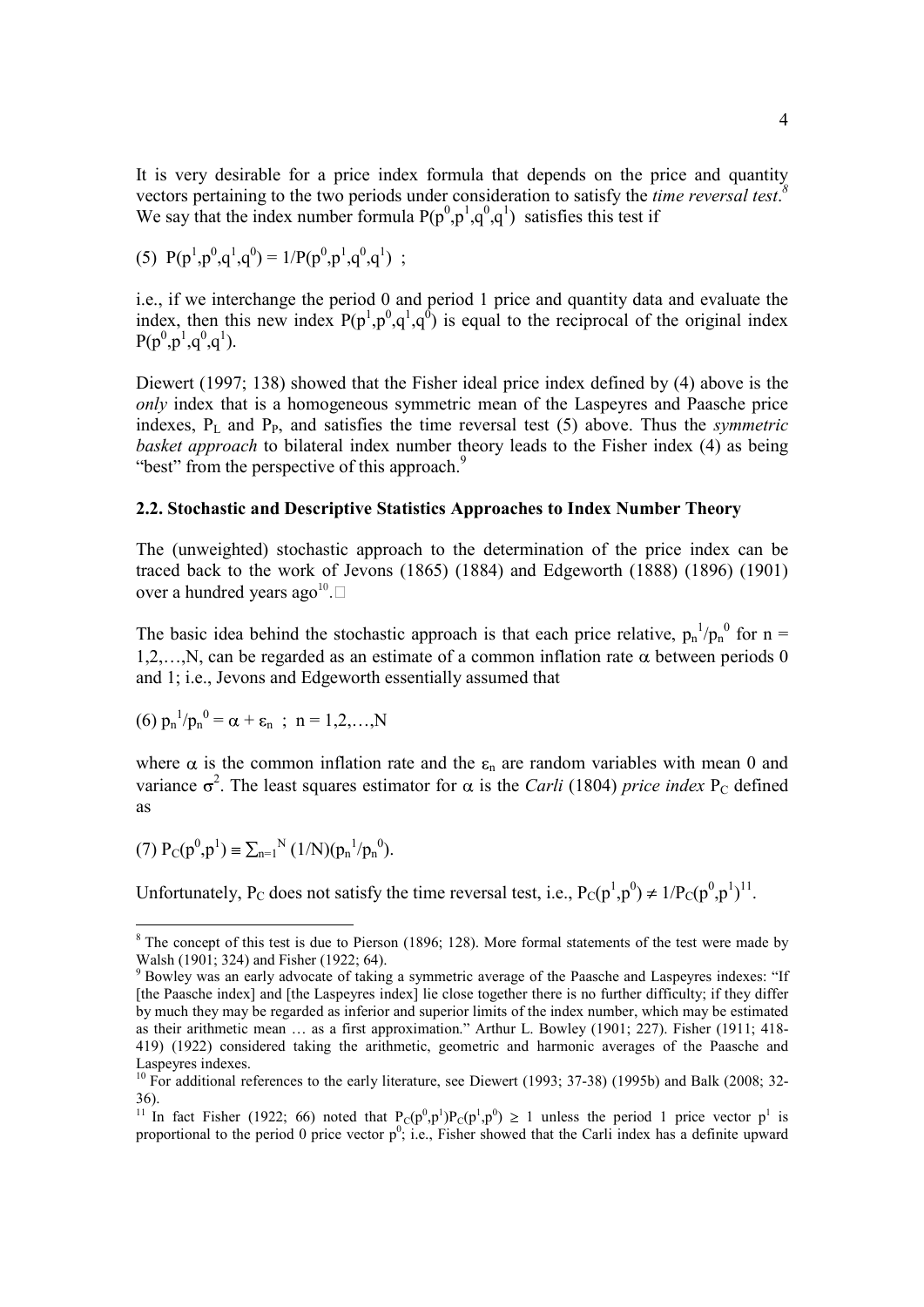Now assume that the logarithm of each price relative,  $ln(p_n^{-1}/p_n^{-0})$ , is an independent unbiased estimate of the logarithm of the inflation rate between periods 0 and 1,  $\beta$  say. Thus we have:

(8) 
$$
\ln(p_n^{-1}/p_n^0) = \beta + \varepsilon_n
$$
; n = 1,2,...,N

where  $\beta$  = ln $\alpha$  and the  $\varepsilon_n$  are independently distributed random variables with mean 0 and variance  $\sigma^2$ . The least squares or maximum likelihood estimator for  $\beta$  is the logarithm of the geometric mean of the price relatives. Hence the corresponding estimate for the common inflation rate  $\alpha$  is the *Jevons* (1865) *price index*  $P_1$  defined as:

$$
(9) P_J(p^0, p^1) \equiv \prod_{n=1}^N (p_n^1/p_n^0)^{1/N}.
$$

The Jevons price index  $P_J$  does satisfy the time reversal test and hence is much more satisfactory than the Carli index P<sub>C</sub>. However, both the Jevons and Carli price indexes suffer from a fatal flaw: each price relative  $p_n^{-1}/p_n^{-0}$  is regarded as being equally important and is given an equal weight in the index number formulae (7) and  $(9)$ .<sup>12</sup> Keynes (1930; 76-81) also criticized the unweighted stochastic approach to index number theory on two other grounds: (i) price relatives are not distributed independently and (ii) there is no single inflation rate that can be applied to all parts of an economy; e.g., Keynes demonstrated empirically that wage rates, wholesale prices and final consumption prices all had different rates of inflation. In order to overcome the Keynesian criticisms of the unweighted stochastic approach to index numbers, it is necessary to:

- have a definite domain of definition for the index number and
- weight the price relatives by their economic importance.  $\bullet$

Theil (1967; 136-137) proposed a solution to the lack of weighting in (9). He argued as follows. Suppose we draw price relatives at random in such a way that each dollar of expenditure in the base period has an equal chance of being selected. Then the probability that we will draw the nth price relative is equal to  $s_n^0 \equiv p_n^0 q_n^0 / p^0 \cdot q^0$ , the period 0 expenditure share for commodity n. Then the overall mean (period 0 weighted) logarithmic price change is  $\sum_{n=1}^{N} s_n^0 \ln(p_n^1/p_n^0)$ . Now repeat the above mental experiment and draw price relatives at random in such a way that each dollar of expenditure in period 1 has an equal probability of being selected. This leads to the overall mean (period 1 weighted) logarithmic price change of  $\sum_{n=1}^{N} s_n^{-1} \ln(p_n^{-1}/p_n^{-0})$ . Each of these measures of overall logarithmic price change seems equally valid so we could argue for taking a

bias. Walsh (1901; 327) established this inequality for the case  $N = 2$ . Fisher urged users to abandon the use of the Carli index but his advice was generally ignored by statistical agencies until recently: "In fields other than index numbers it is often the best form of average to use. But we shall see that the simple arithmetic average produces one of the very worst of index numbers. And if this book has no other effect than to lead to the total abandonment of the simple arithmetic type of index number, it will have served a useful purpose." Irving Fisher (1922; 29-30).

 $12$  Walsh (1901) (1921a; 82-83), Fisher (1922; 43) and Keynes (1930; 76-77) all objected to the lack of weighting in the unweighted stochastic approach to index number theory.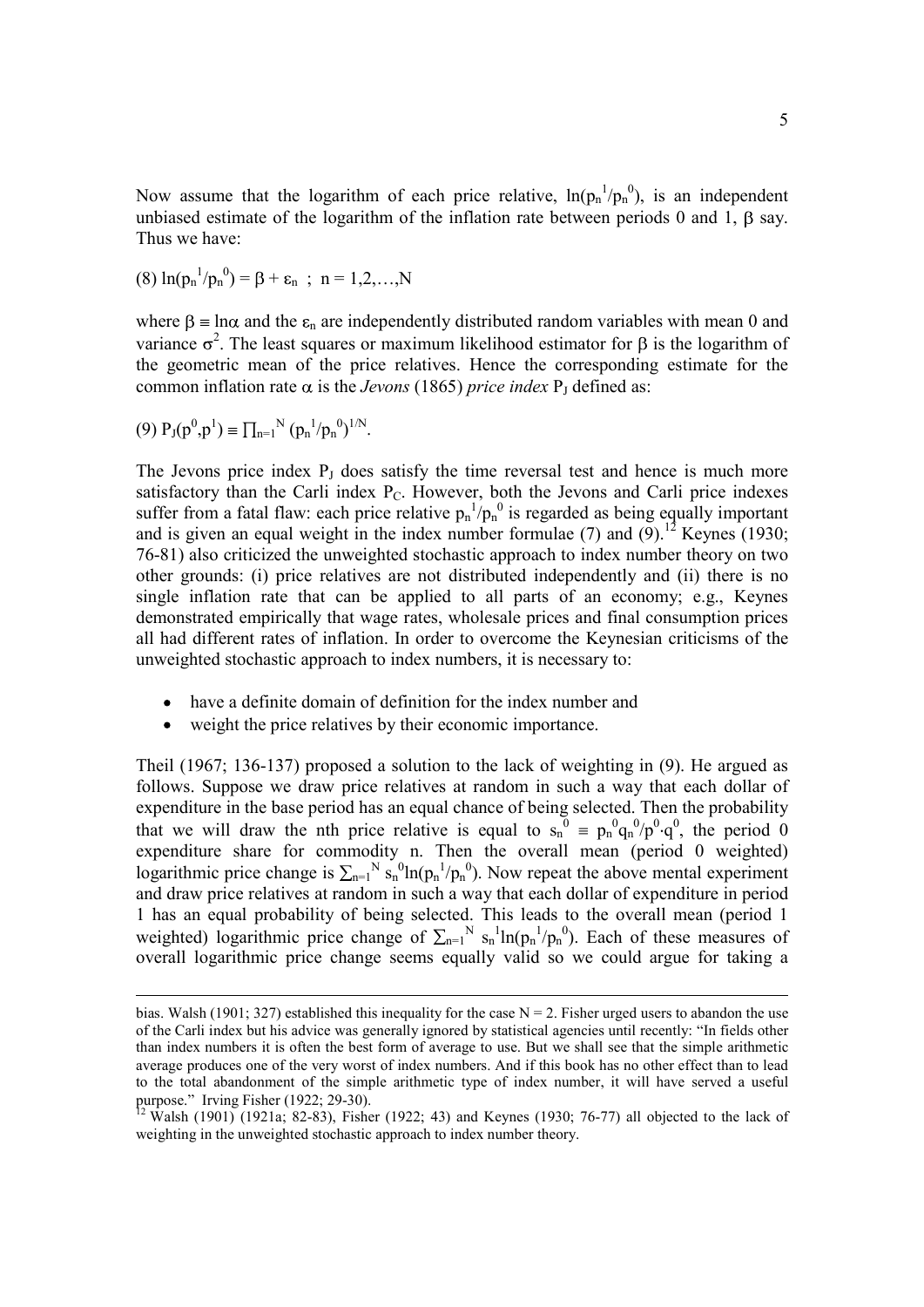symmetric average of the two measures in order to obtain a final single measure of overall logarithmic price change. Theil (1967; 137) argued that a nice symmetric index number formula can be obtained if we make the probability of selection for the nth price relative equal to the arithmetic average of the period 0 and 1 expenditure shares for commodity n. Using these probabilities of selection, Theil's final measure of overall logarithmic price change is

(10) 
$$
\ln P_T(p^0, p^1, q^0, q^1) \equiv \sum_{n=1}^N (1/2) (s_n^0 + s_n^1) \ln(p_n^1/p_n^0)
$$
.

It is possible to give a *descriptive statistics* interpretation of the right hand side of (10). Define the nth logarithmic price ratio  $r_n$  by:

(11) 
$$
r_n \equiv \ln(p_n^{-1}/p_n^0)
$$
 for  $n = 1,...,N$ .

Now define the discrete random variable, R say, as the random variable which can take on the values  $r_n$  with probabilities  $\rho_n \equiv (1/2)(s_n^0 + s_n^1)$  for  $n = 1,...,N$ . Note that since each set of expenditure shares,  $s_n^0$  and  $s_n^1$ , sums to one, the probabilities  $\rho_n$  will also sum to one. It can be seen that the expected value of the discrete random variable R is  $\ln P_T(p^0, p^1, q^0, q^1)$  as defined by the right hand side of (10). Thus the logarithm of the index  $P_T$  can be interpreted as *the expected value of the distribution of the logarithmic price ratios* in the domain of definition under consideration, where the N discrete price ratios in this domain of definition are weighted according to Theil's probability weights,  $\rho_n$ .

Taking antilogs of both sides of (10), we obtain the Theil price index;  $P_T$ .<sup>13</sup> This index number formula has a number of good properties. In particular,  $P_T$  satisfies the time reversal test  $(5)$ .<sup>14</sup>

Additional material on stochastic approaches to index number theory and references to the literature can be found in Selvanathan and Rao (1994), Diewert (1995b) (2004) (2005), Clements, Izan and Selvanathan (2006) and Balk (2008; 32-36)

#### **2.3. Test Approaches to Index Number Theory**

A bit of background material on price and quantity indexes and their consistency with each other is required at this point. We specify two accounting periods,  $t = 0,1$  for which we have micro price and quantity data for N commodities pertaining to transactions by a consumer (or a well defined group of consumers). Denote the price and quantity of commodity n in period t by  $p_n^t$  and  $q_n^t$  respectively for  $n = 1, 2, \ldots, N$  and  $t = 0, 1$ . Before proceeding further, we need to discuss the exact meaning of the microeconomic prices and quantities if there are *multiple* transactions for say commodity n within period t. In this case, it is natural to interpret  $q_n^t$  as the *total* amount of commodity n transacted within

<sup>&</sup>lt;sup>13</sup> This index first appeared explicitly as formula 123 in Fisher (1922; 473).  $P_T$  is generally attributed to Törnqvist (1936) but this article did not have an explicit definition for  $P_T$ ; it was defined explicitly in Törnqvist and Törnqvist (1937); see Balk (2008; 26).

<sup>&</sup>lt;sup>14</sup> For a listing of some of the tests that  $P_T$  and  $P_F$  satisfy, see Diewert (1992; 223). In Fisher (1922), these indexes were listed as numbers 123 and 353 respectively.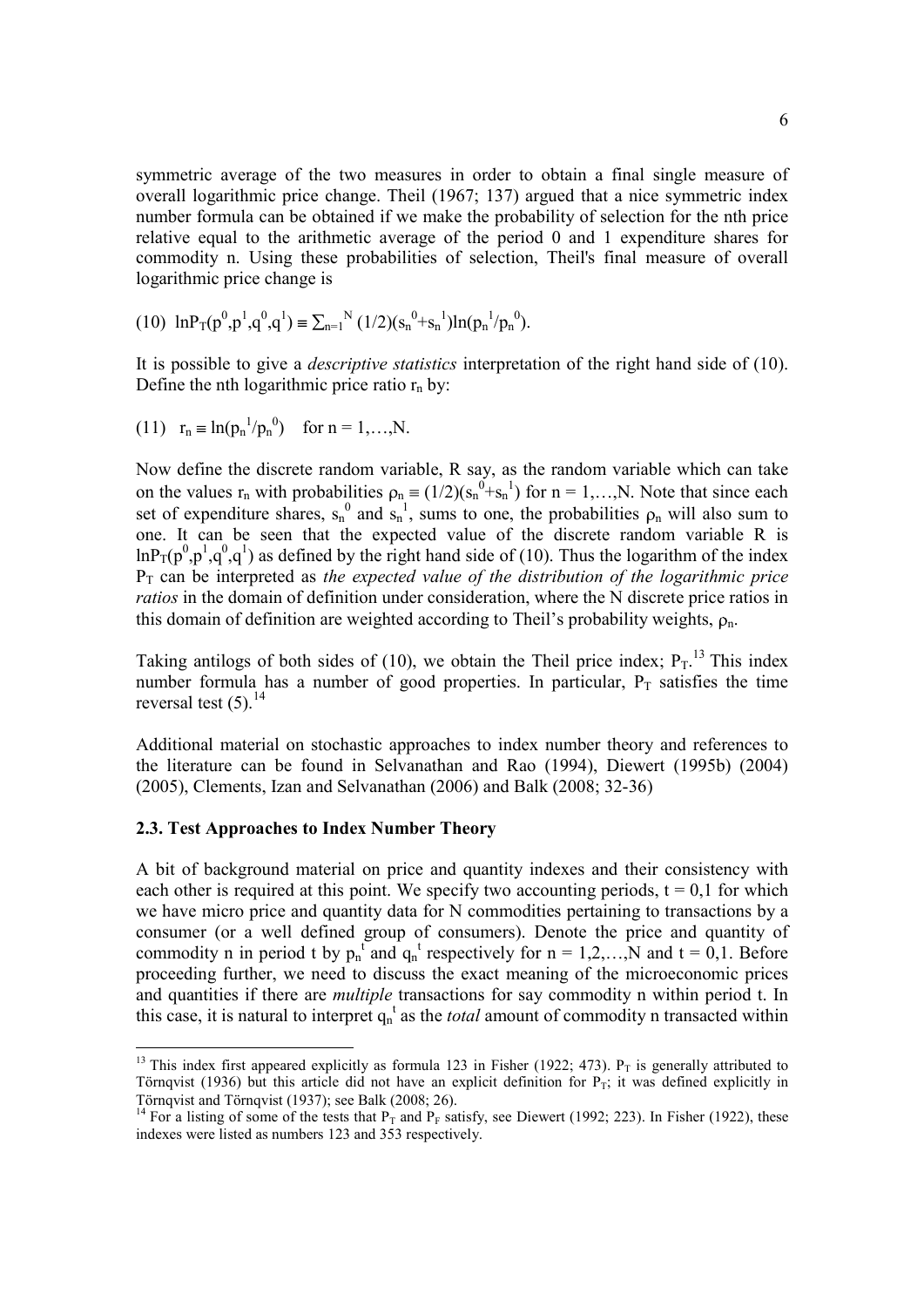period t. In order to conserve the value of transactions, it is necessary that  $p_n^t$  be defined as a *unit value* <sup>15</sup>; i.e.,  $p_n^t$  must be equal to the value of transactions for commodity n during period t divided by the total quantity transacted,  $q_n^t$ . For  $t = 0, 1$ , define *the value of transactions in period t* as:

(12) 
$$
V^t \equiv \sum_{n=1}^N p_n^t q_n^t \equiv p^t \cdot q^t
$$

where  $p^t \equiv (p_1^t, ..., p_N^t)$  is the period t price vector,  $q^t \equiv (q_1^t, ..., q_N^t)$  is the period t quantity vector and  $p^t \cdot q^t$  denotes the inner product of these two vectors.

Using the above notation, we can now state the following *levels version of the index number problem using the test or axiomatic approach:* for  $t = 0,1$ , find scalar numbers  $P<sup>t</sup>$ and  $Q^t$  such that

$$
(13) Vt = PtQt.
$$

The number  $P<sup>t</sup>$  is interpreted as an aggregate period t price level while the number  $Q<sup>t</sup>$  is interpreted as an aggregate period  $t$  quantity level. The aggregate price level  $P<sup>t</sup>$  is allowed to be a function of the period t price vector,  $p^t$  while the aggregate period t quantity level  $Q^t$  is allowed to be a function of the period t quantity vector,  $q^t$ , i.e., we have

(14) 
$$
P^t = c(p^t)
$$
 and  $Q^t = f(q^t)$ ;  $t = 0,1$ .

However, from the viewpoint of the *test approach* to index number theory, this levels approach to finding aggregate quantities and prices comes to an abrupt halt: Eichhorn (1978; 144) showed that if the number of commodities N in the aggregate is equal to or greater than 2 and we restrict  $c(p<sup>t</sup>)$  and  $f(q<sup>t</sup>)$  to be positive if the micro prices and quantities  $p_n^t$  and  $q_n^t$  are positive, then there do not exist any functions c and f such that  $c(p^t) f(q^t) = p^t \cdot q^t$  for all strictly positive  $p^t$  and  $q^t$  vectors.

In s second approach to index number theory, instead of trying to decompose the value of the aggregate into price and quantity components for a single period, we instead attempt to decompose a *value ratio* for the two periods under consideration into a *price change component* P times a *quantity change component* Q. Thus we now look for two functions of 4N variables,  $P(p^0, p^1, q^0, q^1)$  and  $\tilde{Q}(p^0, p^1, q^0, q^1)$  such that.<sup>16</sup>

 $(15) p<sup>1</sup> \cdot q<sup>1</sup>/p<sup>0</sup> \cdot q<sup>0</sup> = P(p<sup>0</sup>, p<sup>1</sup>, q<sup>0</sup>, q<sup>1</sup>) Q(p<sup>0</sup>, p<sup>1</sup>, q<sup>0</sup>, q<sup>1</sup>).$ 

<sup>&</sup>lt;sup>15</sup> The early index number theorists Walsh (1901; 96), Fisher (1922; 318) and Davies (1924; 96) all suggested unit values as the prices that should be inserted into an index number formula. This advice is followed in the *Manual* with the proviso that the unit value be a narrowly defined one; see the ILO (2004; 356).

<sup>&</sup>lt;sup>16</sup> If N = 1, then we define  $P(p_1^0, p_1^1, q_1^0, q_1^1) = p_1^1/p_1^0$  and  $Q(p_1^0, p_1^1, q_1^0, q_1^1) = q_1^1/q_1^0$ , the single price ratio and the single quantity ratio respectively. In the case of a general N, we think of  $P(p_1^0, p_1^1, q_1^0, q_1^1)$  as being a weighted average of the price ratios  $p_1^{-1}/p_1^{0}$ ,  $p_2^{-1}/p_2^{0}$ , ...,  $p_N^{-1}/p_N^{0}$ . Thus we interpret  $P(p_1^{0}, p_1^{0}, q_1^{0}, q_1^{1})$  as an aggregate price ratio,  $P^1/P^0$ , where  $P^t$  is the aggregate price level for period t for  $t = 0,1$ .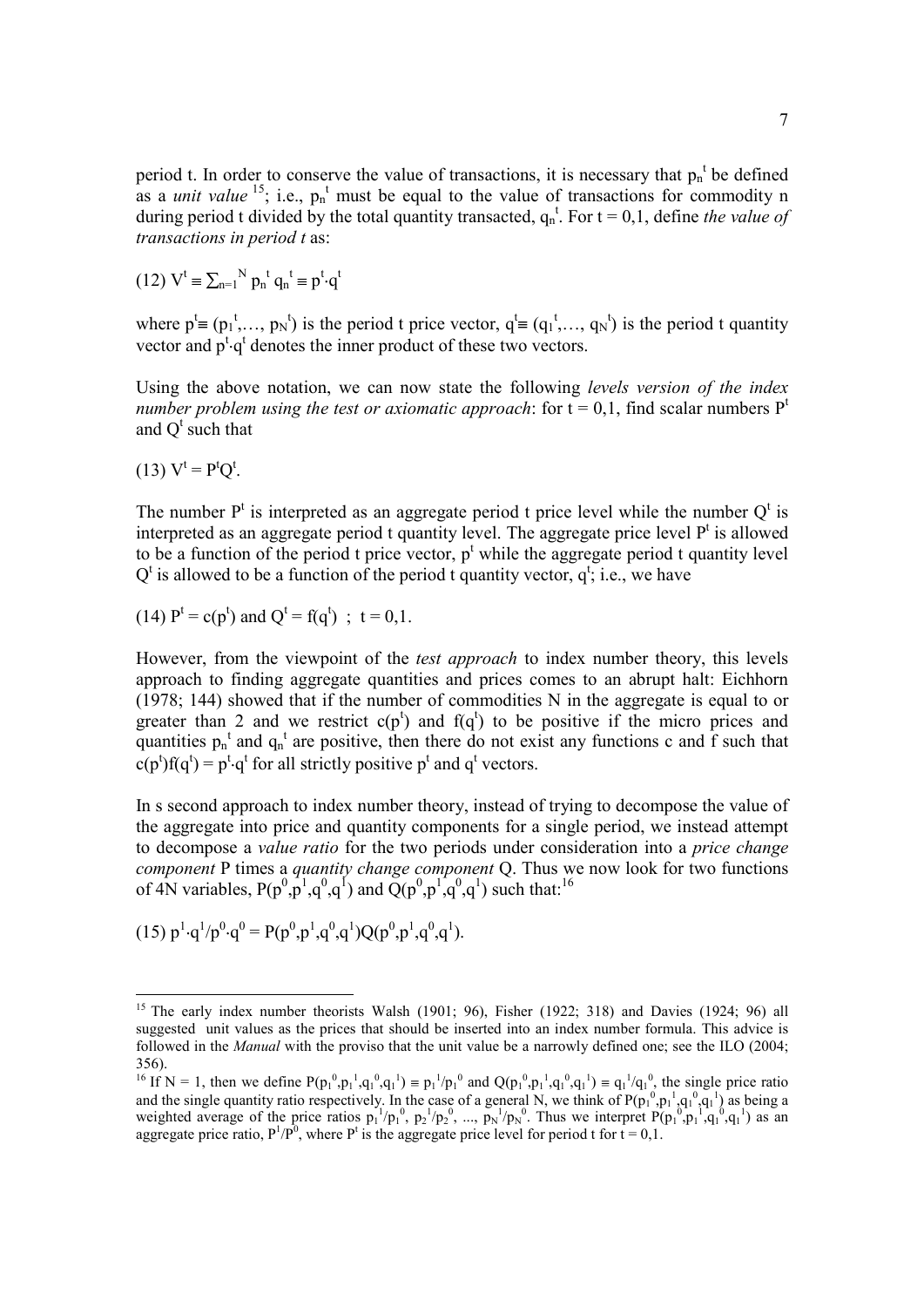If we take the test approach, then we want equation (15) to hold for all positive price and quantity vectors pertaining to the two periods under consideration,  $p^0, p^1, q^0, q^1$ . <sup>17</sup>

In this second test approach to index number theory, the *price index*  $P(p^0, p^1, q^0, q^1)$  and the *quantity index*  $Q(p^0, p^1, q^0, q^1)$  cannot be determined independently; i.e., if either one of these two functions is determined, then the remaining function is implicitly determined using equation (15). Historically, the focus has been on the determination of the price index but Fisher (1911; 388) was the first to realize that once the price index was determined, then equation  $(5)$  could be used to determine the companion quantity index.<sup>18</sup> This value ratio decomposition approach to index number is called *bilateral index number theory* and its focus is the determination of "reasonable" functional forms for P and Q. Fisher's 1911 and 1922 books address this functional form issue using the test approach.

Recall equation (15) above, which set the value ratio,  $V^{1}/V^{0}$ , equal to the product of the price index,  $P(p^0, p^1, q^0, q^1)$ , and the quantity index,  $Q(p^0, p^1, q^0, q^1)$ . This is called the *Product Test* and we assume that it is satisfied. This equation means that as soon as the functional form for the price index P is determined, then (15) can be used to determine the functional form for the quantity index Q. However, a further advantage of assuming that the product test holds is that we can assume that the quantity index Q satisfies a "reasonable" property and then use (15) to translate this test on the quantity index into a corresponding test on the price index  $P^{19}$ .

If  $N = 1$ , so that there is only one price and quantity to be aggregated, then a natural candidate for P is  $p_1^{-1}/p_1^{-0}$ , the single price ratio, and a natural candidate for Q is  $q_1^{-1}/q_1^{-0}$ , the single quantity ratio.

When the number of commodities or items to be aggregated is greater than 1, then index number theorists have proposed properties or tests that the price index P should satisfy. These properties are generally multi-dimensional analogues to the one good price index formula,  $p_1^{-1}/p_1^0$ . For a list of twenty-one tests that turn out to characterize the Fisher ideal price index, see Diewert (1992) (2012) or the ILO (2004). Thus the Fisher ideal price index receives a strong justification from the viewpoint of the test approach to index number theory.

There are two additional tests that will play a role below when we discuss the chain drift problem. These two tests are the *Circularity Test* and the *Multiperiod Identity Test* and they will be defined in section 3 below. Both the Fisher and Theil index fail these tests.

#### **2.4 The Economic Approach to Index Number Theory**

<sup>&</sup>lt;sup>17</sup> When we take the economic approach in section 2.4 below, then only the price vectors  $p^0$  and  $p^1$  are regarded as independent variables while the quantity vectors,  $q^0$  and  $q^1$ , are regarded as dependent variables. <sup>18</sup> This approach to index number theory is due to Fisher  $(1911; 418)$  who called the implicitly determined

Q, the *correlative formula*. Frisch (1930; 399) later called (15) the *product test*.

This observation was first made by Fisher  $(1911; 400-406)$ . Vogt (1980) also pursued this idea.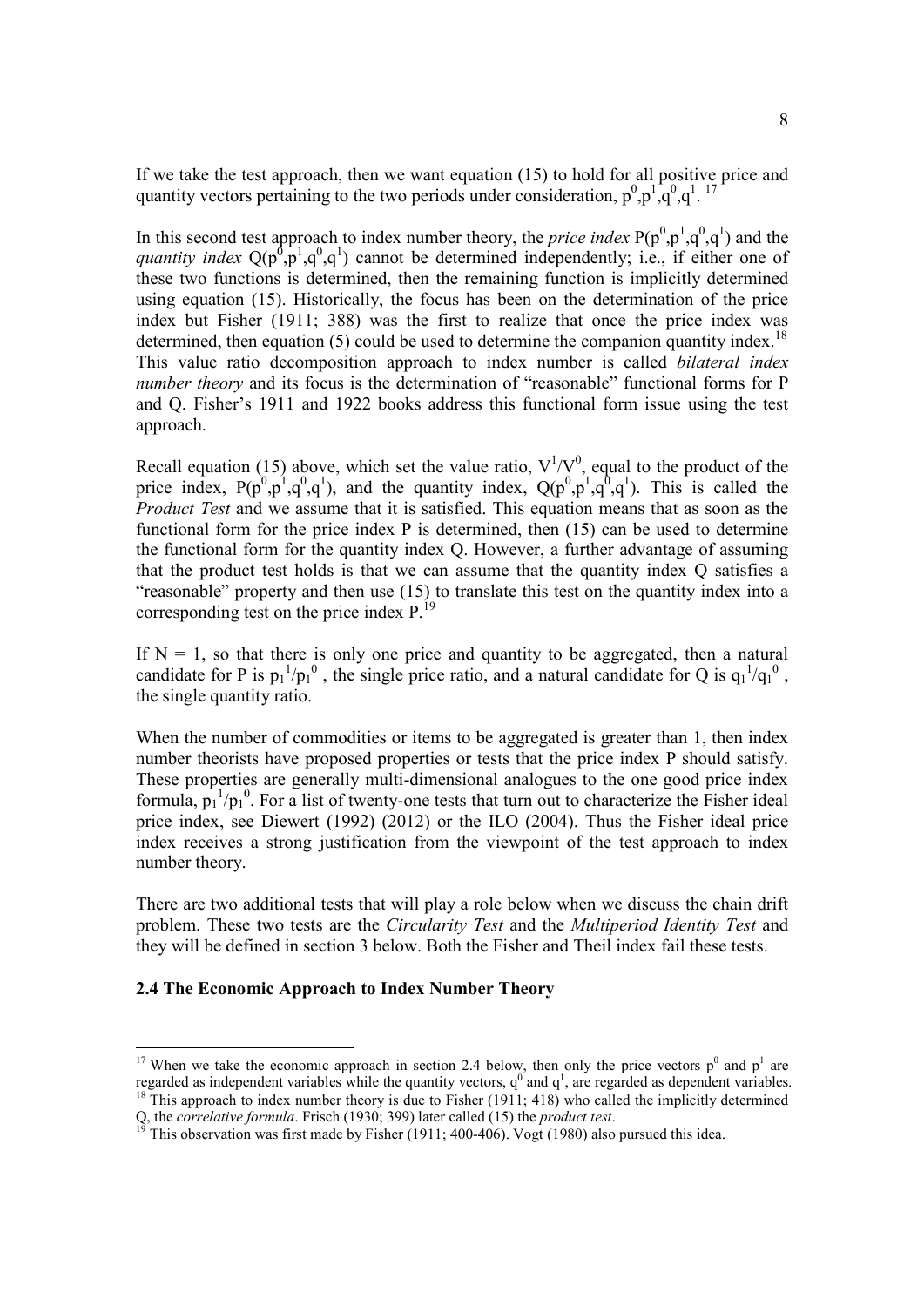In this subsection, we will outline the theory of the cost of living index for a single consumer (or household) that was first developed by the Russian economist, A. A. Konüs (1924). <sup>20</sup> This theory relies on the assumption of *optimizing behavior* on the part of the consumer. Thus given a vector of commodity or input prices  $p^t$  that the consumer faces in a given time period t, it is assumed that the corresponding observed quantity vector  $q^t$  is the solution to a cost minimization problem that involves the consumer's preference or utility function f.

The economic approach assumes that "the" consumer has well defined *preferences* over different combinations of the N consumer commodities or items. The consumer's preferences over alternative possible consumption vectors q are assumed to be representable by a nonnegative, continuous, increasing, and quasiconcave utility function f, which is defined over the nonnegative orthant. It is further assumed that the consumer minimizes the cost of achieving the period t utility level  $u^t = f(q^t)$  for periods  $t = 0,1$ . Thus the observed period t consumption vector  $q^t$  solves the following *period t cost minimization problem*:

(16) 
$$
C(u^t, p^t) \equiv \min_{q} \{p^t \cdot q : f(q) = u^t\} = p^t \cdot q^t;
$$
  $t = 0, 1.$ 

The period t price vector for the N commodities under consideration that the consumer faces is p<sup>t</sup>. The Konüs (1924) family of *true cost of living indexes*  $P_K(p^0, p^1, q)$  between periods 0 and 1 is defined as the ratio of the minimum costs of achieving the same utility level  $u = f(q)$  where q is a positive reference quantity vector:

(17) 
$$
P_K(p^0, p^1, q) \equiv C[f(q), p^1]/C[f(q), p^0]
$$
.

We say that definition (17) defines a *family* of price indexes because there is one such index for each reference quantity vector q chosen. However, if we place an additional restriction on the utility function f, then it turns out that the Konüs price index,  $P_K(p^0, p^1, q)$ , will no longer depend on the reference q.

The extra assumption on f is that f be (positively) *linearly homogeneous* so that  $f(\lambda q)$  =  $\lambda f(q)$  for all  $\lambda > 0$  and all  $q \geq 0_N$ . In the economics literature, this extra assumption is known as the assumption of *homothetic preferences*. Under this assumption, the consumer's cost function,  $C(u,p)$  decomposes into  $uc(p)$  where  $c(p)$  is the consumer's *unit cost function*,  $c(p) \equiv C(1, p)$ , which corresponds to f. Under the assumption of cost minimizing behavior in both periods, it can be shown that the homotheticity assumption implies that equations (16) simplify to the following equations:

$$
(18) pt \cdot qt = c(pt) f(qt) \qquad \text{for } t = 0, 1.
$$

Thus under the linear homogeneity assumption on the utility function f, observed period t expenditure on the n commodities is equal to the period t unit cost  $c(p^t)$  of achieving one unit of utility times the period t utility level,  $f(q^t)$ . Obviously, we can identify the period t

 $20$  For extensions to the case of many households, see Diewert (2001).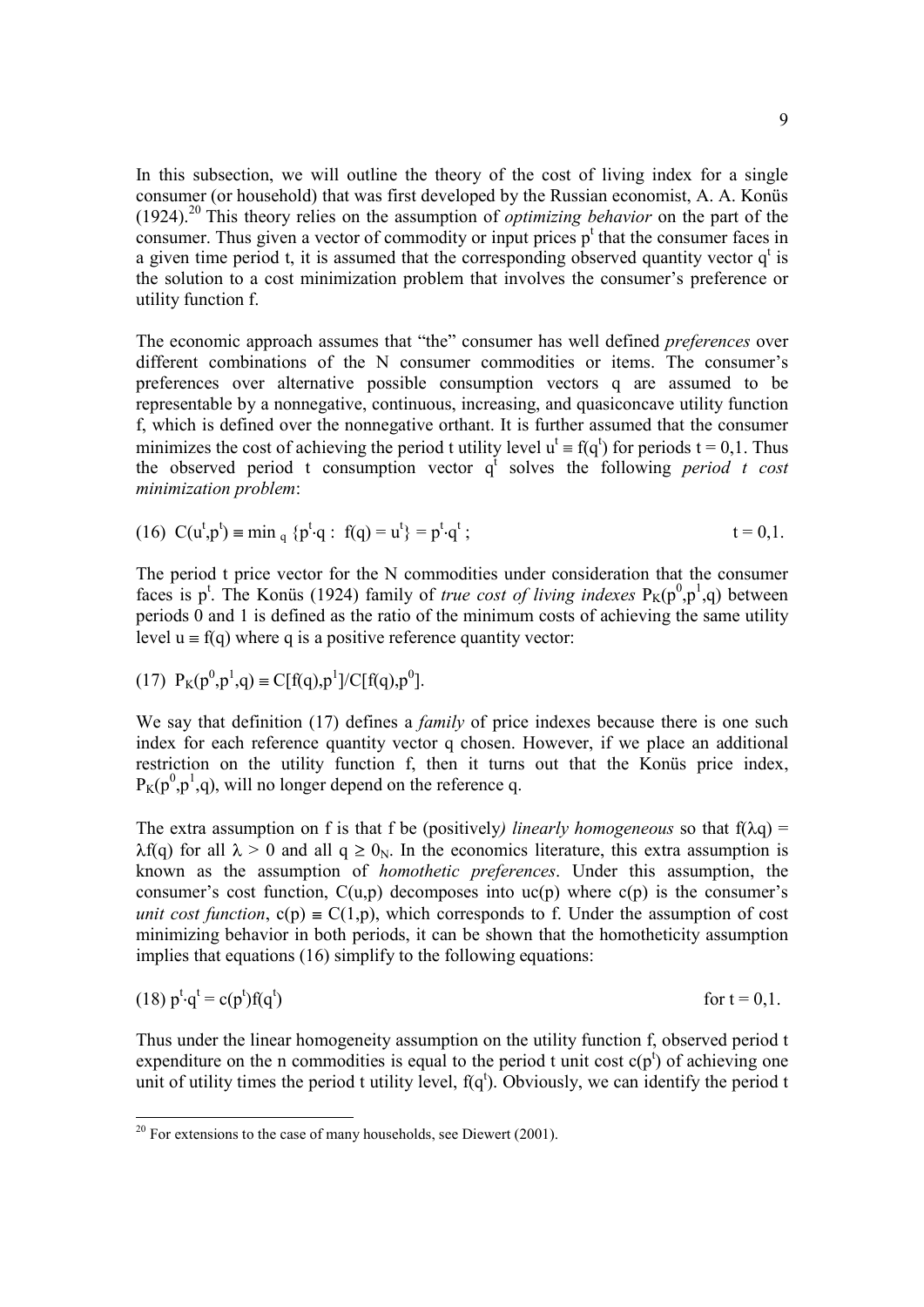unit cost,  $c(p^t)$ , as the period t price level  $P^t$  and the period t level of utility,  $f(q^t)$ , as the period t quantity level  $Q^{t}$ <sup>21</sup>.

The linear homogeneity assumption on the consumer's preference function f leads to a simplification for the family of Konüs true cost of living indexes,  $P_K(p^0, p^1, q)$ , defined by (17) above. Using this definition for an arbitrary reference quantity vector q and the decomposition  $C(f(q), p^t) = c(p^t)f(q)$  for  $t = 0, 1$ , we have:

(19)  $P_K(p^0, p^1, q) \equiv C[f(q), p^1]/C[f(q), p^0] = c(p^1)f(q)/c(p^0)f(q) = c(p^1)/c(p^0).$ 

Thus under the homothetic preferences assumption, the entire family of Konüs true cost of living indexes collapses to a single index,  $c(p<sup>1</sup>)/c(p<sup>0</sup>)$ , which is the ratio of the minimum costs of achieving a unit utility level when the consumer faces period 1 and 0 prices respectively.

If we use the Konüs true cost of living index defined by the right hand side of (19) as our price index concept, then the corresponding implicit quantity index can be defined as the value ratio divided by the Konüs price index:

(20) 
$$
Q(p^0, p^1, q^0, q^1, q) \equiv p^1 \cdot q^1 / [p^0 \cdot q^0 P_K(p^0, p^1, q)] = f(q^1) / f(q^0)
$$
.

Thus under the homothetic preferences assumption, the *implicit quantity index* that corresponds to the true cost of living price index  $c(p^1)/c(p^0)$  is the *utility ratio*  $f(q^1)/f(q^0)$ . Since the utility function is assumed to be homogeneous of degree one, this is the natural definition for a quantity index. $22$ 

Recall that the Fisher price index,  $P_F(p^0, p^1, q^0, q^1)$ , was defined by (4). The companion *Fisher quantity index*,  $Q_F(p^0, p^1, q^0, q^1)$ , can be defined using the Product Test (15). Now suppose that the consumer's preferences can be represented by the homothetic utility function f defined as

(21) 
$$
f(q) \equiv [q^T A q]^{1/2}
$$

where  $A = [a_{ii}]$  is an N by N symmetric matrix that has one positive eigenvalue (that has a strictly positive eigenvector) and the remaining  $N-1$  eigenvalues are zero or negative. Under these conditions, there will be a *region of regularity* where the function f is positive, concave and increasing and hence f can provide a valid representation of preferences over this region. Using these preferences and the assumption of cost minimizing behavior in periods 0 and 1, it can be shown that

(22) 
$$
Q_F(p^0, p^1, q^0, q^1) = f(q^1)/f(q^0)
$$
.

<sup>&</sup>lt;sup>21</sup> See equations (13) and (14) above, which were used to explain the levels approach to axiomatic index number theory. In this previous approach, prices and quantities were allowed to vary independently of each other which led to Eichhorn's impossibility result. This result does not apply in the present context because

in the economic approach, only prices are freely variable. 22 Samuelson and Swamy (1974) used this homothetic approach to index number theory.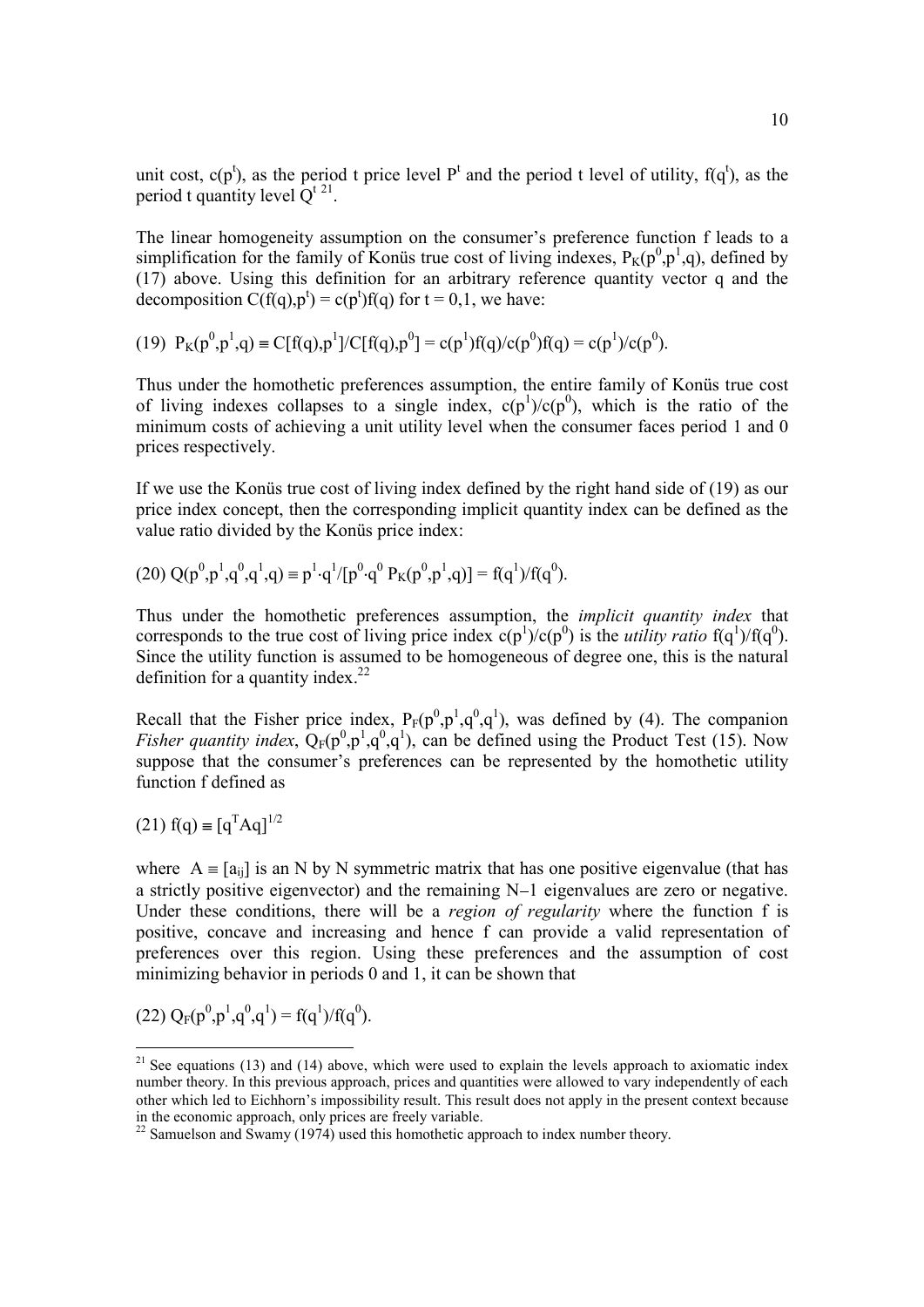Thus under the assumption that the consumer engages in cost minimizing behavior during periods 0 and 1 and has preferences over the N commodities that correspond to the utility function f defined by (28), the Fisher ideal quantity index  $Q_F$  is *exactly* equal to the true quantity index,  $f(q^1)/f(q^0)$ .<sup>23</sup>

Let  $c(p)$  be the unit cost function that corresponds to the homogeneous quadratic utility function f defined by (21). Then it can be shown that

(23) 
$$
P_F(p^0, p^1, q^0, q^1) = c(p^1)/c(p^0)
$$
.

Thus under the assumption that the consumer engages in cost minimizing behavior during periods 0 and 1 and has preferences over the N commodities that correspond to the utility function  $f(q) = (q^T A q)^{1/2}$ , the Fisher ideal price index  $P_F$  is *exactly* equal to the true price index,  $c(p^1)/c(p^0)$ . The significance of (22) and (23) is that we can calculate the consumer's true rate of utility growth and his or her true rate of price inflation *without having to undertake any econometric estimation*; i.e., the left hand sides of (22) and (23) can be calculated exactly using observable price and quantity data for the consumer for the two periods under consideration. Thus the present economic approach to index number theory using a *ratio approach* leads to practical solutions to the index number problem whereas the earlier *levels approach* explained in the beginning of section 2.3 did not lead to practical solutions.

A twice continuously differentiable function f(q) of N variables q can provide a *second order approximation* to another such function  $f'(q)$  around the point  $q^*$  if the level and all of the first and second order partial derivatives of the two functions coincide at  $q^*$ . It can be shown<sup>24</sup> that the homogeneous quadratic function f defined by  $(21)$  can provide a second order approximation to an arbitrary  $f^*$  around any point  $q^*$  in the class of twice continuously differentiable linearly homogeneous functions. Thus the homogeneous quadratic functional form defined by (21) is a *flexible functional form*. <sup>25</sup> Diewert (1976; 117) termed an index number formula  $Q_F(p^0, p^1, q^0, q^1)$  that was *exactly* equal to the true quantity index  $f(q<sup>1</sup>)/f(q<sup>0</sup>)$  (where f is a flexible functional form) *a superlative index number formula*.<sup>26</sup> Equation (22), and the fact that the homogeneous quadratic function f defined by (21) is a flexible functional form, shows that the Fisher ideal quantity index  $Q_F$  is a superlative index number formula. Since the Fisher ideal price index  $P_F$  also satisfies  $(23)$  where  $c(p)$  is the dual unit cost function that is generated by the homogeneous quadratic utility function,  $P_F$  is also a superlative index number formula.

It turns out that there are many other superlative index number formulae; i.e., there exist many quantity indexes  $Q(p^0, p^1, q^0, q^1)$  that are exactly equal to  $f(q^1)/f(q^0)$  and many price

<sup>&</sup>lt;sup>23</sup> This result was first derived by Konüs and Byushgens (1926). For an alternative derivation and the early history of this result, see Diewert (1976; 116).

<sup>&</sup>lt;sup>24</sup> See Diewert (1976; 130) and let the parameter r equal 2.

 $25$  Diewert (1974; 133) introduced this term to the economics literature.

<sup>&</sup>lt;sup>26</sup> As we have seen earlier, Fisher (1922; 247) used the term superlative to describe the Fisher ideal price index. Thus Diewert adopted Fisher's terminology but attempted to give more precision to Fisher's definition of superlativeness.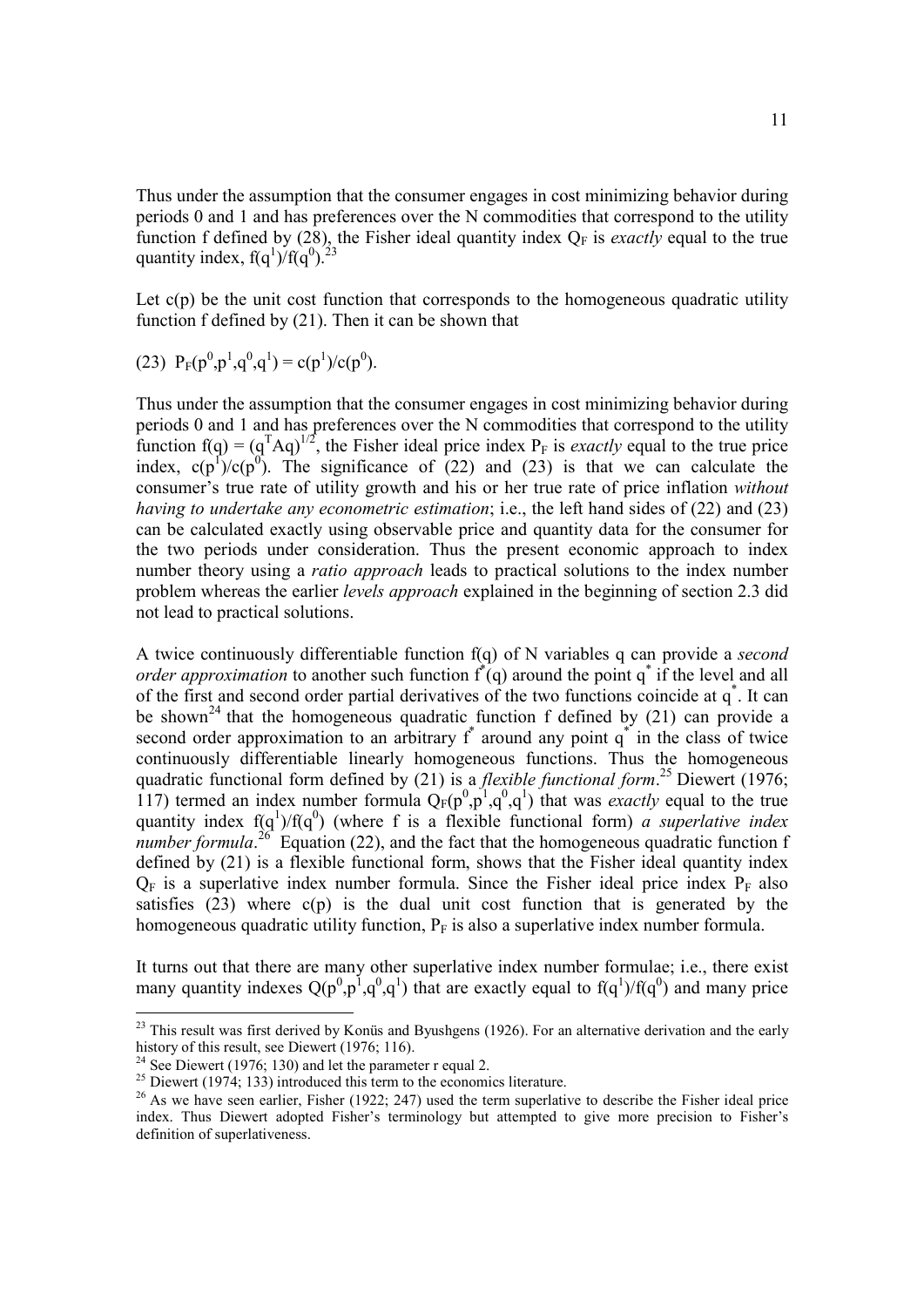indexes  $P(p^0, p^1, q^0, q^1)$  that are exactly equal to  $c(p^1)/c(p^0)$  where the aggregator function f or the unit cost function c is a flexible functional form; see Diewert (1976) or the ILO (2004).

The above results provide a reasonably strong justification for the use of the Fisher price index from the viewpoint of the economic approach. An even stronger justification<sup>27</sup> can be provided for the Törnqvist Theil index  $P_T$  defined by (18) as we will show below.

Suppose that the consumer's cost function, C(u,p), has the following *translog functional form*: 28

(24) 
$$
\ln C(u, p) = a_0 + \sum_{i=1}^{N} a_i \ln p_i + (1/2) \sum_{i=1}^{N} \sum_{k=1}^{N} a_{ik} \ln p_i \ln p_k + b_0 \ln u + \sum_{i=1}^{N} b_i \ln p_i \ln u + (1/2) b_{00} [\ln u]^2
$$

where ln is the natural logarithm function and the parameters  $a_i$ ,  $a_{ik}$ , and  $b_i$  satisfy the following restrictions: (i)  $a_{ik} = a_{ki}$  for  $i, k = 1,..., N$ ; (ii)  $\sum_{i=1}^{N} a_i = 1$ ; (iii)  $\sum_{i=1}^{N} b_i = 0$ ; (iv)  $k=1$ <sup>N</sup>  $a_{ik} = 0$  for i = 1,..., N. These restrictions ensure that C(u,p) defined by (24) is linearly homogeneous in p. It can be shown that this translog cost function can provide a second order Taylor series approximation to an arbitrary cost function.<sup>29</sup>

We assume that the consumer engages in cost minimizing behavior during periods 0 and 1 and has the preferences that are dual to the translog cost function defined by (24). Define the geometric average of the period 0 and 1 utility levels as  $u^* = [u^0 u^1]^{1/2}$ . Then it can be shown that the log of  $P_T$  defined by (10) is exactly equal to the log of the Konüs true cost of living index that corresponds to the reference indifference surface that is indexed by the intermediate utility level  $u^*$ ; i.e., we have the following exact identity:<sup>30</sup>

(25) 
$$
C(u^*,p^1)/C(u^*,p^0) = P_T(p^0,p^1,q^0,q^1)
$$
.

Since the translog cost function is a flexible functional form, the Törnqvist-Theil price index  $P_T$  is also a *superlative index*.<sup>31</sup> The importance of (25) as compared to the earlier exact index number results is that it is no longer necessary to assume that preferences are homothetic. However, it is necessary to choose the reference utility level on the left hand side of (25) to be the geometric mean of  $u^0$  and  $u^1$  in order to obtain the new exact index number result. 32

 $27$  The exact index number formula (25) is stronger than the above results because we no longer have to assume homothetic preferences.

<sup>&</sup>lt;sup>28</sup> Christensen, Jorgenson and Lau (1975) and Diewert (1976) introduced this function into the economics and index number literature.

<sup>&</sup>lt;sup>29</sup> It can also be shown that if  $b_0 = 1$  and all of the  $b_i = 0$  for  $i = 1,...,N$  and  $b_{00} = 0$ , then  $C(u,p) = uC(1,p)$  $uc(p)$ ; i.e., with these additional restrictions on the parameters of the general translog cost function, we have homothetic preferences.

 $30$  This result is due to Diewert (1976; 122).

<sup>&</sup>lt;sup>31</sup> Diewert (1978; 888) showed that  $P_T(p^0, p^1, q^0, q^1)$  approximates other superlative indexes, including the Fisher index  $P_F$ , to the second order around an equal price and quantity point.

 $32$  For exact index number results in the context of quantity indexes and nonhomothetic preferences that are analogous to (25), see Diewert (1976; 123-124) and Diewert (2009; 241) where the first paper uses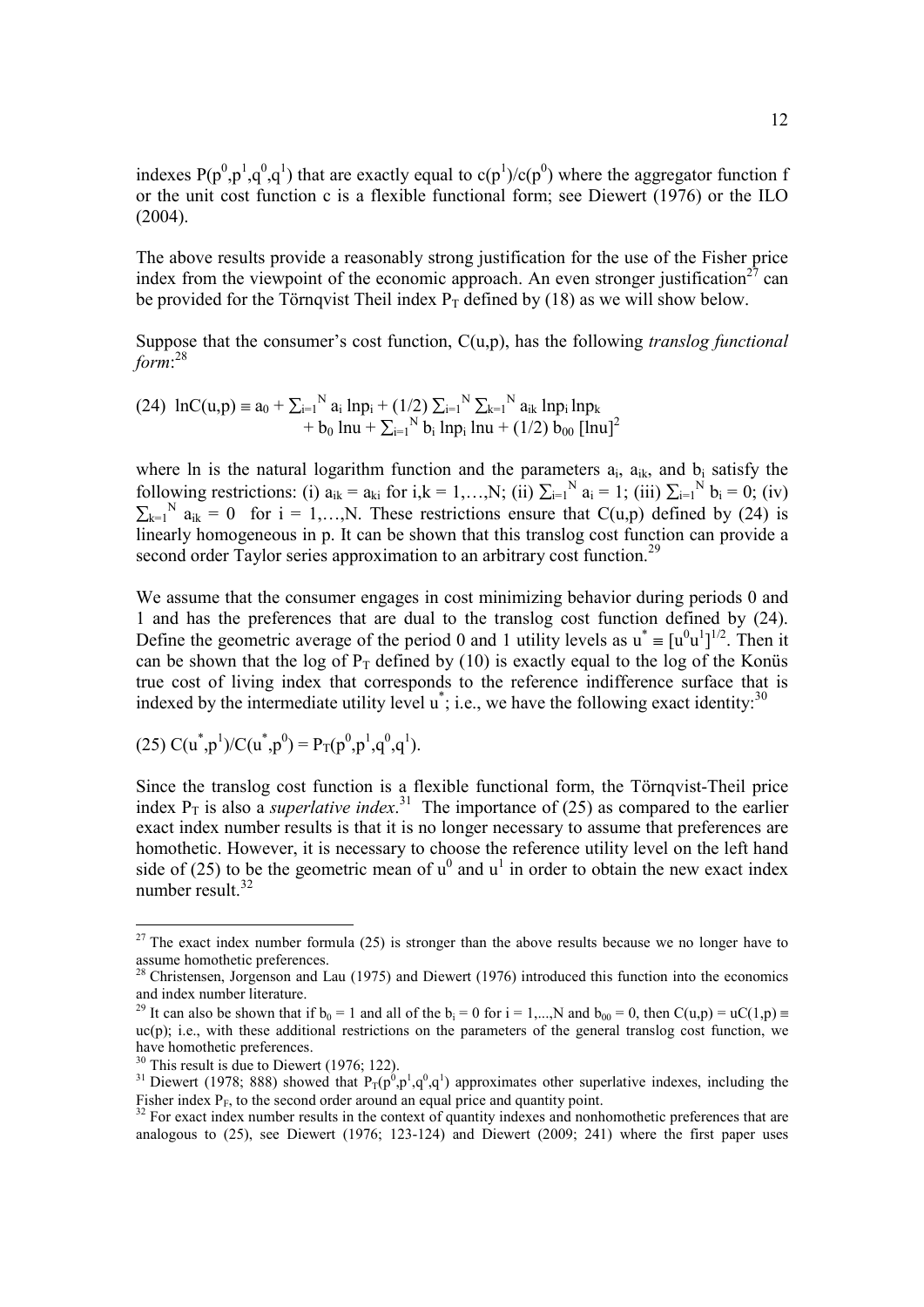It is somewhat mysterious how a ratio of *unobservable* cost functions of the form appearing on the left hand side of the above equation can be *exactly* estimated by an *observable* index number formula but the key to this mystery is the assumption of cost minimizing behavior and the quadratic nature of the underlying preferences. In fact, all of the exact index number results derived in this section can be derived using transformations of a quadratic identity.<sup>33</sup>

The important message to take home from this subsection is that the Fisher and Theil indexes,  $P_F$ , and  $P_T$ , can both be given strong justifications from the viewpoint of the economic approach to index number theory. Note that these same formulae also emerged as being "best" from the viewpoints of the basket, stochastic and test approaches to index number theory. *Thus the four major approaches to bilateral index number theory lead to the same two formulae as being best*. Which formula should then be used by a statistical agency as their target index? It turns out that for "typical" time series data, it will not matter much, since the two indexes will generally numerically approximate each other very closely.<sup>34</sup>

Based on the above results, the *Manual* recommended that the Fisher or Theil price index (or other superlative index) be used as a *target month to month index*, provided that monthly price and expenditure data for the class of expenditures in scope were available. Recently, grocery chains in some countries (e.g., Australia, the Netherlands and Norway) have been willing to donate their sales value and quantity information by detailed product to their national statistical agencies so it has become possible to calculate month to month superlative indexes for at least some strata of the country's Consumer Price Index. However, the issue arises: should the indexes fix a base month (for 13 months) and calculate Fisher or Theil indexes as chained indexes or as fixed base indexes? The Manual offered the following advice on this choice in the chapter on seasonal commodities:

"22.63 A reasonable method for dealing with seasonal commodities in the context of picking a target index for a month to month CPI is the following one.<sup>35</sup>

Malmquist (1953) quantity indexes and the second one uses Allen (1949) quantity indexes. It is also possible to generalize the result (25) to situations where the consumer changes his or her tastes going from period 0 to period 1. Again, under the assumption that the consumer has (possibly different) translog preferences in each period, it can be shown that the Törnqvist price index  $P_T$  is exactly equal to the geometric mean of two separate price indexes where the tastes for one period are used in one true cost of living index and the tastes for the other period are used in the other true cost of living index. There are some restrictions on the degree of difference in the preferences over the two periods; see Caves, Christensen and Diewert (1982; 1409-1411). On index number theory under changing preferences, see also Balk (1989).

<sup>&</sup>lt;sup>33</sup> See Diewert (2002a).

<sup>&</sup>lt;sup>34</sup> Diewert (1978; 888) showed that all known (at that time) superlative indexes numerically approximated each other to the second order around a point where  $p^0 = p^1$  and  $q^0 = q^1$ . Thus if prices and quantities do not change "too much" between the two periods being compared,  $P_F$  and  $P_T$  will generate very similar indexes.

<sup>&</sup>lt;sup>35</sup> For more on the economic approach and the assumptions on consumer preferences that can justify month to month maximum overlap indexes, see Diewert (1999a; 51-56).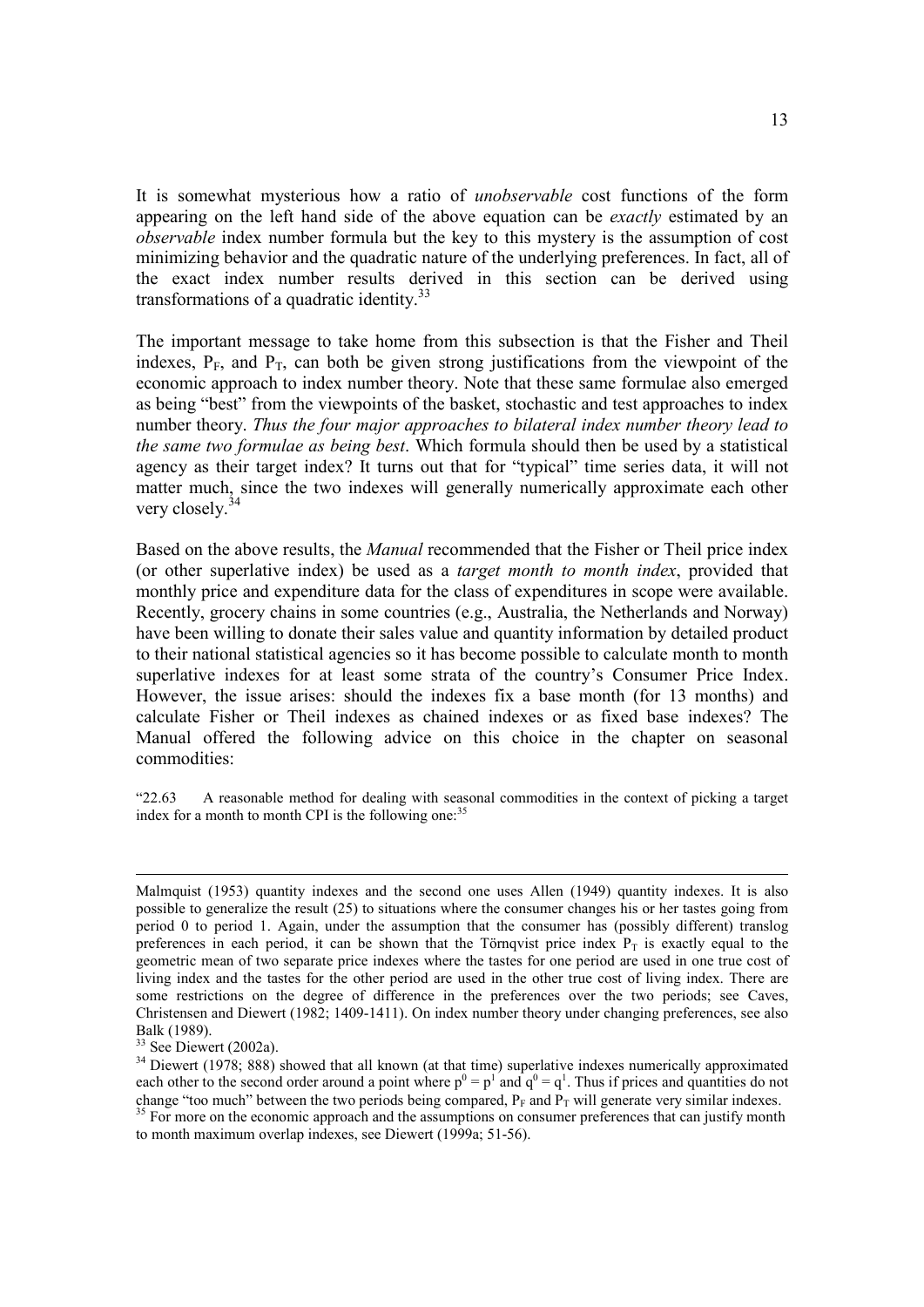- Determine the set of commodities that are present in the marketplace in both months of the comparison.
- For this maximum overlap set of commodities, calculate one of the three indices recommended in previous chapters; i.e., calculate the Fisher, Walsh or Törnqvist Theil index.

Thus the bilateral index number formula is applied only to the subset of commodities that are present in both periods.

22.64 The question now arises: should the comparison month and the base month be adjacent months (thus leading to chained indices) or should the base month be fixed (leading to fixed base indices)? It seems reasonable to prefer chained indices over fixed base indices for two reasons:

- The set of seasonal commodities which overlaps during two consecutive months is likely to be much larger than the set obtained by comparing the prices of any given month with a fixed base month (like January of a base year). Hence the comparisons made using chained indices will be more comprehensive and accurate than those made using a fixed base.
- In many economies, on average 2 or 3 percent of price quotes disappear each month due to the introduction of new commodities and the disappearance of older ones. This rapid sample attrition means that fixed base indices rapidly become unrepresentative and hence it seems preferable to use chained indices which can more closely follow marketplace developments." ILO (2004; 407)

Thus the *Manual* recommended chained Fisher or Törnqvist-Theil indexes as a target index concepts. As we shall see in the next section, this advice does not always work out too well.

## **3. The Chain Drift Problem and Possible Solutions**

Suppose that we have decided on a "best" price index formula that compares the prices of period 0 with those of period 1, say  $P(p^0, p^1, q^0, q^1)$ . Suppose further that we have price and quantity data for 3 periods. There are at least two ways that a sequence of price levels for the three periods could be formed using the given index number formula:

- Fixed base indexes or
- Chained indexes.

The sequence of the price levels for the three periods under consideration,  $P^0$ ,  $P^1$  and  $P^2$ , using *fixed base* (or direct) *indexes* can be constructed as follows:

$$
P^0 \equiv 1; P^1 \equiv P(p^0, p^1, q^0, q^1); P^2 \equiv P(p^0, p^2, q^0, q^2).
$$

Thus the prices in period 2,  $p^2$ , are compared *directly* with the prices in period 0,  $p^0$ .

The sequence of the three price levels,  $P^0$ ,  $P^1$  and  $P^2$ , using *chained indexes* can be constructed as follows:

$$
P^0 \equiv 1; P^1 \equiv P(p^0, p^1, q^0, q^1); P^2 \equiv P(p^0, p^1, q^0, q^1)P(p^1, p^2, q^1, q^2).
$$

Thus fixed base and chained price levels coincide for the first two periods but in subsequent periods t, the fixed base indexes compare the prices in period t directly to the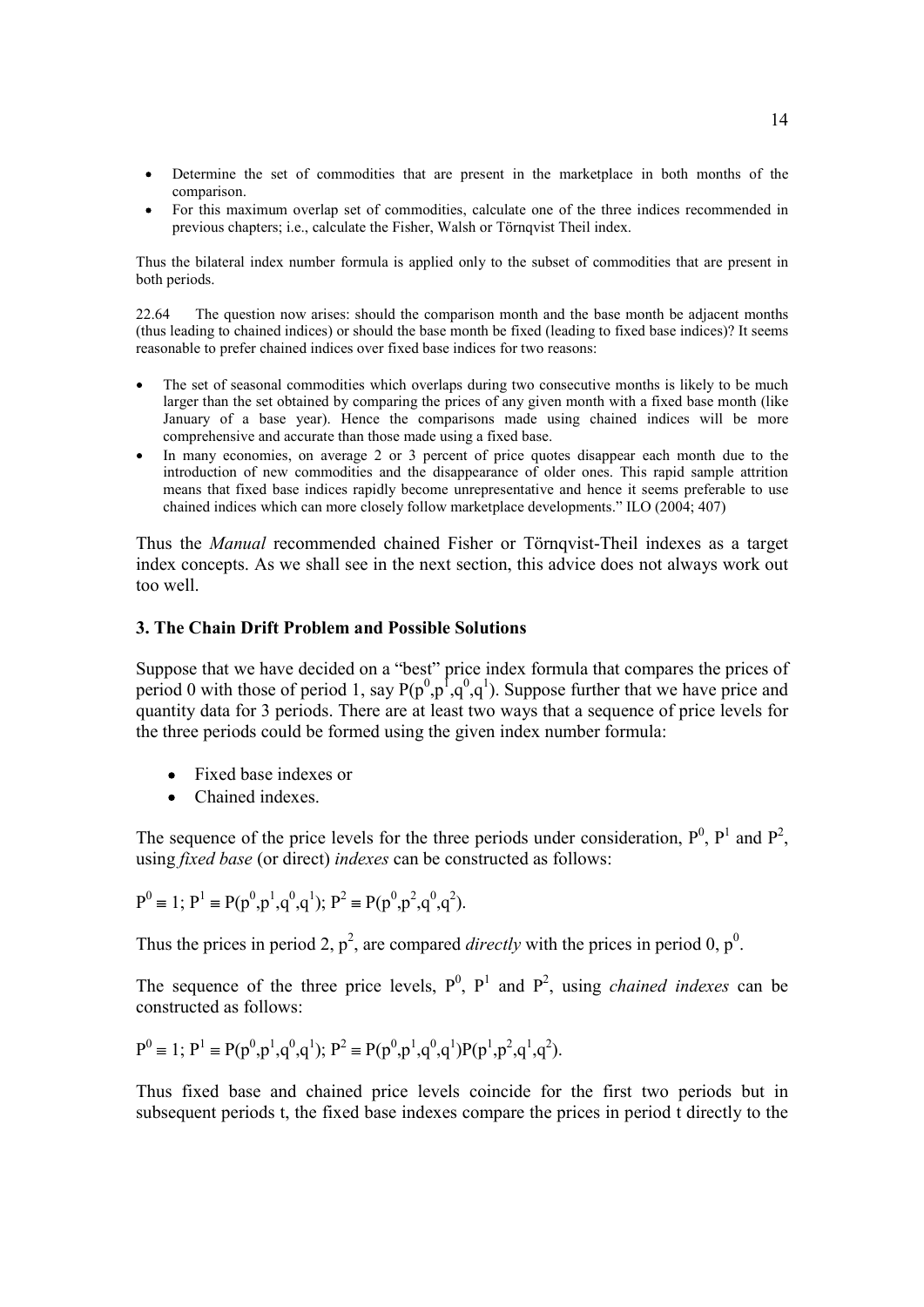prices in period 0 whereas the chained indexes simply update the price level in the previous period by multiplying by the period over period *chain link index*  $P(p^{t-1}, p^t, q^{t-1}, q^t)$ .

The two methods of index construction will coincide if the bilateral price index formula  $P(p^0, p^1, q^0, q^1)$  satisfies the following test:

(26) *Circularity Test*: 
$$
P(p^0, p^1, q^0, q^1) P(p^1, p^2, q^1, q^2) = P(p^0, p^2, q^0, q^2)
$$
.

If there is only one commodity in the aggregate, then the price index  $P(p^0, p^1, q^0, q^1)$  just becomes the single price ratio,  $p_1^{-1}/p_1^{-0}$ , and the circularity test becomes the equation  $[p_1^1/p_1^0][p_1^2/p_1^1] = [p_1^2/p_1^0]$ , which is obviously satisfied. The equation in the circularity test illustrates the difference between chained index numbers and fixed base index numbers. The left hand side of (26) uses the *chain principle* to construct the overall inflation between periods 0 and 2 whereas the right hand side uses the *fixed base principle* to construct an estimate of the overall price change between periods  $\dot{0}$  and 2.<sup>36</sup>

It would be good if our preferred index number formulae, the Fisher and Törnqvist indexes ( $P_F$  and  $P_T$ ), satisfied the circularity test but unfortunately, they do not satisfy  $(26)$ .<sup>37</sup> Hence, a statistical agency compiling a CPI has to choose between the two methods of index construction. As indicated at the end of the previous section, the *Manual* favoured the use of chained superlative indexes for the reasons indicated above.

The main advantage of using chained indexes is that if prices and quantities are trending relatively smoothly, chaining will reduce the spread between the Paasche and Laspeyres indexes. 38 These two indexes each provide an asymmetric perspective on the amount of price change that has occurred between the two periods under consideration and it could be expected that a single point estimate of the aggregate price change should lie between these two estimates. Thus the use of either a chained Paasche or Laspeyres index will usually lead to a smaller difference between the two and hence to estimates that are closer to the "truth". Since annual data generally has smooth trends, the use of chained indexes is generally appropriate at this level of aggregation; see Hill (1993; 136-137).

However, the story is different at subannual levels; i.e., if the index is to be produced at monthly or quarterly frequencies. Hill (1993; 388), drawing on the earlier research of Szulc (1983) and Hill (1988; 136-137), noted that it is not appropriate to use the chain system when prices oscillate or "bounce" to use Szulc's (1983; 548) term. This phenomenon can occur in the context of regular seasonal fluctuations or in the context of

 $36$  Fisher (1911; 203) introduced this fixed base and chain terminology. The concept of chaining is due to Lehr (1885) and Marshall (1887; 373).

<sup>&</sup>lt;sup>37</sup> Alterman, Diewert and Feenstra (1999; 61-65) showed that if the logarithmic price ratios ln  $(p_n^t/p_n^{t-1})$ trend linearly with time t and the expenditure shares  $s_i^t$  also trend linearly with time, then the Törnqvist index  $P<sub>T</sub>$  will satisfy the circularity test *exactly*. They extended this exactness result to cover the case when there are monthly proportional variations in prices and the expenditure shares have constant seasonal effects in addition to linear trends. However, when sales of products at irregular intervals occur,  $P<sub>T</sub>$  will no longer satisfy the circularity test.

<sup>&</sup>lt;sup>38</sup> See Diewert (1978; 895) and Hill (1988) (1993; 387-388). Chaining under these conditions will also reduce the spread between fixed base and chained indexes using  $P_F$  or  $P_T$  as the basic bilateral formula.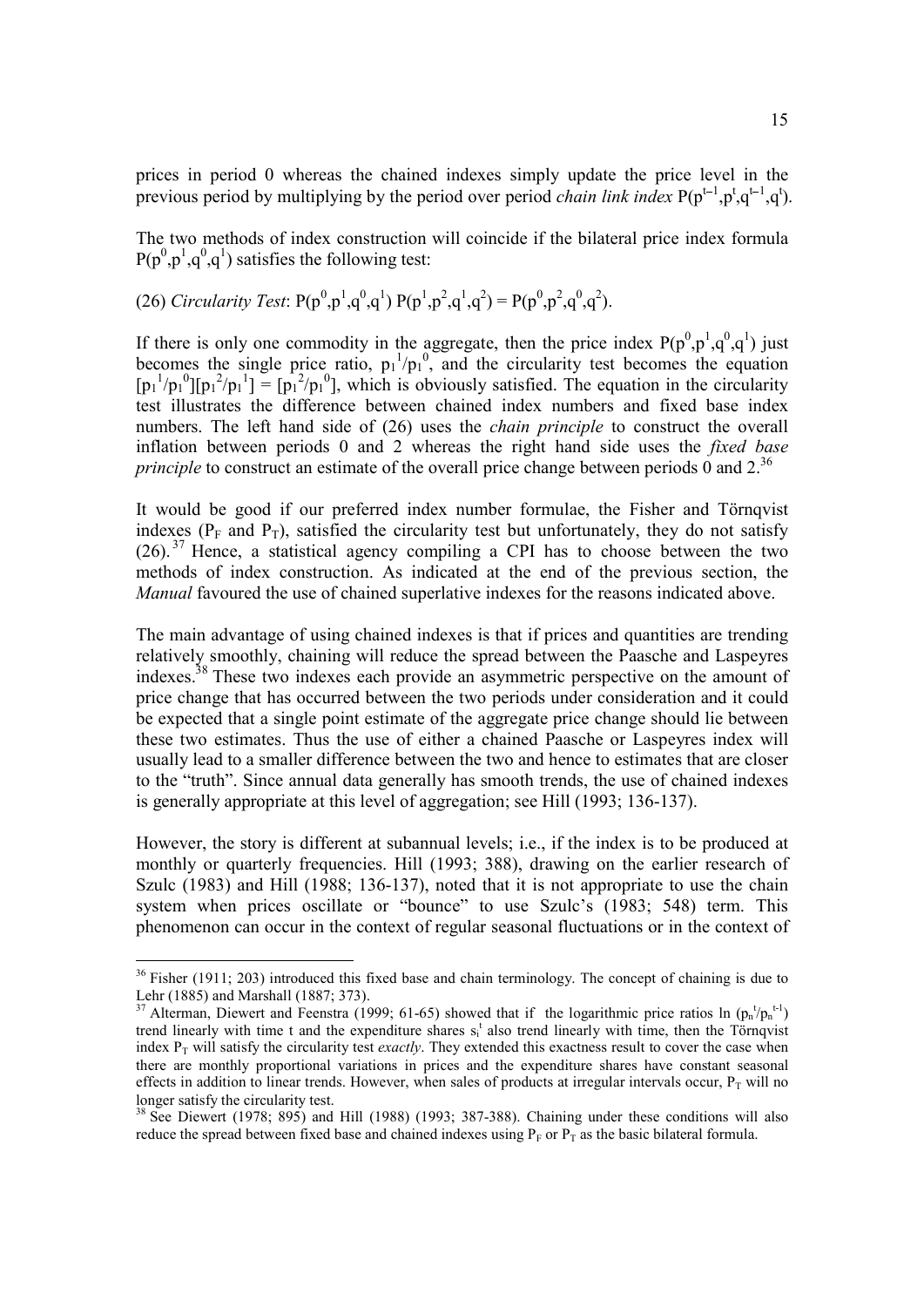sales. The extent of the *price bouncing problem* or the problem of *chain drift* can be measured if we make use of the following test due to Walsh  $(1901; 389)$ ,  $(1921b; 540)$ .<sup>39</sup>

(27) *Multiperiod Identity Test*:  $P(p^0, p^1, q^0, q^1)P(p^1, p^2, q^1, q^2)P(p^2, p^0, q^2, q^0) = 1$ .

Thus price change is calculated over consecutive periods but an artificial final period is introduced where the prices and quantities revert back to the prices and quantities in the very first period. The test asks that the product of all of these price changes should equal unity. If prices have no definite trends but are simply bouncing up and down in a range, then the above test can be used to evaluate the amount of chain drift that occurs if chained indexes are used under these conditions. *Chain drift* occurs when an index does not return to unity when prices in the current period return to their levels in the base period; see the ILO (2004; 445). Fixed base indexes that satisfy Walsh's test will not be subject to chain drift.

The *Manual* did not take into account how severe the chain drift problem could be in practice. 40 The problem is mostly caused by periodic temporary promotional *sales* of products. An example will illustrate the problem.

Suppose that we are given the price and quantity data for 2 commodities for 4 periods. The data are listed in Table 1 below.<sup>41</sup>

| Period t | $p_1$   | 92      |      | q <sub>2</sub> |
|----------|---------|---------|------|----------------|
|          | U       |         | 10   | 100            |
|          | $0.5\,$ | $_{.0}$ | 5000 | 100            |
|          | .0      | $_{.0}$ |      | 100            |
|          | .0      |         | 10   | 100            |

The first commodity is subject to periodic sales (in period 2), when the price drops to  $\frac{1}{2}$ of its normal level of 1. In period 1, we have a "normal" off sale demand for commodity 1 which is equal to 10 units. In period 2, the sale takes place and demand explodes to 5000 units. 42 In period 3, the commodity is off sale and the price is back to 1 but most

 $39$  This is Diewert's (1993; 40) term for the test. Walsh did not limit himself to just three periods as in T23; he considered an indefinite number of periods. If tests T3 and T22 are satisfied, then T23 will also be satisfied.

<sup>&</sup>lt;sup>40</sup> Szulc (1983) (1987) demonstrated how big the chain drift problem could be with chained Laspeyres indexes but the authors of the *Manual* did not realize that chain drift could also be a problem with chained superlative indexes.

 $^{41}$  This example is taken from Diewert (2012).

<sup>&</sup>lt;sup>42</sup> This example is based on an actual example that used Dutch scanner data. When the price of a detergent product went on sale at approximately one half of the regular price, the volume sold shot up approximately one thousand fold; see de Haan (2008). This paper brought home the magnitude of volume fluctuations due to sales.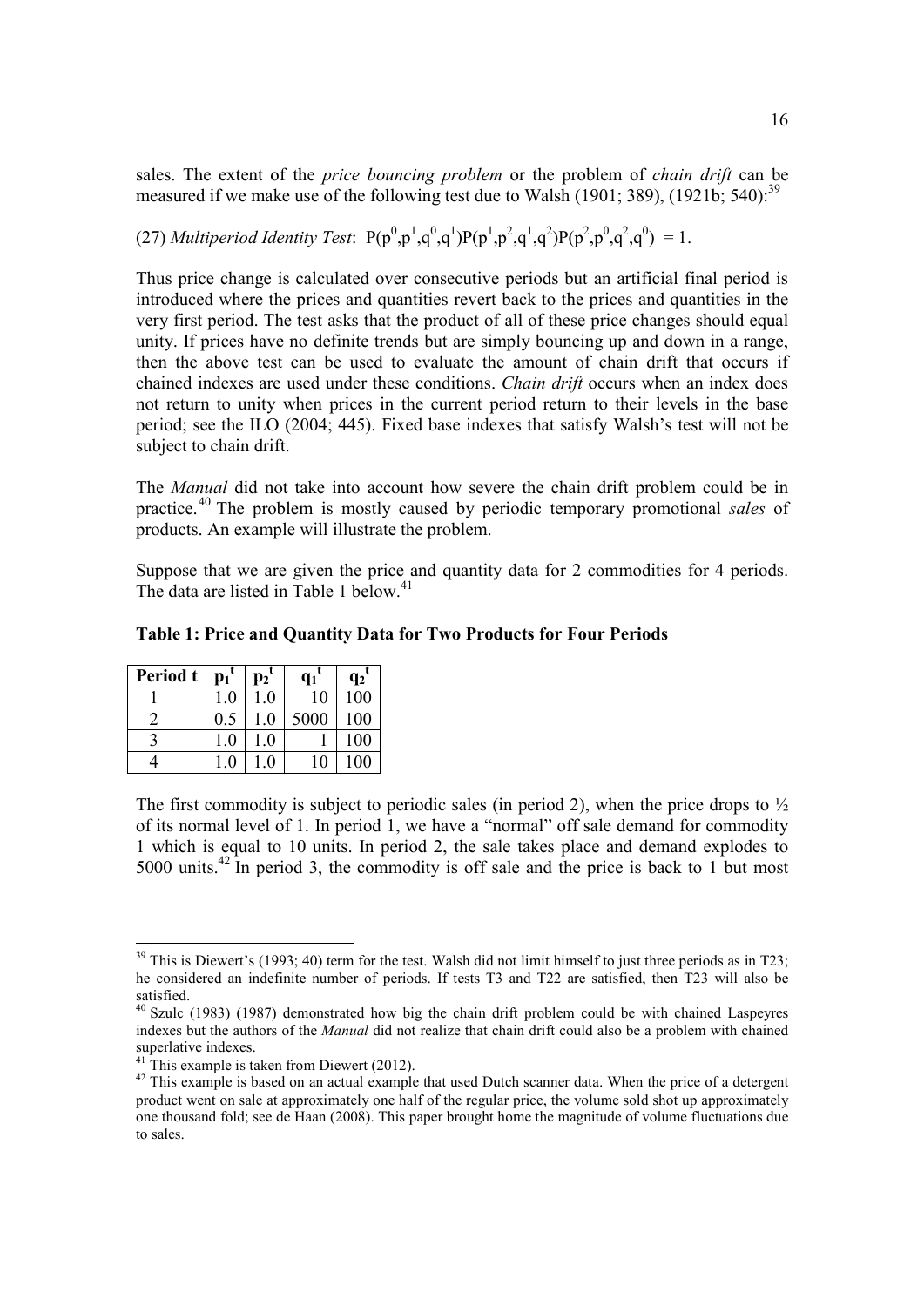shoppers have stocked up in the previous period so demand falls to only 1 unit.<sup>43</sup> Finally in period 4, the commodity is off sale but we are back to the "normal" demand of 10 units. Commodity 2 is dull: its price is 1 in all periods and the quantity sold is 100 units in each period. Note that the only thing that has happened going from period 3 to 4 is that the demand for commodity one has picked up from 1 unit to the "normal" level of 10 units. Also note that, conveniently, the period 4 data are exactly equal to the period 1 data so that for Walsh's test to be satisfied, the product of the period to period chain links must equal one.

Table 2 lists the fixed base Fisher, Laspeyres and Paasche price indexes,  $P_{F(FB)}$ ,  $P_{L(FB)}$  and  $P_{P(FB)}$  and as expected, they behave perfectly in period 4, returning to the period 1 level of 1. Then the chained Fisher, Törnqvist-Theil, Laspeyres and Paasche price indexes,  $P_{F(CH)}$ ,  $P_{T(CH)}$ ,  $P_{L(FB)}$  and  $P_{P(FB)}$  are listed. Obviously, the chained Laspeyres and Paasche indexes have chain link bias that is extraordinary but what is interesting is that the chained Fisher has a 2% downward bias and the chained Törnqvist has a close to 3% downward bias.

**Table 2: Fixed Base and Chained Fisher, Törnqvist-Theil, Laspeyres and Paasche Indexes**

| Period | $P_{F(FB)}$ | $P_{L(FB)}$ | $P_{P(FB)}$ | $P_{F(CH)}$ | $P_{T(CH)}$ | $P_{L(CH)}$ | $P_{P(CH)}$ |
|--------|-------------|-------------|-------------|-------------|-------------|-------------|-------------|
|        | 1.000       | .000        | 1.000       | 1.000       | .000        | 1.000       | .000        |
|        | 0.698       | 0.955       | 0.510       | 0.698       | 0.694       | 0.955       | 0.510       |
|        | 1.000       | .000        | .000        | 0.979       | 0.972       | 1.872       | 0.512       |
|        | 1.000       | .000        | .000        | 0.979       | 0.972       |             |             |

The above indexes are plotted in Chart 1 below. Because of the wide spreads between the chained Laspeyres and Paasche indexes, it is difficult to distinguish the small bias in the chained Fisher and Theil indexes. Nevertheless, these small biases are significant when they cumulate over long periods of time.



<sup>43</sup> Feenstra and Shapiro (2003) also looked at the chain drift problem that was caused by sales and restocking dynamics. Their suggested solution to the chain drift problem was to use fixed base indexes.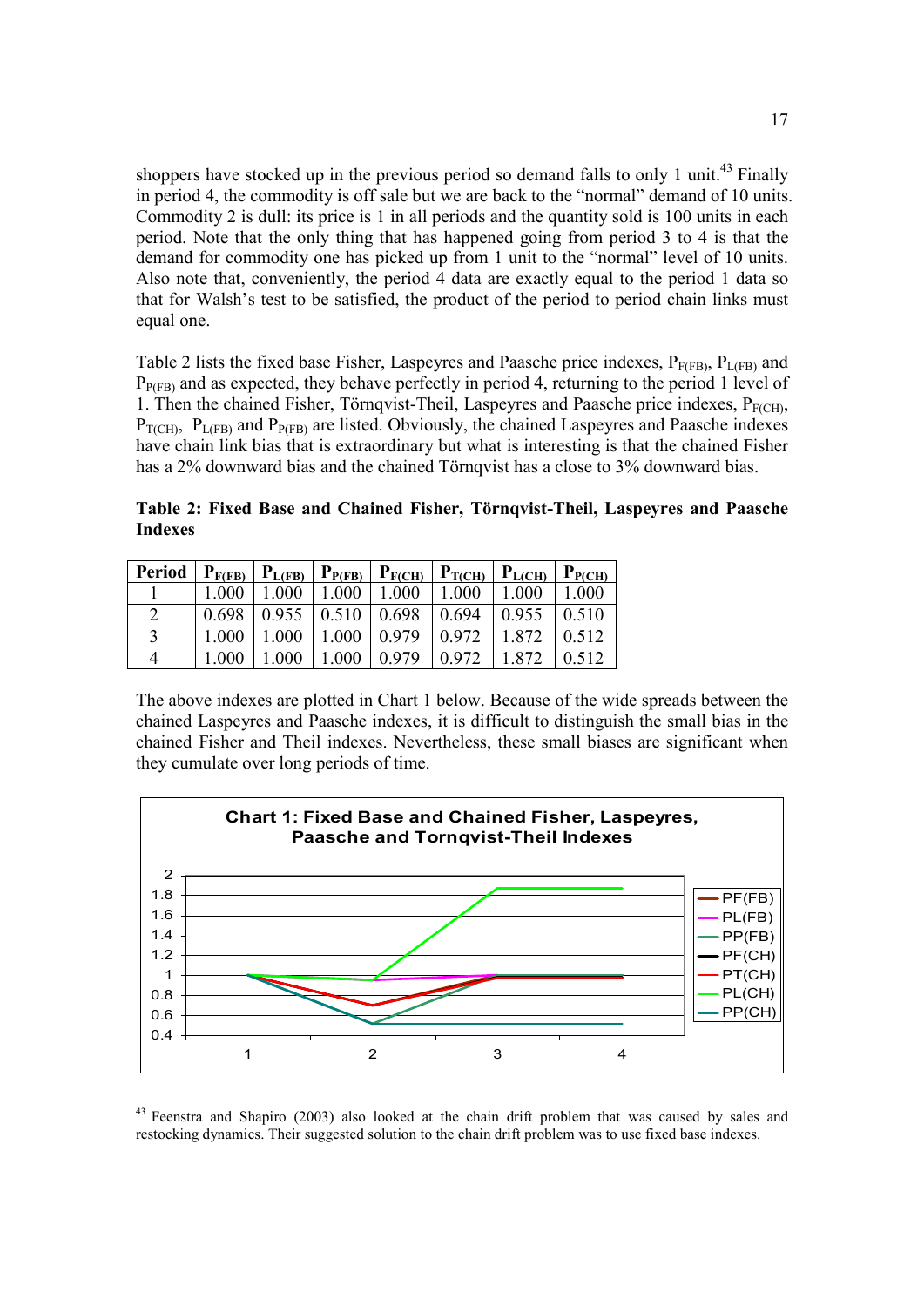If the above data were monthly, and they repeated themselves 3 times over the year, the overall chain link bias would build up to the 6 to 8% range, which is significant.

What explains the results in the above table? The problem is this: when commodity one comes off sale and goes back to its regular price in period 3, *the corresponding quantity does not return to the level it had in period 1*: the period 3 demand is only 1 unit whereas the "normal" period 1 demand for commodity 1 was 10 units. It is only in period 4, that demand for commodity one recovers to the period 1 level. However, since prices are the same in periods 3 and 4, all of the chain links show no change (even though quantities are changing) and this is what causes the difficulties. If demand for commodity one in period 3 had immediately recovered to its "normal" period 1 level of 10, then there would be no chain drift problem.

There are at least three possible solutions to the chain drift problem that is associated with the use of a superlative index in a situation where monthly scanner data is available to the statistical agency for components of the CPI:<sup>44</sup>

- Stick to the usual annual basket Lowe index that uses annual expenditure weights  $\bullet$ from a past year;
- Use Rolling Year GEKS to control for chain drift or
- Use the Weighted Time Dummy Product method to control for chain drift.

The last two methods will be explained below along with a discussion of their relative merits. The problem with the first method is that the Lowe index is subject to a small amount of upper level substitution bias, usually in the range of 0.15 to 0.40 percentage points per year.<sup>45</sup> Note that none of the four approaches to index number theory that were described in the previous section endorsed the Lowe index as a target index. The widespread use of the Lowe index is due to its practical nature and the fact that the amount of substitution bias is generally not all that large.<sup>46</sup>

<sup>&</sup>lt;sup>44</sup> There is a possible fourth method to avoid chain drift within a year when using a superlative index and that is to simply compute a sequence of 12 year over year monthly indexes so that say January prices in the previous year would be compared with January prices in the current year and so on. Handbury, Watanabe and Weinstein (2013) use this methodological approach for the construction of year over year monthly superlative Japanese consumer price indexes using the Nikkei point of sale data base. This data base has monthly price and expenditure data covering the years 1988 to 2010 and contains 4.82 billion price and quantity observations. This type of index number was recommended in the ILO (2004; chapter 22) as a valid year over year index that would avoid seasonality problems. However, central banks and other users require month to month CPIs in addition to year over year monthly CPIs and so the approach of Handbury, Watanabe and Weinstein does not solve the problems associated with the construction of superlative month

to month indexes.<br><sup>45</sup> For recent retrospective studies on upper level substitution bias for national CPIs, see Armknecht and Silver (2013), Diewert, Huwiler and Kohli (2009) and Huang, Wimalaratne and Pollard (2013). For studies of lower level substitution bias for a Lowe index, see Diewert, Finkel and Artsev (2009) and Diewert (2013).

 $46$  Recent Canadian research has indicated that the substitution bias can be reduced substantially by more frequent updating of the annual basket; see Huang, Wimalaratne and Pollard (2013).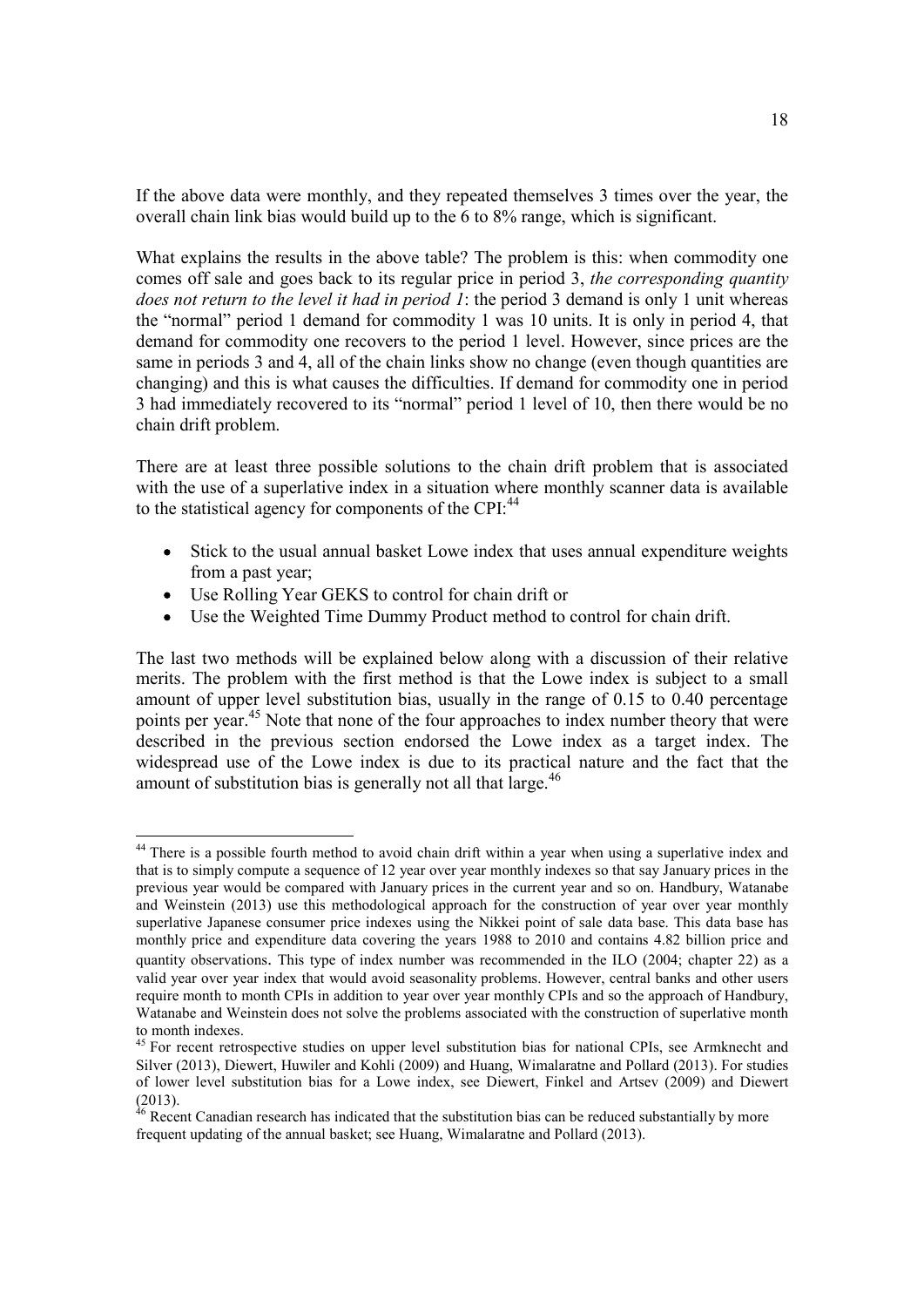#### **4. The Rolling Year GEKS Approach to Index Number Theory**

We turn now to an explanation of the Rolling Year GEKS method. The GEKS method for making international index number comparisons between countries is due to Gini (1931; 12). It was derived in a different fashion by Eltetö and Köves (1964) and Szulc (1964) and thus the method is known as either the GEKS or EKS method for making multilateral comparisons. Of course, it can also be adapted to making comparisons between multiple time periods. Basically, the GEKS method in the time series context works as follows. Suppose we have price and quantity information for a component of the CPI on a monthly basis for a sequence of 13 consecutive months. Now pick one month (say month k) in this augmented year as the base month and construct Fisher price indexes for all 13 months relative to this base month. Denote the resulting sequence of Fisher indexes as  $P_F(1/k)$ ,  $P_F(2/k)$ , ...,  $P_F(13/k)$ .<sup>47</sup> The final set of GEKS indexes for the 13 months is simply geometric mean of all 13 of the specific month indexes; i.e., the final set of *GEKS indexes for the months in the augmented year* is any normalization of the following sequence of indexes: 48

 $(28)$   $[\prod_{k=1}^{13} P_F(1/k)]^{1/13}$ ,  $[\prod_{k=1}^{13} P_F(2/k)]^{1/13}$ , ...,  $[\prod_{k=1}^{13} P_F(13/k)]^{1/13}$ .

The above GEKS indexes have a number of important properties:<sup>49</sup>

- They satisfy Walsh's multiperiod identity test so that if any two months in the augmented year have exactly the same price and quantity vectors, then the above index values will coincide for those two months; i.e., *the above indexes are free from chain drift*.
- The above indexes do not asymmetrically single out any single month to play the role of a base period; all possible base months contribute to the overall index values.<sup>50</sup>
- The above indexes make use of all possible bilateral matches of the price data  $\bullet$ between any two months in the augmented year.
- Strongly seasonal commodities make a contribution to the overall index values.

<sup>&</sup>lt;sup>47</sup> Using scanner data, it is not trivial to construct these Fisher indexes. The problem is that for each pair of months, it is necessary to determine the list of products that sold in both months so that the relevant Fisher index between those two months can be constructed; see Nakamura and Steinsson (2008) and Nakamura, Nakamura and Nakamura (2011) on these difficulties.

<sup>&</sup>lt;sup>48</sup> Balk (1981; 74) derived the GEKS parities using this type of argument rather than the usual least squares derivation of the GEKS parities; see Balk (1996) and Diewert (1999b) for these alternative derivations.

<sup>&</sup>lt;sup>49</sup> The basic idea of adapting a multilateral method to the time series context is due to Balk (1981) who set up a framework that is very similar to the one explained here (which follows Ivancic, Diewert and Fox (2011) more closely). Balk (1981) used an index number formula due to Vartia (1976) in place of maximum overlap bilateral Fisher indexes as his basic building blocks and he considered augmented years of varying length instead of a 13 month augmented year but the basic idea of adapting multilateral methods to the time series context is certainly due to him.

<sup>&</sup>lt;sup>50</sup> Thus the above GEKS procedure seems to be an improvement over the suggestion of Feenstra and Shapiro (2003) who chose only a single base month.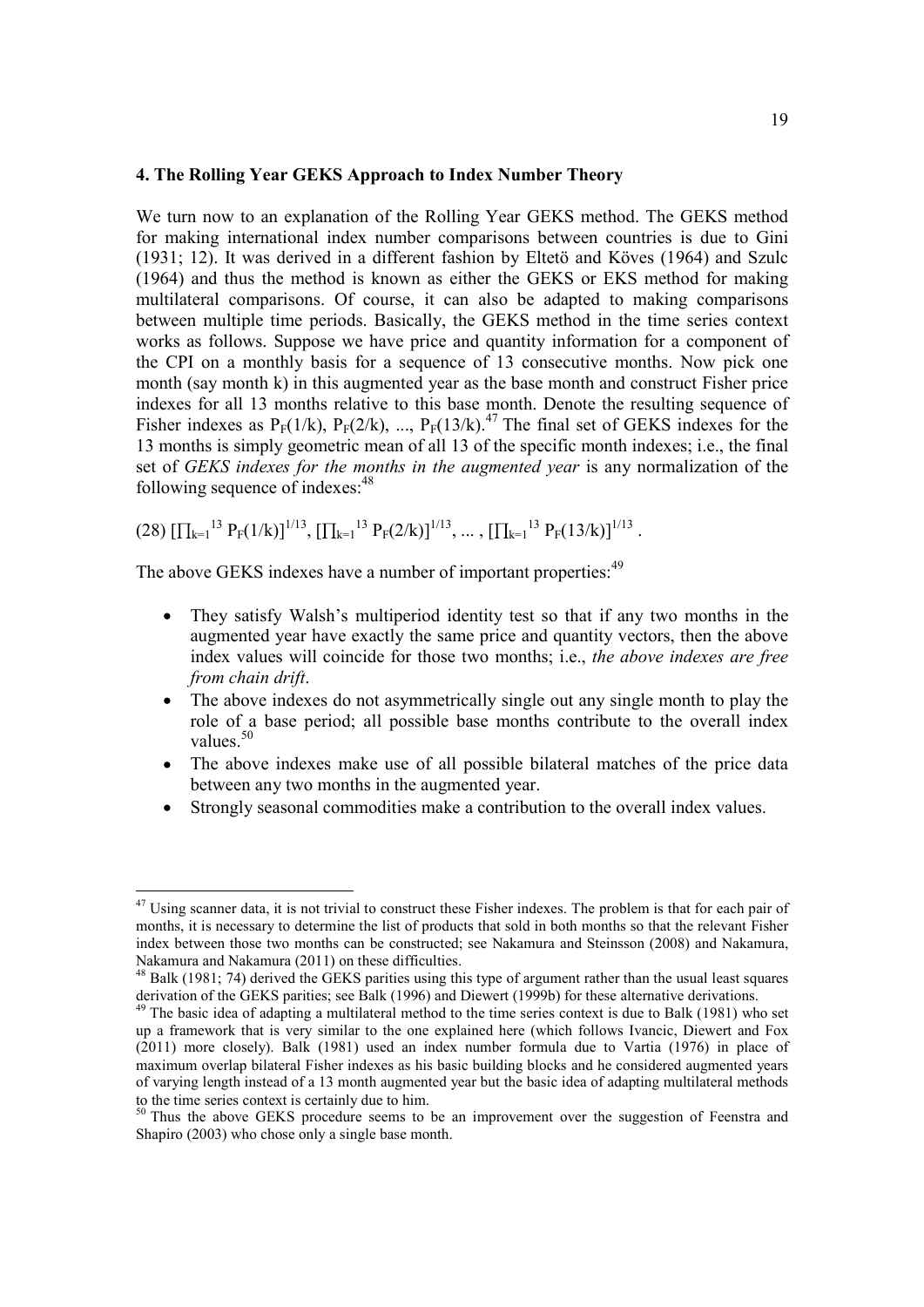The last property explains why the augmented year should include at least 13 consecutive months, so that *strongly seasonal commodities* 51 can make a contribution to the overall index.

The major problem with the GEKS indexes defined by (28) is that the indexes change as the data for a new month becomes available. A headline CPI cannot be revised from month to month due to the fact that many contracts are indexed to a country's headline consumer price index. A solution to this problem was proposed by Ivancic, Diewert and Fox (2011). Their method added the price and quantity data for the most recent month to the augmented year and dropped the oldest month from the old augmented year in order to obtain a new augmented year. The GEKS indexes for the new augmented year are calculated in the usual way and the ratio of the index value for the last month in the new augmented year to the index value for the previous month in the new augmented year is used as an *update factor* for the value of the index for the last month in the previous augmented year. The resulting indexes are called *Rolling Year GEKS indexes*.

Numerical experiments with Australian and Dutch scanner data from grocery chains show that the Rolling Year GEKS indexes work well when up to date price and quantity data are made available to the statistical agency; see Ivancic, Diewert and Fox (2011), de Haan and van der Grient (2011), Johansen and Nygaard (2011), van der Grient and de Haan (2011) and Krsinich (2011). In particular, adding and dropping a month of data and recomputing the GEKS indexes does not seem to change past index values very much.<sup>52</sup> Basically, the method seems to control chain drift quite well.<sup>53</sup> More research on the method needs to be done<sup>54</sup> but it looks quite promising.

We turn to an alternative method that could be used to control the chain drift problem.

# **5. The Weighted Time Product Dummy Approach to Index Number Theory**

The *Rolling Year Weighted Time Product Dummy* (RYWTPD) method for constructing indexes that are largely free of chain drift had its origins in the international comparisons literature, just as GEKS also had its origins in that literature. The *Country Product*

<sup>&</sup>lt;sup>51</sup> A strongly seasonal commodity is one that is not present in the marketplace for all months of the year.

<sup>&</sup>lt;sup>52</sup> Balk (1981; 77) also observed the same phenomenon as he computed his GEKS indexes using successively larger data sets. Diewert (2013) also found that Rolling Year GEKS estimates were quite close to their GEKS counterparts for his small data set on Israeli seasonal commodities.

<sup>&</sup>lt;sup>53</sup> The Australian Bureau of Statistics plans to use RYGEKS for some components of its Consumer Price Index. Statistics Netherlands also computed RYGEKS indexes for some components of its CPI on an experimental basis with good results but they did not implement the method officially; see de Haan and van der Grient (2011). The problem is that the method is difficult to explain to users.

<sup>&</sup>lt;sup>54</sup> An issue that requires further research is the effects of having different window lengths on the estimates.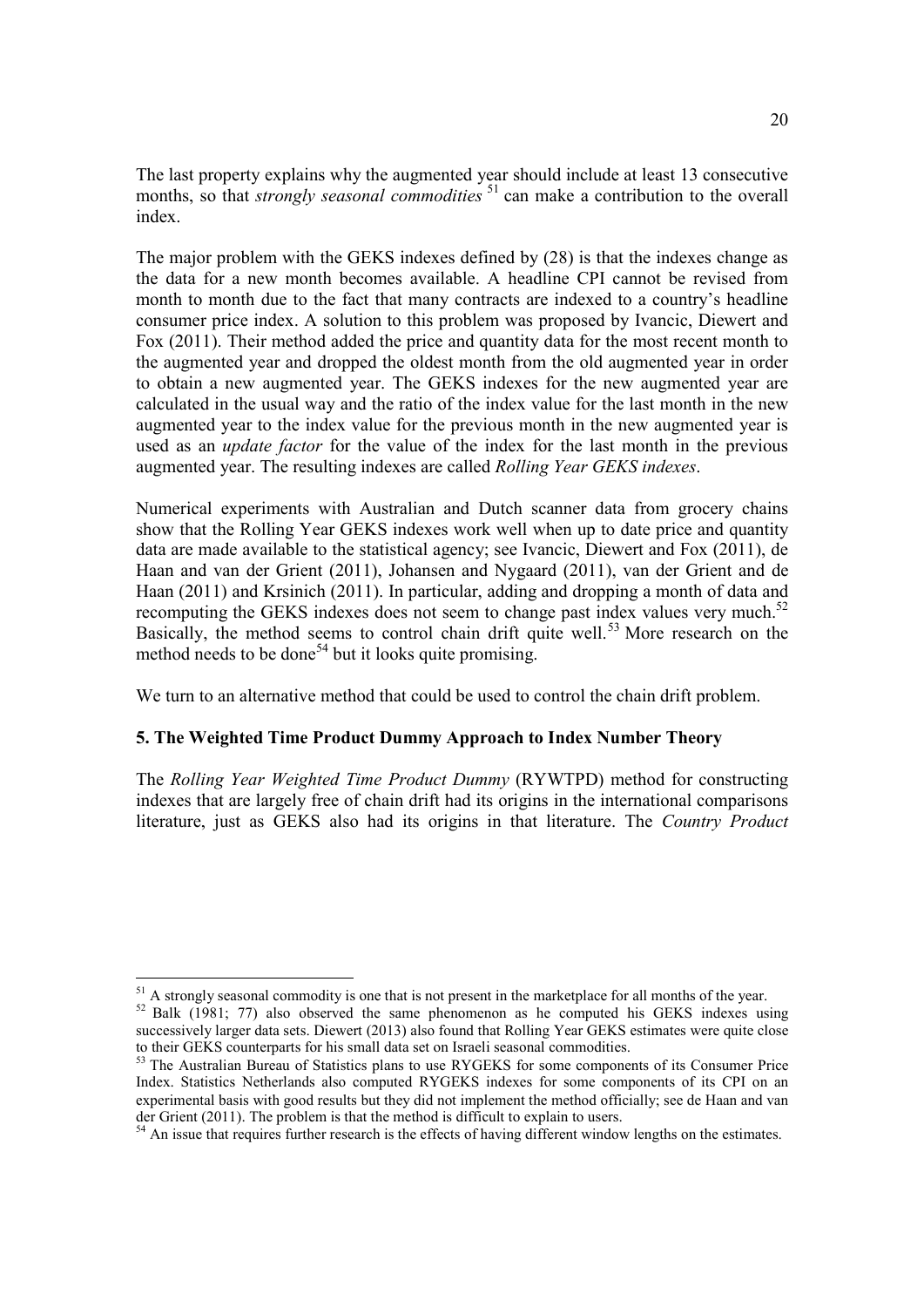Dummy (CPD) method<sup>55</sup> is due to Summers (1973) and a version of it (adapted to the time series context) will now be explained.<sup>56</sup>

Suppose that we are attempting to make a comparison of prices over T consecutive months over a reasonably homogeneous group of say N items. Suppose initially no expenditure weights are available for the collected prices and that exactly K outlets are sampled for each of the N items in each time period. Thus there are TNK price quotes collected across all of the time periods.

Let  $p_{\text{trik}}$  denote the price of item n in outlet k in time period t for  $t = 1, \ldots, T$ ;  $n = 1, \ldots, N$ ; k  $= 1,...,K$ . The basic statistical model that is assumed is the following one:

(29) 
$$
p_{\text{tnk}} = a_t b_n u_{\text{tnk}}
$$
;  $t = 1,...,T; n = 1,...,N; k = 1,...,K$ 

where the  $a_t$  and  $b_n$  are unknown parameters to be estimated and the  $u_{tnk}$  are independently distributed error terms with means 1 and constant variances. The parameter  $a_t$  is to be interpreted as the *average level of prices* (over all items in this group of items) in time period t and the parameter  $b_n$  is to be interpreted as *multiplicative units of measurement factor* that is specific to product n. 57 If the error terms are all unity, then it can be seen that the N item prices move in a proportional manner over time and thus weighting is not important since all reasonable price index formula will generate the  $a_t$  as the overall price levels up to a factor of proportionality. Thus the  $a_t$  are the period t price levels that we want to determine while the  $b_n$  are product effects. The basic hypothesis is that the price of product n in outlet k in time period t is equal to a price level  $a_t$  times an item commodity adjustment factor  $b_n$  times a random error that fluctuates around 1. Taking logarithms of both sides of (29) leads to the following model:

(30) 
$$
y_{\text{tnk}} = \alpha_t + \beta_n + \varepsilon_{\text{tnk}}
$$
;  $t = 1,...,T; n = 1,...,N; k = 1,...,K$ 

where  $y_{\text{tnk}} \equiv \ln p_{\text{tnk}}$ ,  $\alpha_t \equiv \ln a_t$ ,  $\beta_n \equiv \ln b_n$  and  $\epsilon_{\text{tnk}} \equiv \ln u_{\text{tnk}}$ .

The model defined by (30) is a linear regression model where the independent variables are dummy variables. The least squares estimators for the  $\alpha_c$  and  $\beta_n$  can be obtained by solving the following least squares minimization problem:

(31)  $\min_{\alpha_t, \beta_n} \left\{ \sum_{t=1}^T \sum_{n=1}^N \sum_{k=1}^K \left[ y_{tnk} - \alpha_t - \beta_n \right]^2 \right\}.$ 

<sup>&</sup>lt;sup>55</sup> This method can be viewed as a simple type of hedonic regression model or alternatively, as a descriptive statistics method that summarizes price movements into simple indexes along the lines pioneered by Theil (1967; 136-138).

 $56$  This material on the TPD method is adapted from Rao (2004) (2005) and Diewert (2004) (2005). The term TPD is due to de Haan and Krsinich (2012) (2013). The adaptation of the CPD method to the time series context is due to Aizcorbe, Corrado and Doms (2003).

 $57$  The model assumes that the quality of the outlet k is the same for each product n. If this is not the case, then each product in each outlet should be considered a separate commodity and the k index disappears from the model.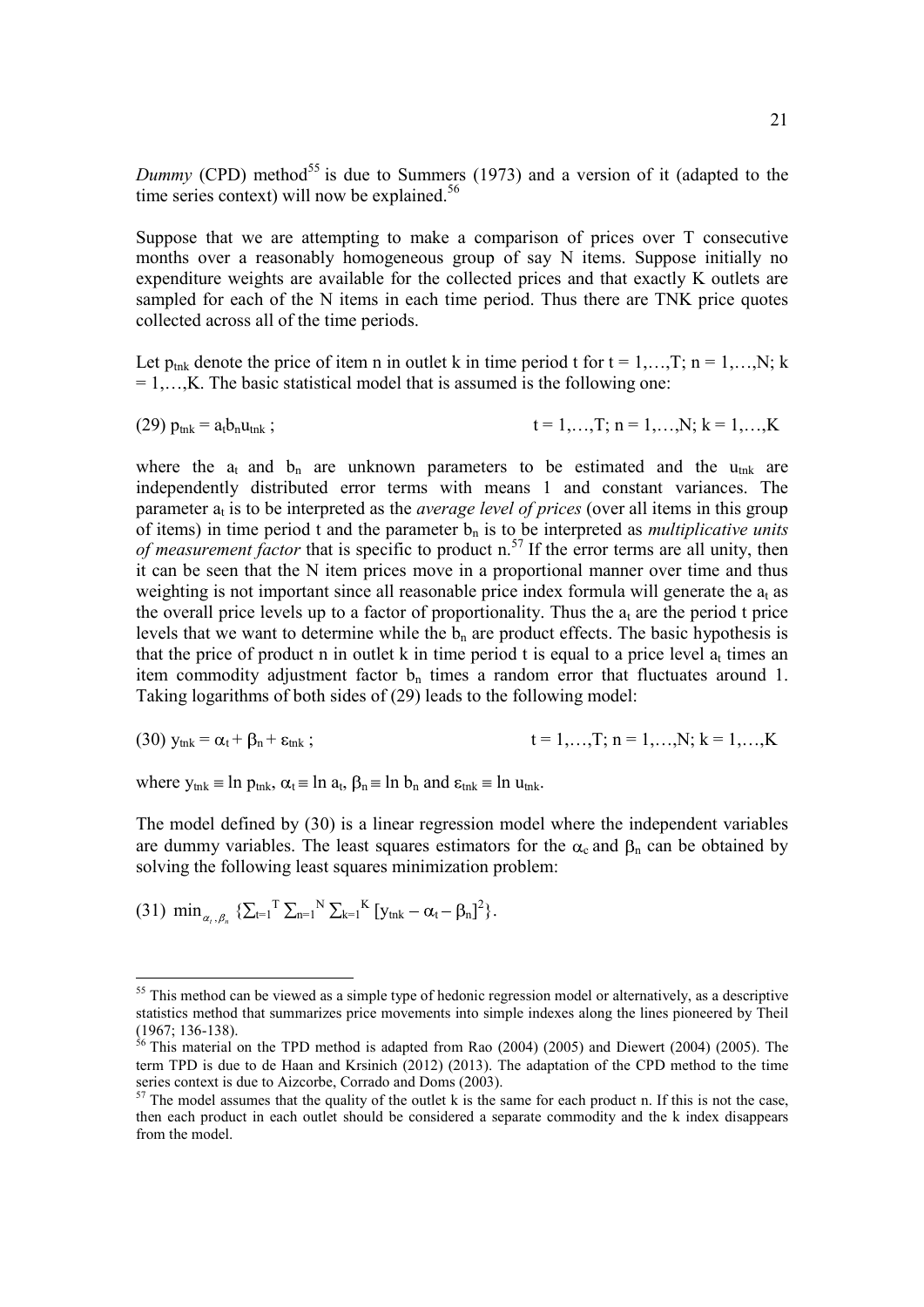We also require a normalization on the  $\alpha_t$  and  $\beta_n$  such as  $\alpha_1 = 0.58$  Solve (31) for the least squares solution parameters  $\alpha_t^*$  and  $\beta_n^*$  and let  $a_t \equiv \exp[\alpha_t^*]$  for  $t = 2,3,...,T$  and  $b_n$  $exp[\beta_n^{\dagger}]$  for n = 1,..., N. It turns out that the price level for period t, a<sub>t</sub>, is the following expression:

(32) 
$$
a_t = \prod_{n=1}^{N} \prod_{k=1}^{K} p_{tnk}^{1/NK} / \prod_{n=1}^{N} \prod_{k=1}^{K} p_{1nk}^{1/NK}
$$
;  $t = 1,...,T$ .

Thus the TPD price level for period t (using the balanced sample of prices) is equal to the geometric mean of all of the period t prices divided by the geometric mean of all of the period 1 prices. However, the solution is much more complicated when some outlet prices are missing from some period or when the number of outlets varies from period to period. We will deal with these more complicated situations below when we introduce weighting.

Now introduce weighting into the picture. Thus for product n in time period t, we assume that there are  $K(t, n)$  outlets that have transactions in product  $n^{59}$  and that the *unit value price* for the kth such transaction is  $p_{\text{tnk}}$  and the associated *quantity transacted* is  $q_{\text{tnk}}$  for k  $= 1, 2, \ldots, K(t, n)$ . Again,  $y_{tnk} \equiv \ln p_{tnk}$  is the logarithm of the price  $p_{tnk}$ . For each time period t, we use the prices and quantities  $p_{tnk}$  and  $q_{tnk}$  in order to form the following *period t expenditure shares* across all products n and all outlets k:

$$
(33) s_{tnk} = p_{tnk} q_{tnk} / \sum_{i=1}^{N} \sum_{j=1}^{K(t,n)} p_{tij} q_{tij} ; \qquad t = 1,...,T ; n = 1,...,N ; k = 1,...,K(t,n).
$$

For each time period t, these expenditure shares sum up to 1:

$$
(34) \sum_{n=1}^{N} \sum_{k=1}^{K(t,n)} s_{tnk} = 1 ; \qquad t = 1,...,T.
$$

The *Weighted Time Product Dummy* (WTPD) counterpart to the unweighted least squares minimization problem (31) above is:

(35) 
$$
\min_{\alpha_t, \beta_n} \left\{ \sum_{t=1}^T \sum_{n=1}^N \sum_{k=1}^{K(t,n)} s_{tnk} \left[ y_{tnk} - \alpha_t - \beta_n \right]^2 \right\}.
$$

Again, the parameters  $\alpha_t$  and  $\beta_n$  cannot be uniquely identified so we will choose to set the price level in period 1,  $a_1 = \exp[\alpha_1]$ , equal to 1, which implies the following normalization on the parameters appearing in (35):

(36)  $\alpha_1 = 0$ .

In order to obtain a classical regression model that has a solution consistent with the least squares minimization problem (35) subject to the constraint (36), we need to multiply

<sup>&</sup>lt;sup>58</sup> This normalization implies that  $a_1 = 1$ ; i.e., the aggregate price level is set equal to unity in the first period. Thus the price levels for subsequent periods  $a_t$  become price indexes (relative to the level of prices in period 1).

 $59$  We allow K(t,n) to be zero; i.e., it can be the case that for some time periods t, there are no price quotes collected for product n.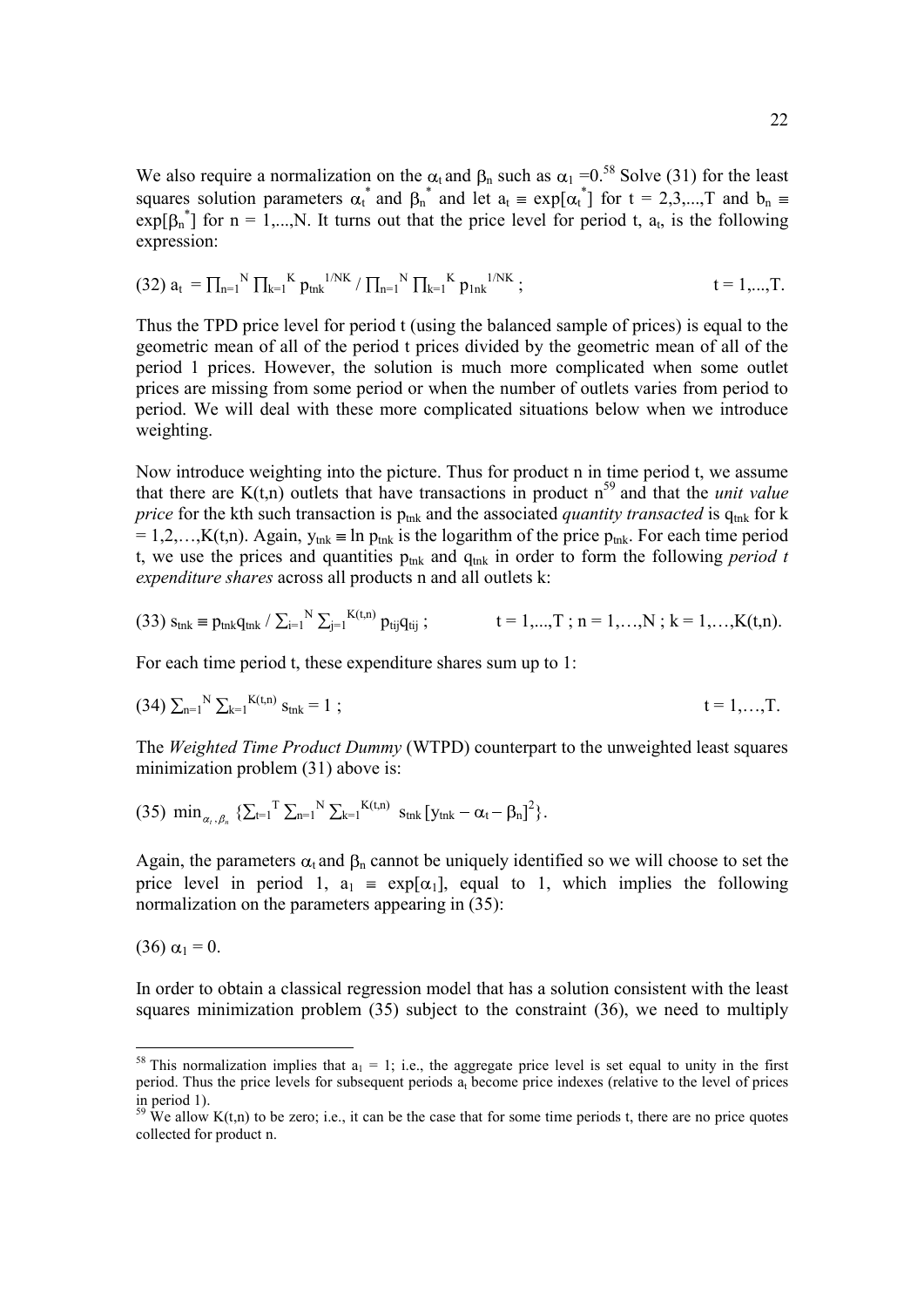each  $y_{cnk}$  by the square root of the associated expenditure share  $s_{cnk}$  defined by (33); i.e., the counterparts to our linear regression equations (30) are now the following equations:

$$
(37) s_{\text{trk}}^{1/2} y_{\text{trk}} = s_{\text{trk}}^{1/2} \alpha_t + s_{\text{trk}}^{1/2} \beta_n + \epsilon_{\text{trk}} ; \qquad t = 1,...,T; n = 1,...,N; k = 1,...,K(c,n)
$$

where  $y_{nk} = \ln p_{unk}$  and the  $\alpha_t$  for  $t = 2,...,T$  and  $\beta_n$  for  $n = 1,...,N$  are parameters to be estimated ( $\alpha_1$  is set equal to 0) and the  $\varepsilon_{\text{tnk}}$  are assumed to be independently distributed error terms with means 0 and variances  $\sigma^2$ . If for any t and n, K(t,n) = 0 so that there are no item n prices collected in time period t, then the corresponding equations in (37) are dropped.

In order to rigorously justify the linear regression model (37) from an econometric point of view, we need to assume that the variance of  $y_{mk}$  is proportional to  $\sigma^2/s_{mk}$  for  $t =$  $1,...,T; n = 1,...,N; k = 1,...,K(t,n).$ <sup>60</sup> This means that the smaller is the expenditure share  $s<sub>tnk</sub>$ , the bigger will be the variance of  $y<sub>tnk</sub>$ . This assumption is not likely to be precisely justified from a statistical point of view but solving the weighted least squares problem (37) leads to very reasonable estimates for the period t price levels,  $a_t = \exp[\alpha_t^*]$  for  $t =$ 2,3,...,T where the  $\alpha_t^*$  are the least squares estimates of the  $\alpha_t$  for the linear regression model defined by (37). These estimates are reasonable from the viewpoint of classical index number theory, where weighting by economic importance is regarded as being extremely important. It is worth quoting Irving Fisher on the importance of weighting:

"It has already been observed that the purpose of any index number is to strike a 'fair average' of the price movements—or movements of other groups of magnitudes. At first a *simple* average seemed fair, just because it treated all terms alike. And, in the absence of any knowledge of the relative importance of the various commodities included in the average, the simple average *is* fair. But it was early recognized that there are enormous differences in importance. Everyone knows that pork is more important than coffee and wheat than quinine. Thus the quest for fairness led to the introduction of weighting." Irving Fisher (1922; 43).

"But on what principle shall we weight the terms? Arthur Young's guess and other guesses at weighting represent, consciously or unconsciously, the idea that relative *money values* of the various commodities should determine their weights. A value is, of course, the product of a price per unit, multiplied by the number of units taken. Such values afford the only common measure for comparing the streams of commodities produced, exchanged, or consumed, and afford almost the only basis of weighting which has ever been seriously proposed." Irving Fisher (1922; 45).

Thus it can be argued that solving (35) leads to index numbers that are reasonable from a descriptive statistics point of view; i.e., the resulting price levels are a reasonable way of summarizing overall price trends in the data, where the relative economic importance of each unit value price is taken into account in the model.<sup>61</sup>

<sup>&</sup>lt;sup>60</sup> An alternative way for justifying the weighted model (37) is to argue that each logarithmic price ln  $p_{unk}$ should be repeated according to its economic importance; i.e., if consumers are spending  $e_{nk}$  dollars on commodity n during time period t, then ln  $p_{\text{tnk}}$  should appear  $e_{\text{tnk}}$  times in the regression instead of only once. In order to standardize these weights across time periods, we change the  $e_{mk}$  weight to  $s_{mk}$ . This type of argument was used by Diewert (2005) (2006).

<sup>&</sup>lt;sup>61</sup> There is another way of proceeding and that is to solve the weighted least squares problem but instead of assuming the stochastic specification given below (37), assume that  $y_{cnk} = \alpha_c + \beta_n + \varepsilon_{cnk}$  where the  $\varepsilon_{cnk}$  are independently distributed and have mean zero and variance  $\sigma^2$ . We still solve (35) for the weighted least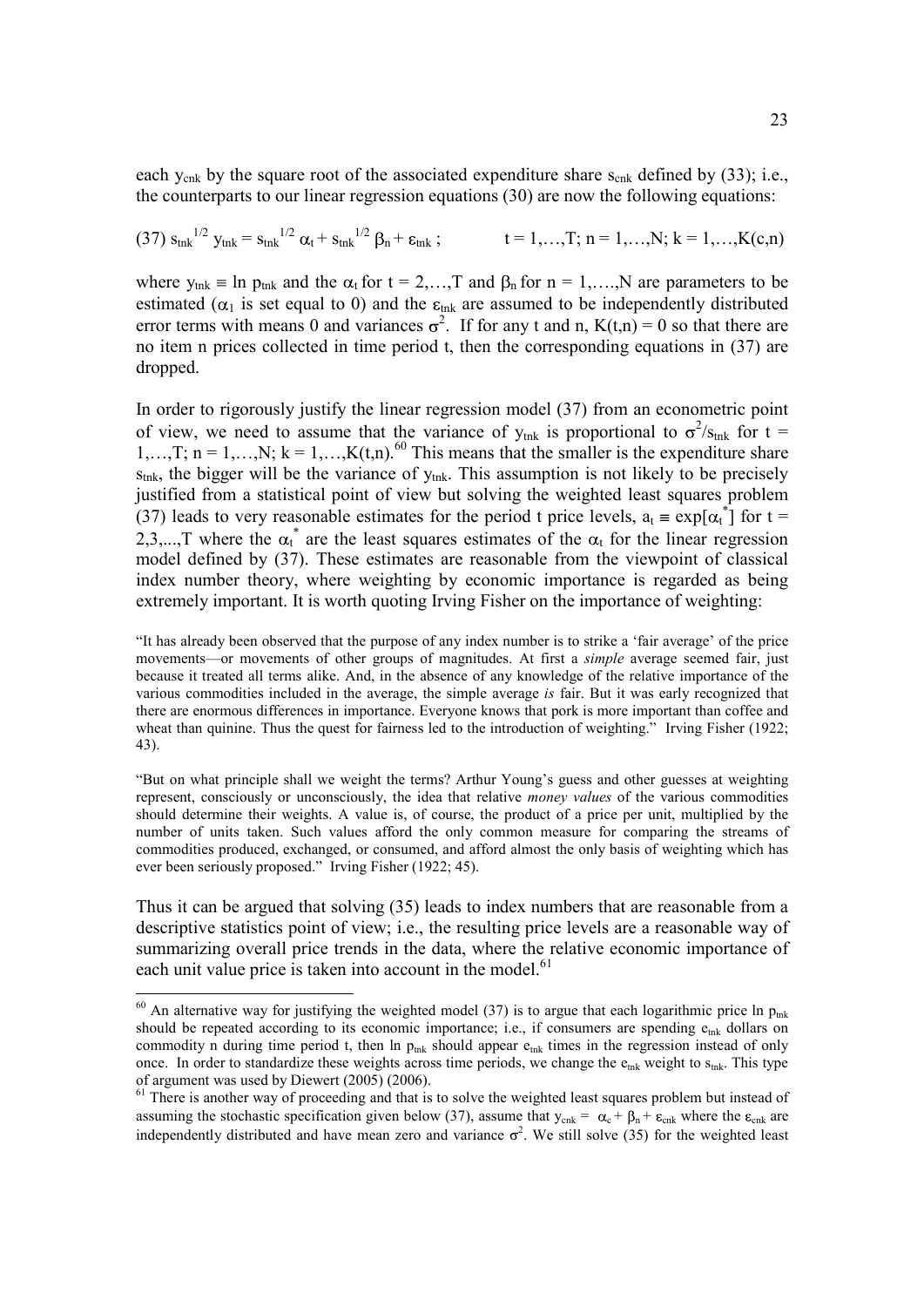It can be verified that if the expenditure and price data are exactly the same for any two periods, then the WTDP method will generate price levels for the two periods that are also identical. Thus the WTPD estimates satisfy an identity test and hence are free of chain drift over the T periods in the sample.<sup>62</sup>

The WTPD price level estimates suffer from the same problem that the GEKS estimates suffer from: the addition of one more period to the sample will change all of the estimates. Thus Ivancic, Diewert and Fox (2009) proposed a Rolling Year approach to the Weighted Time Product Dummy (RYTPD) estimation procedure; i.e., set  $T = 13$  and as a new month's data is added, delete the data for the oldest month in the sample, obtain new WTPD estimates and use the month over month movement in the estimated price levels for the last two months to update the previous estimates.<sup>63</sup>

When we move from WTPD estimates to RYWTPD estimates, the Multiperiod Identity Test is no longer satisfied by the price level estimates and so the rolling year variant of the method is subject to possible chain drift. However, as was the case with the move from GEKS to RYGEKS, empirically very little difference is found between the rolling year indexes and their fixed sample counterparts. <sup>64</sup> Thus both the RYGEKS and RYWTPD methods seem to be largely free of chain drift.

How do the RYGEKS estimates compare with the corresponding RYWTPD estimates when using the same data set? Empirical experience is limited but in the studies that have compared the two methods, there is a general tendency for the RYWTPD estimates to be slightly less than their RYGEKS counterparts.<sup>65</sup>

A possible explanation for the differences in the indexes generated by the two methods may be due to the *democratic weighting* that is inherent in the GEKS method. Thus the GEKS estimates are formed by averaging a series of 13 separate sets of index numbers where the data of each month in the augmented rolling year are used as the base price and quantities in each of the bilateral indexes. If the data for one month is sparse so that the value of transactions in that month is unusually low and perhaps not "typical", then these atypical indexes are averaged with all of the other 12 sets of indexes and given an equal

squares  $\alpha_t^*$  and  $\beta_n^*$  but the resulting parameter estimates are no longer minimum variance unbiased for the new stochastic specification. However, the resulting estimates are still unbiased under the new stochastic specification and they are representative from the viewpoint of index number theory. Hill and Timmer (2006) take this point of view. Note also that Diewert (2005) derived an explicit index number formula for a<sub>2</sub> using the weighted least squares model defined by (37) for the two period case; i.e., the case where  $T = 2$ . Diewert also showed that the resulting index number formula approximated the Törnqvist-Theil index to the second order around an equal price and quantity point.

 $62$  De Haan and Krsinich (2012) noted this property of the method.

<sup>&</sup>lt;sup>63</sup> Ivancic, Diewert and Fox (2009) is essentially the same as Ivancic, Diewert and Fox (2011) except the former paper had an extra section in it which compared the RYWTPD method to the RYGEKS method using Australian scanner data. 64 See Ivancic, Diewert and Fox (2009) and de Haan and Krsinich (2012) (2013).

 $65$  See Ivancic, Diewert and Fox (2009) and de Haan and Krsinich (2012) (2013). The latter authors used the Törnqvist-Theil index formula as their basic bilateral formula in their RYGEKS estimates instead of the Fisher index but it is unlikely that this formula difference would affect the results.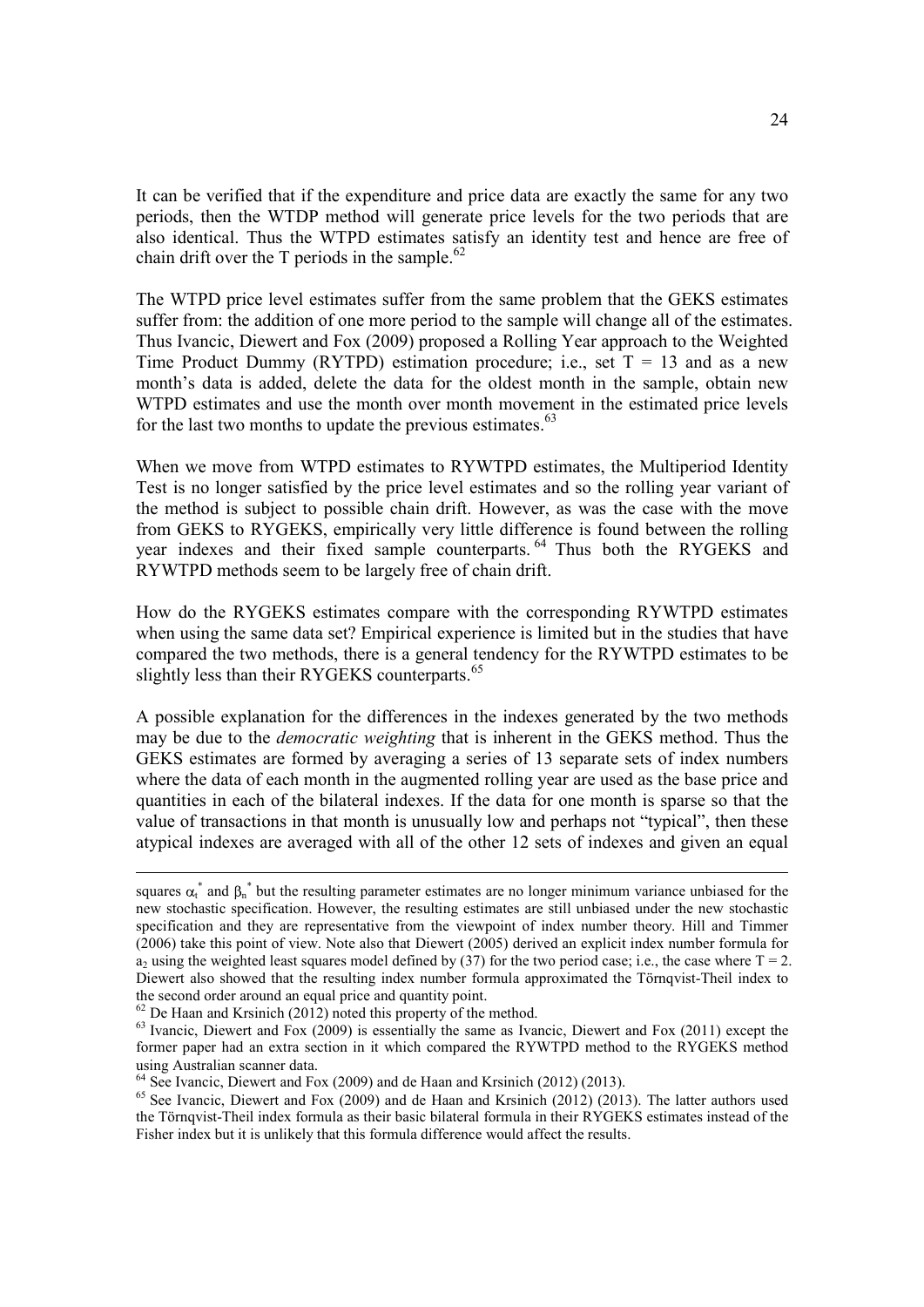weight in the averaging process. <sup>66</sup> On the other hand, the WTPD method would automatically give a much lower weight to the possibly atypical prices in the low volume month. The WTPD method works on a principle that tries to fit heterogeneous price movements over the sample into a simpler framework where all price movements are approximated by proportional movements in prices over time, taking into account the economic importance of the prices.

A simple (extreme) example may help to illustrate possible problems with the GEKS methodology. Suppose we have price and expenditure share data for 3 products for 3 periods but each product is present in only 2 of the 3 periods. Suppose the first product is present in periods 1 and 2 with prices  $p_1^f$ ,  $p_1^2$ , the second product is present in periods 2 and 3 with prices  $p_2^2$ ,  $p_2^3$  and the third product is present in periods 1 and 3 with prices  $p_3^1$ ,  $p_3^3$ . The period 1 expenditure shares for products 1 and 3 are  $s_1^1$  and  $s_3^1$ , the period 2 expenditure shares for products 1 and 2 are  $s_1^2$  and  $s_2^2$  and the period 3 expenditure shares for products 2 and 3 are  $s_2^3$  and  $s_3^3$ . The expenditure shares for each period sum to one. Because of the missing data, we can only calculate 3 matched product bilateral indexes across the 3 periods. The Fisher index for period 2 relative to period 1,  $P_F(2/1)$ , turns out to equal the price ratio  $p_1^2/p_1^1$ ; the Fisher index for period 3 relative to period 2,  $P_F(3/2)$ , turns out to equal the price ratio  $p_2^3/p_2^2$  and the Fisher index for period 3 relative to period 1,  $P_F(3/1)$ , turns out to equal the price ratio  $p_3^3/p_3^1$ . We can compute three separate set of price levels using different combinations of the available bilateral indexes.

The first set of parities uses the index  $P_F(2/1)$  to determine the period 2 price level relative to the period 1 level and the period 3 price level relative to the period 1 level is determined as  $P_F(3/1)$ . The resulting price levels are the following ones:

(38) 
$$
P^1 = 1
$$
;  $P^2 = (p_1^2/p_1^1)$ ;  $P^3 = (p_3^3/p_3^1)$ .

The second set of parities uses the index  $P_F(2/1)$  to determine the period 2 price level relative to the period 1 level and the period 3 price level relative to the period 1 level is determined as the product  $P_F(2/1)$  times  $P_F(3/2)$ .<sup>67</sup> The resulting price levels are the following ones:

(39) 
$$
P^1 = 1
$$
;  $P^2 = (p_1^2/p_1^1)$ ;  $P^3 = (p_1^2/p_1^1)(p_2^3/p_2^2)$ .

The third set of parities uses the index  $P_F(3/1)$  to determine the period 3 price level relative to the period 1 level and the period 2 price level relative to the period 1 level is determined as the product  $P_F(3/1)$  times  $P_F(2/3)$ . The resulting price levels are the following ones:

(40) 
$$
P^1 = 1
$$
;  $P^2 = (p_3^3/p_3^1)(p_2^2/p_2^3)$ ;  $P^3 = (p_3^3/p_3^1)$ .

<sup>&</sup>lt;sup>66</sup> This situation occurs frequently in the context of making international comparisons of prices using the GEKS method.

 $67$  Because there is only one commodity whose price is compared in each bilateral Fisher index, these bilateral Fisher (and Laspeyres and Paasche) indexes all collapse down to simple price ratios.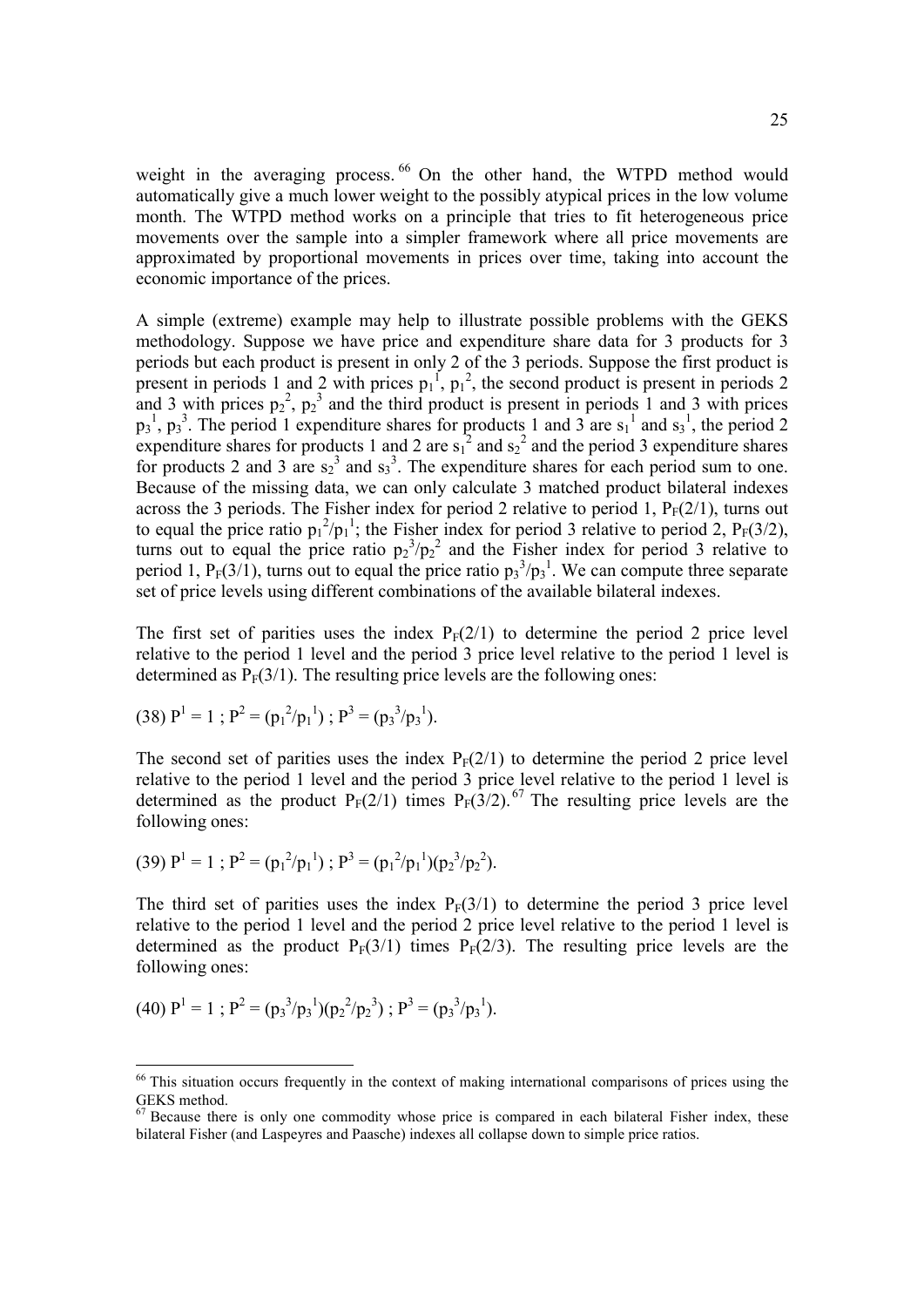The price levels defined by (38) are a normalization of the Fisher parities generated by using period 1 as the base period, while the price levels defined by (39) and (40) are normalizations of the Fisher parities that use periods 2 and 3 as the base periods respectively.

Taking the geometric mean of the above price levels leads to the following GEKS price levels:

$$
(41) P1 = 1 ; P2 = [(p12/p11)2(p33/p31)(p22/p23)]1/3 ; P3 = [(p12/p11)(p23/p22)(p33/p31)2]1/3.
$$

Note that the GEKS price levels do not depend on the expenditure shares. However, the Weighted Time Product Dummy price levels for this example *will* depend on the expenditure shares. The exact formula for these price levels is too complicated to be exhibited here but we know that the WTPD price levels will be weighted according to the size of the expenditure shares in each period.<sup>68</sup> In particular, suppose the commodity 3 expenditure shares,  $s_3$ <sup>1</sup> and  $s_3$ <sup>3</sup>, are tiny. Then the WTPD price levels will be close to the price levels defined by (39) (which do not involve the prices  $p_3^1$  and  $p_3^3$ ). On the other hand, suppose the commodity 2 expenditure shares,  $s_2^2$ ,  $s_2^3$ , are close to zero. Then the WTPD price levels will be close to the price levels defined by (38) (which do not involve the prices  $p_2^2$  and  $p_2^3$ ). Finally, suppose the commodity 1 expenditure shares,  $s_1^1$ ,  $s_1^2$ , are close to zero. Then the WTPD price levels will be close to the price levels defined by (40) (which do not involve the prices  $p_1^1$  and  $p_1^2$ ). In each of the three cases just considered, the WTPD price levels are very reasonable; the unimportant commodity is given a low weighting in the overall index but this is not the case for the GEKS price levels: the GEKS price levels remain the same under all three scenarios! Thus if price movements are far from proportional over time, so that the price levels defined by (38)- (40) are very different, then the GEKS indexes may be rather far removed from their WTPD counterparts, which will be much more reasonable in each of the three cases considered above. These possible problems with the GEKS indexes carry over to Rolling Year GEKS indexes.

More research is required on pinning down the differences between the GEKS estimates and their WTPD counterparts but at this stage, we tentatively conclude that in the case where the period to period data is sparse and there is a lack of product matching for each pair of periods under consideration, the WTPD estimates may be preferable to the corresponding GEKS estimates (and the RYWTPD estimates may be preferable to the corresponding RYGEKS estimates).

#### **6. Elementary Indexes: New Developments**

The ILO *Manual* basically recommended the Jevons formula for elementary indexes.<sup>69</sup> This advice was based on the axiomatic approach to elementary indexes; see Diewert (1995a). In the case of complete data on a sample of products with no sample attrition,

<sup>&</sup>lt;sup>68</sup> In this example,  $K(t,n)$  is always equal to 1; i.e., we have only one outlet for each product.

<sup>&</sup>lt;sup>69</sup> Elementary indexes are constructed using item prices only (due to the unavailability of quantity information).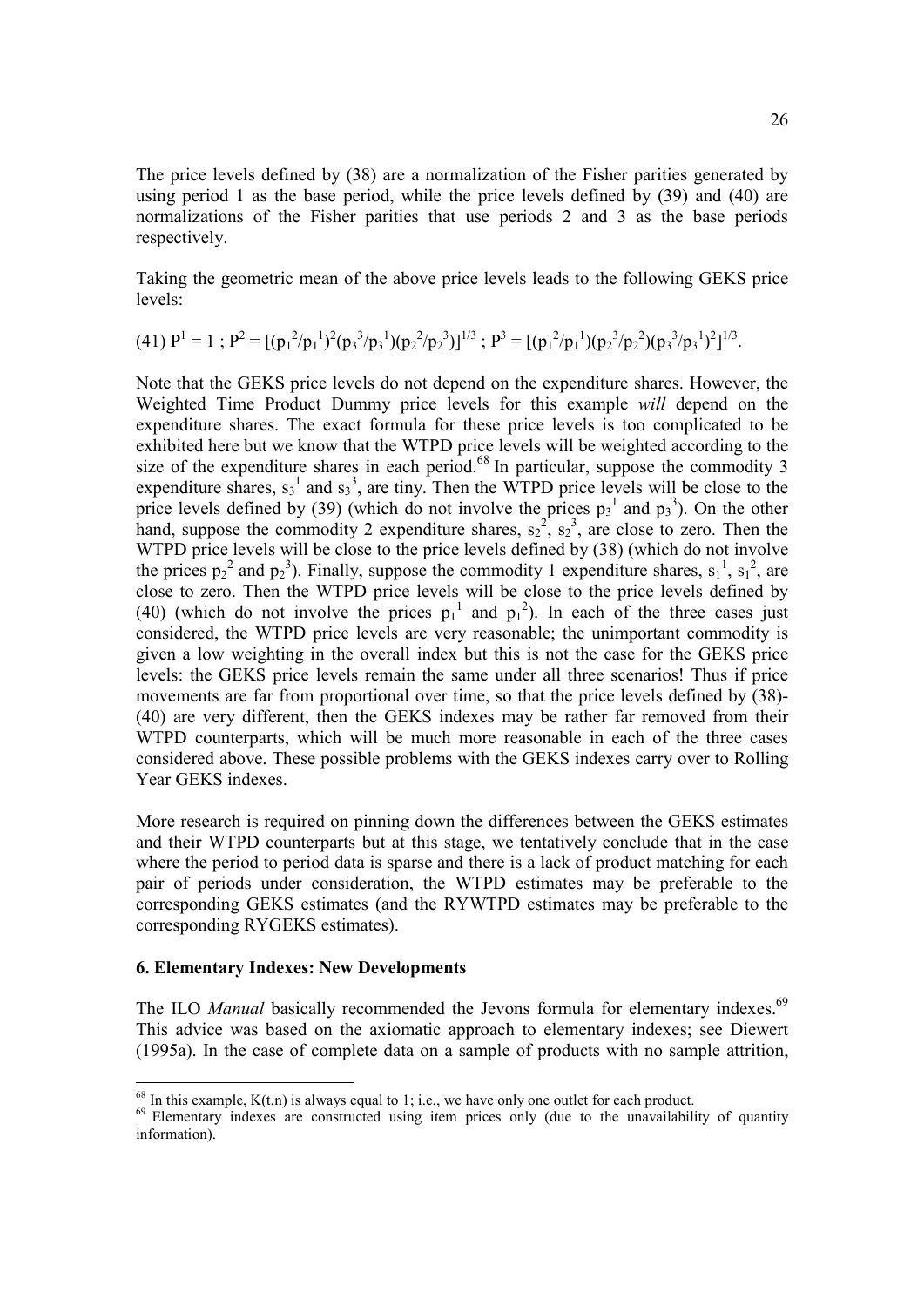we end up with the formula (32) in the previous section. But real life does not generate complete samples with no attrition; products disappear and then reappear<sup>70</sup> and some products disappear permanently. If a product disappearance is thought to be temporary, price statisticians typically impute the missing prices. But there are many imputation methods<sup>71</sup> and this creates a certain amount of uncertainty about the accuracy of the index at any give time period.

There is another problem associated with elementary indexes that the *Manual* did not deal with and that is the fact that many statistical agencies do not chain their elementary indexes every month: they choose a reference month and then calculate item prices relative to the item price in the base month for 13 months.<sup>72</sup> The problem with this strategy is that the procedure depends asymmetrically on the choice of the base month. Some items will not be available in the base month and so how are we to treat these items which appear in subsequent months?

Thus chaining elementary price quotes is problematic (due to the necessity of imputing prices for temporarily disappearing items and for strongly seasonal items) and using a fixed base methodology for elementary indexes is also problematic (due to the fact that some products may not be available in the base month and more generally, due to the asymmetry of choosing one month out of 12 months as the base month).

A solution to these problems was suggested by de Haan and Krsinich (2012) and Diewert (2012): use the Time Product Dummy methodology in order to construct elementary indexes. These TPD indexes are generated by solving the least squared minimization problem (35) above, except the expenditure shares  $S<sub>ink</sub>$  are all set equal to one. The resulting elementary indexes,  $a_1 = 1$ ,  $a_2 = \exp[\alpha_2]$ , ...,  $a_N = \exp[\alpha_N]$  have a large number of good axiomatic properties. 73 This new approach to the construction of elementary indexes seems promising. De Haan and Krsinich (2012) and Diewert (2012) suggested that the TPD methodology could be generalized into a Rolling Year Time Product Dummy (RYTPD) method where a moving sample of 13 consecutive months of item price data is used to generate TPD price levels and then the movement in the index for the last two months is used to update the previous index.

The RYTPD method for constructing elementary indexes seems to be very promising. It is relatively easy to implement, there are no imputations required for the method and it treats the price data for each period in a symmetric manner.

 $70$  This can happen with strongly seasonal products or the temporary disappearance may be due to the fact that retailers sometimes rotate the brand items that they sell in order to generate price discounts from manufacturers.

 $71$  See Feenstra and Diewert (2001) for a review of alternative imputation methods and references to the literature.

 $<sup>72</sup>$  Thus the Retail Prices Index in the UK uses January as its base month whereas the Harmonized Index of</sup> Consumer Prices used as the official Eurostat measure of European household inflation uses December as its base month for a sequence of 13 months. In many other countries, month to month chained elementary indexes are used.

 $73$  See de Haan and Krsinich (2012) (2013).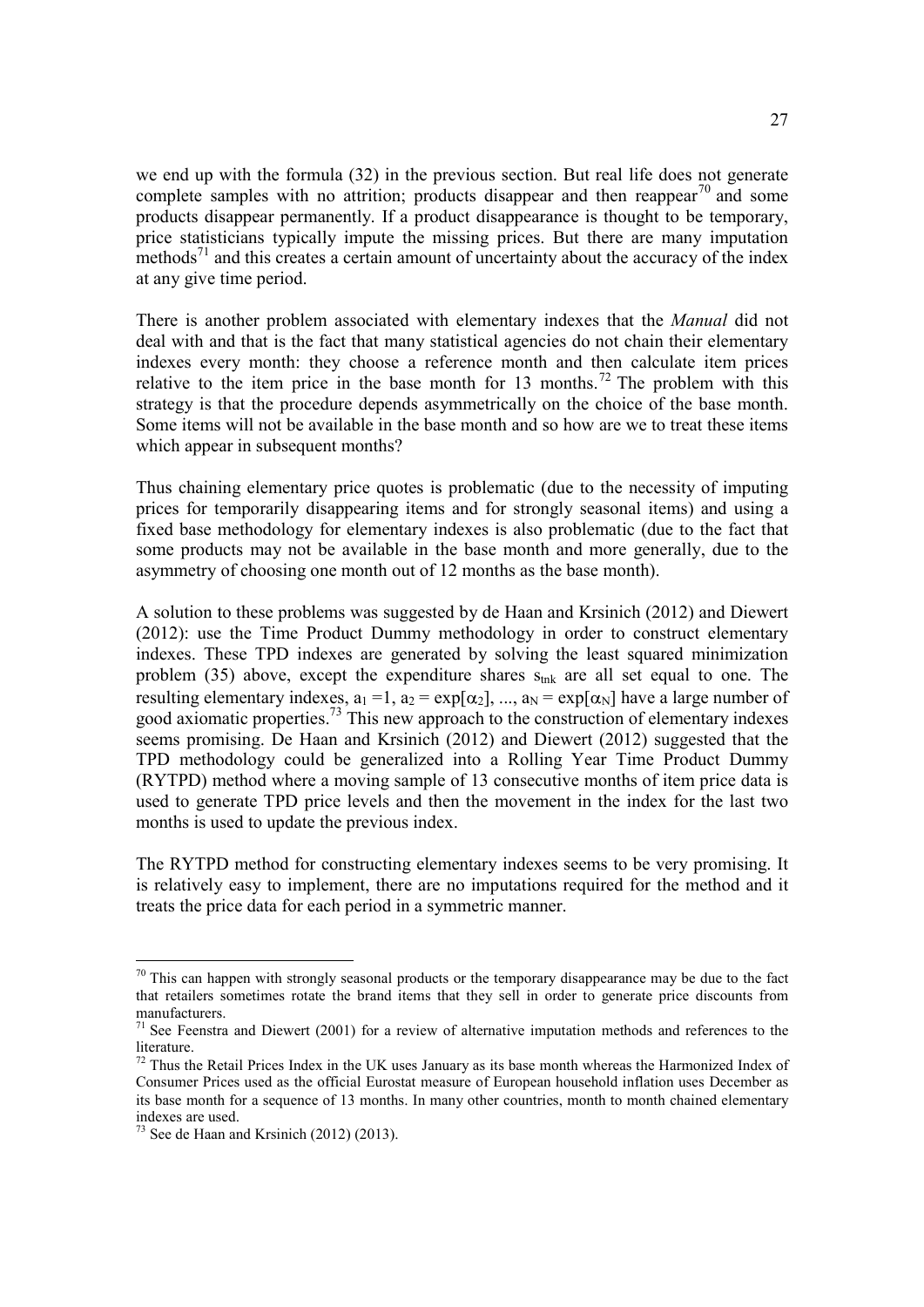More research into the method is required. It would also be useful to look at variants of the method that allowed for longer windows; e.g., instead of using 13 consecutive months of data, perhaps more stable estimates may be obtained using 25 consecutive months of data in each RYTPD regression. 74

### **7. New Approaches to Quality Adjustment**

A problem with the RYGEKS and RYWTPD methods described above is that these methods do not deal adequately with the introduction of new products. Thus if a new product enters the marketplace during the last period in the Rolling Year, it will have no effect on the index for the current period and all previous periods. De Haan and Krsinich (2012) (2013) invented a method that deals with this problem. The basic building block in their method is a time dummy hedonic regression model that uses the data for two periods. The dependent variable in the model is the logarithm of the item price and a time dummy and various characteristics of the product enter the regression as independent variables. The time dummy coefficient and the characteristic "prices" are the result of a weighted least squares minimization problem. If an item appears in both periods under consideration, the weights in the weighted regression are the (arithmetic) average of the expenditure shares for the item in the two periods; if the item appears in only one of the two periods, one half of the expenditure share on the item for that period is used as the weight. The resulting bilateral price index turns out to equal the usual Törnqvist index if all items are present in both periods but for unmatched items, an imputed price for the missing price enters the index number formula and this imputed price is obtained as a predicted price using hedonic regression. Thus in the general case when there are unmatched items in the two periods under consideration, we obtain a generalization of the usual Törnqvist index that makes use of imputed prices from the hedonic regression and hence de Haan and Krsinich (2012) call the resulting bilateral index number formula the *Imputation Törnqvist index*. <sup>75</sup> De Haan and Krsinich (2012) (2013) proposed the following variation of the Rolling Year GEKS method: instead of using bilateral Fisher indexes as the basic building blocks, the Fisher indexes are replaced by bilateral Imputation Törnqvist indexes. They call the resulting indexes ITRYGEKS indexes.<sup>76</sup>

Which of the three methods discussed above is "best"? Methods 1 and 2 (RYGEKS and RYWTPD) have the disadvantage that unmatched items in any bilateral index used as building blocks in these methods have no impact on the resulting indexes. But these methods have the advantage that no information on product characteristics is required in order to implement these indexes. Method 3 (ITRYGEKS) has the advantage that it is likely to have the least amount of bias due to the introduction of new models and the disappearance of old models but of course, it has the disadvantage that product characteristics information is required in order to implement the method. The bottom line

<sup>&</sup>lt;sup>74</sup> If the time period is longer than an (augmented) year, then the term Rolling *Window* TPD method is more appropriate.

This index is derived in de Haan and Krsinich (2012)(2013) and draws on earlier contributions by Diewert (2003) and de Haan (2003) (2004).

 $76$  It might be more appropriate to call these indexes ITRYCCD indexes since multilateral Caves, Christensen and Diewert (1982) indexes are used in place of multilateral GEKS indexes in the case where all items are matched.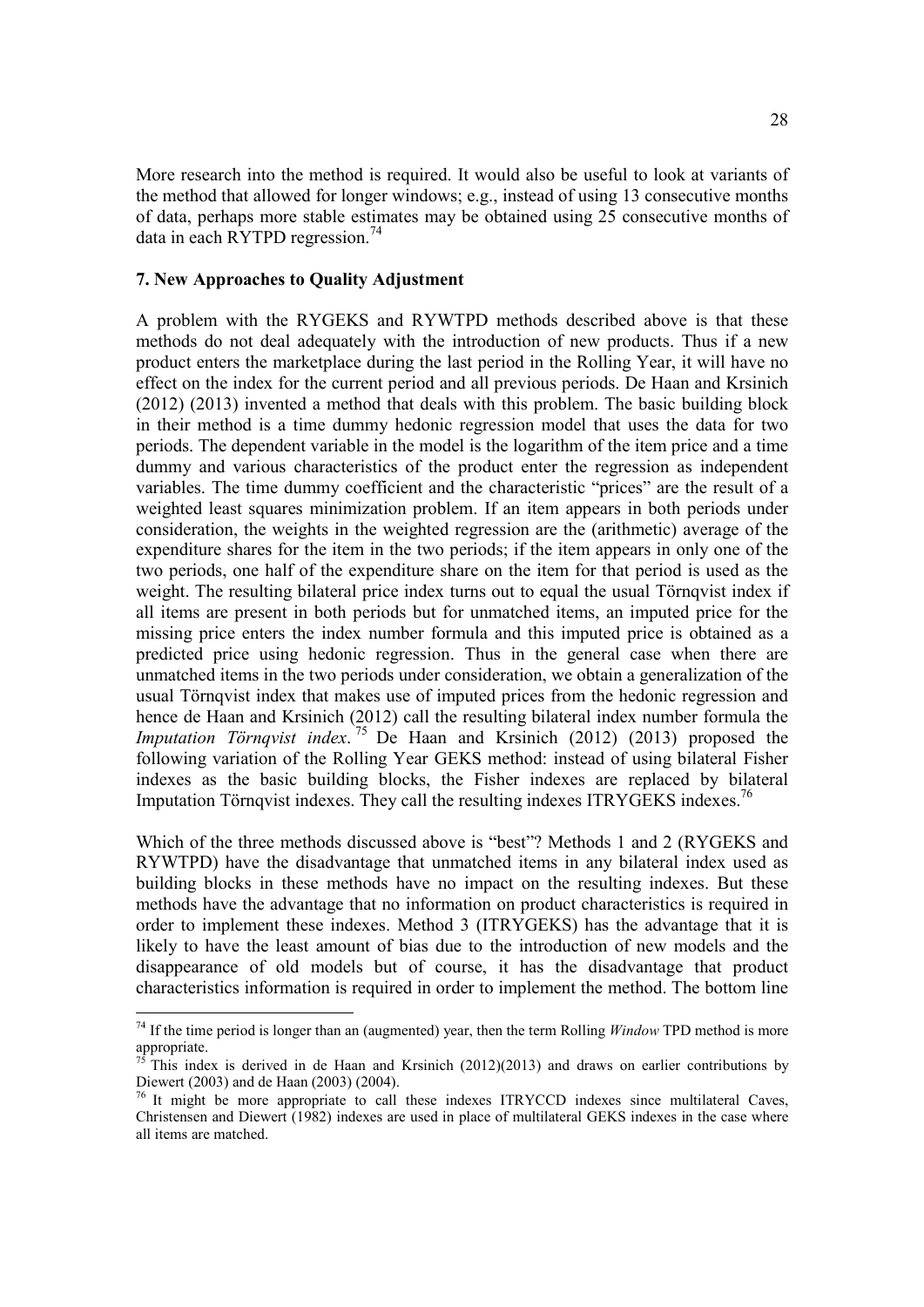is that ITRYGEKS may be the best method that can deal with chain drift and quality change in the context of using scanner data. $^{77}$ 

De Haan and Krsinich (2012) (2013) and Krsinich (2013) showed that for electronic products in New Zealand, the RYWTPD indexes were closer to their "gold standard" ITRYGEKS indexes than their RYGEKS counterparts. This is a somewhat surprising result since it is known that in the two period case where all products are present in both periods, RYGEKS and RYWTPD approximate each other closely.<sup>78</sup> However, the results presented by Krsinich indicate that this close correspondence does not necessarily hold in more realistic environments when not all products are present in all periods. The implication of the results presented by de Haan and Krsinich is that when information on product characteristics is not available, the RYWTPD method may be preferred to the RYGEKS method. This is an important result but more research on this is required.<sup>79</sup>

The results derived by de Haan and Krsinich required the availability of scanner data on sales and the prices of various electronic products. Suppose the statistical agency does not have access to data on sales and prices. What is the "best" approach to quality adjustment when only price data is collected? This is an open question.

The work by de Haan and Krsinich is perhaps the most important work on the theory and practice of quality adjustment that has appeared since the publication of the *Manual*. Of lesser importance is the research by Diewert, Heravi and Silver (2009) and de Haan (2010) that examines more closely the differences between the time dummy approach and the hedonic imputation approach to hedonic regressions.

# **8. Long Time Problems with the CPI that Still Need to be Addressed**

There are several long standing problems associated with the construction of a CPI that have troubled national statisticians over the years. My list of vexing problems is the following list:

- Should the CPI be compiled on a domestic, national or household inflation basis?
- What is the appropriate treatment of Owner Occupied Housing (OOH) in the CPI?
- How exactly should financial services be treated in the CPI?
- How can strongly seasonal commodities make a contribution to the month to month CPI?
- Is it possible to construct real time CPIs using current month information on prices and older information on household expenditure shares that will approximate a superlative CPI that is constructed later when additional data on expenditures shares become available?

# **8.1. National versus Domestic Versus Household Inflation**

<sup>&</sup>lt;sup>77</sup> However, it should be possible to adapt the WTPD method to deal with quality change.<br><sup>78</sup> See Diewert (2005; 564).

 $79$  This result reinforces the earlier misgivings about the democratic nature of the GEKS indexes in the context of sparse data.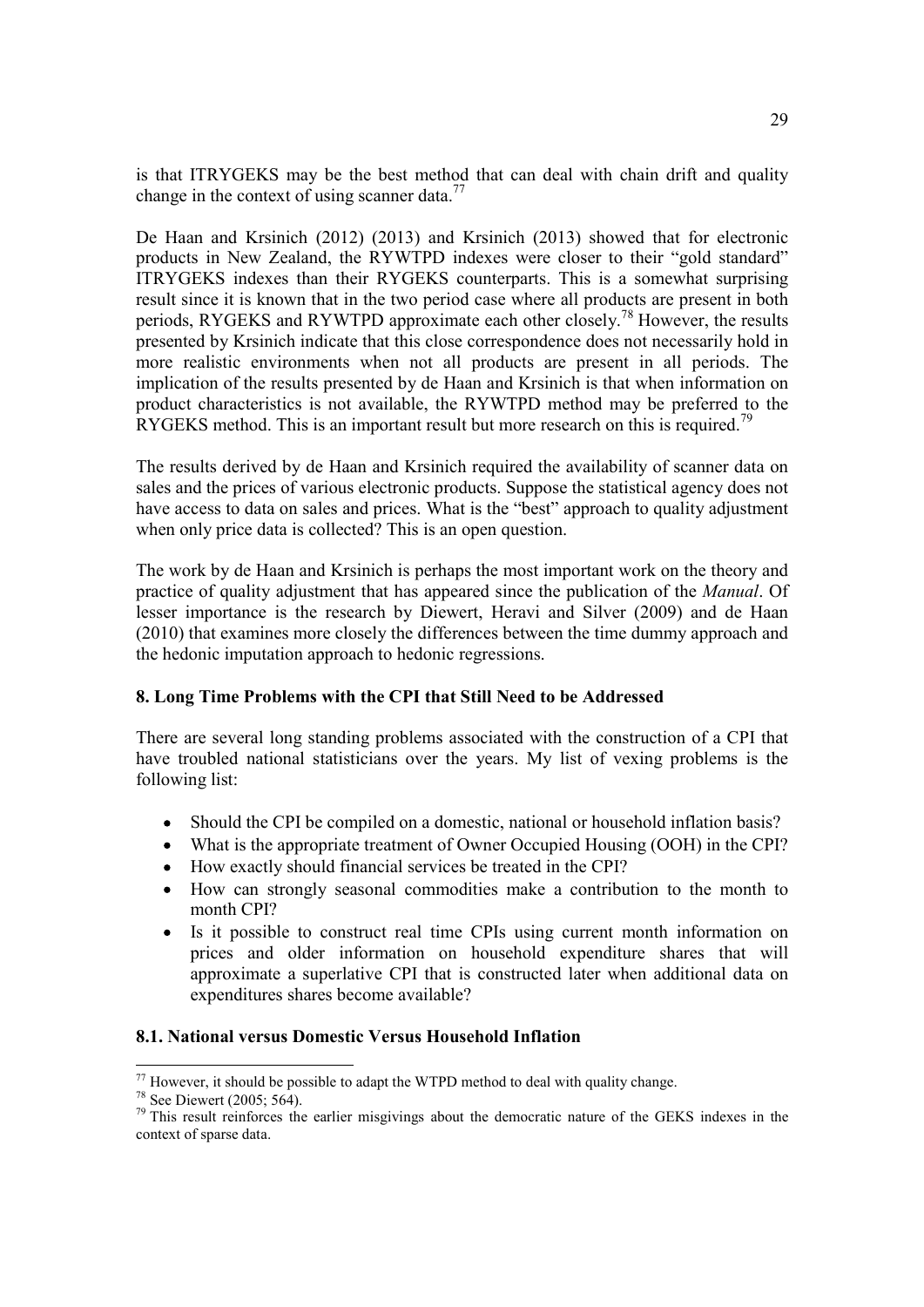It seems to me that the national CPI should be calculated on a domestic basis; i.e., we look at the expenditures of households that primarily reside in the nation. Many economists use the domestic CPI to deflate nominal consumer expenditures to look at the welfare of residents in the country. Thus from the viewpoint of welfare economics, nations should provide a national CPI. However, when we look at the production accounts of a country (and the associated Multifactor Productivity or Total Factor Productivity accounts of a nation), we require a "domestic" CPI which is usually labelled as the Domestic Consumption Deflator. Thus we require *both* the national and domestic consumption deflators to fill in the deflator cells in the System of National Accounts.<sup>80</sup>

The Harmonized Index of Consumer Prices that was introduced by Eurostat to achieve comparability across countries belonging to the European Union was introduced as a household inflation index that central banks could use to gauge relative inflation rates across member countries. This is a valid household inflation index but it does not provide a substitute for the national and domestic consumer price indexes described in the above paragraph.<sup>81</sup>

# **8.2 The Problem of Owner Occupied Housing in the CPI**

There is no consensus on how Owner Occupied Housing (OOH) should be treated in the CPI. The main approaches to the treatment of OOH are as follows:

- The *rental equivalence approach*. In this approach, the value of the services of  $\bullet$ OOH is the rent that the owned unit could accrue if it were rented.
- The *monetary expenditures approach*. In this approach, the out of pocket costs  $\bullet$ of home ownership are totalled to provide an imputed "rent".<sup>82</sup>
- The *acquisitions approach*. In this approach, the ownership of previously purchased housing properties is ignored; only newly constructed housing units are in scope.<sup>83</sup>
- The *user cost approach*. In this approach, the imputed value of housing services is set equal to the financial cost of tying up owner's capital in the house.

<sup>&</sup>lt;sup>80</sup> The main difference between the two indexes is the expenditures of nationals abroad (this is in scope for the national concept) and the expenditures of tourists in the home country (this is in scope for the domestic concept).

<sup>&</sup>lt;sup>81</sup> The Eurostat HICP index was originally introduced as an index that would make absolutely no imputations. However, over time, it was recognized that quality change required imputations and eventually the HICP allowed imputations for quality change. Diewert (2002b) criticized the HICP from the viewpoint that it did not fit into the System of National Accounts. However, if central banks want a minimal imputation index that measures consumer inflation, then the HICP fills a very useful function.

 $82$  The problem with this approach is that it does not list all of the (opportunity) costs and benefits of ownership. The main missing costs are depreciation and the financial capital tied up in the equity of the housing unit and the main benefit that is missing is the expected capital gains (or losses) on the property. This is my least preferred alternative treatment of owner occupied housing.

<sup>&</sup>lt;sup>83</sup> This is the variant that the HICP has chosen to implement. There are two variants of the method: include only the structure portion of the new building or include the structure and land components together.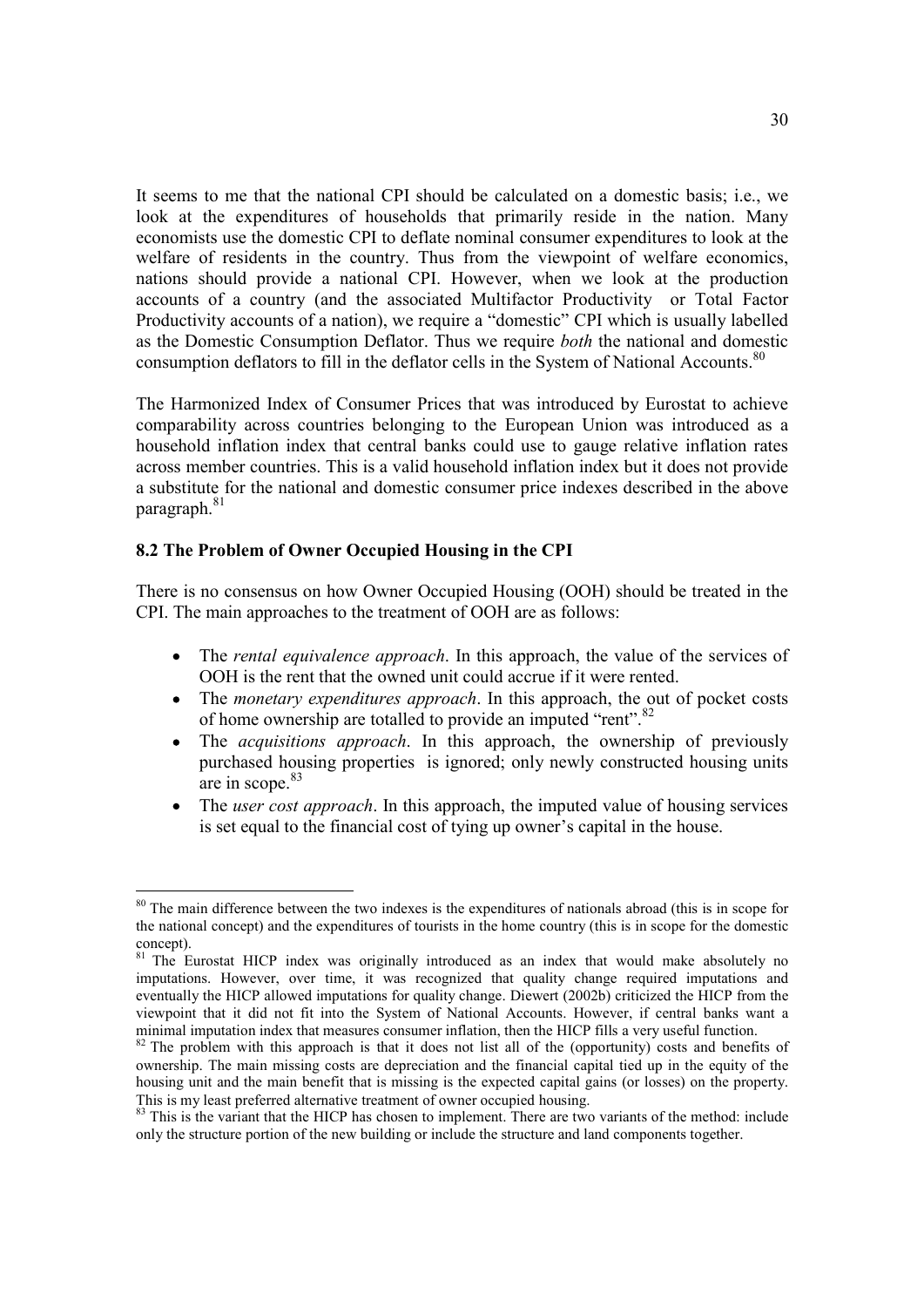The *opportunity cost approach*. In this approach, the maximum of the user cost and rental equivalent price is used as the valuation of the services of the housing unit. 84

Since no consensus on the appropriate approach to the valuation of the services of Owner Occupied Housing has been achieved in the literature, it seems reasonable to ask national statistical agencies to provide analytical series for all five approaches to the valuation of housing services. To date, these analytical series have not been forthcoming!

## **8.3 The Measurement of Financial Services in the CPI**

Financial services are an important component of GDP and a somewhat important component of household consumption. What is amazing is that there is absolutely no agreement on how to measure these services. The main components of financial services for households are the services provided by their monetary deposits and insurance services for property and life. There are other financial services that are easier to measure such as stock trading (this is basically a margin industry and can be treated in a manner similar to wholesaling and retailing).  $85$ 

I will not go into all of the alternative treatments of financial services that have been suggested in the literature. Suffice it to say that there is extreme heterogeneity in these treatments. 86 It would be good if academics could turn their attention to these basic measurement problems in the area of financial services in the near future.

# **8.4 How Can Strongly Seasonal Commodities Make a Contribution to the Month to Month CPI?**

The answer to the above question is relatively straightforward in the light of the analysis that we have done above in looking at the properties of the GEKS and WTPD methods. For both of these methods, strongly seasonal commodities play a role in the overall index construction. Similarly, if we look at elementary indexes, the TPD method explained above deals adequately with strongly seasonal commodities. This is encouraging!

The practical question to be resolved in the coming years is whether the RYGEKS is better than the RYWTPD method. This is an open question.

At the elementary level, the RYTPD method seems to be a much superior option to other methods for constructing elementary indexes.

<sup>&</sup>lt;sup>84</sup> See Diewert (2011) and Diewert, Nakamura and Nakamura (2009) for a description of the alternative approaches.

<sup>85</sup> However, in wholesaling and retailing, the price of the service is the margin times the price of the

products being purchased. In the case of stock trading, the appropriate price is not completely clear.<br><sup>86</sup> I have been working in this area with my coauthors (Fixler and Zieschang) for several years and I can report that it is difficult for the three of us to agree on a suitable framework for modeling financial transactions. For our recent efforts, see Diewert, Fixler and Zieschang (2013a) (2013b) and Diewert (2013b).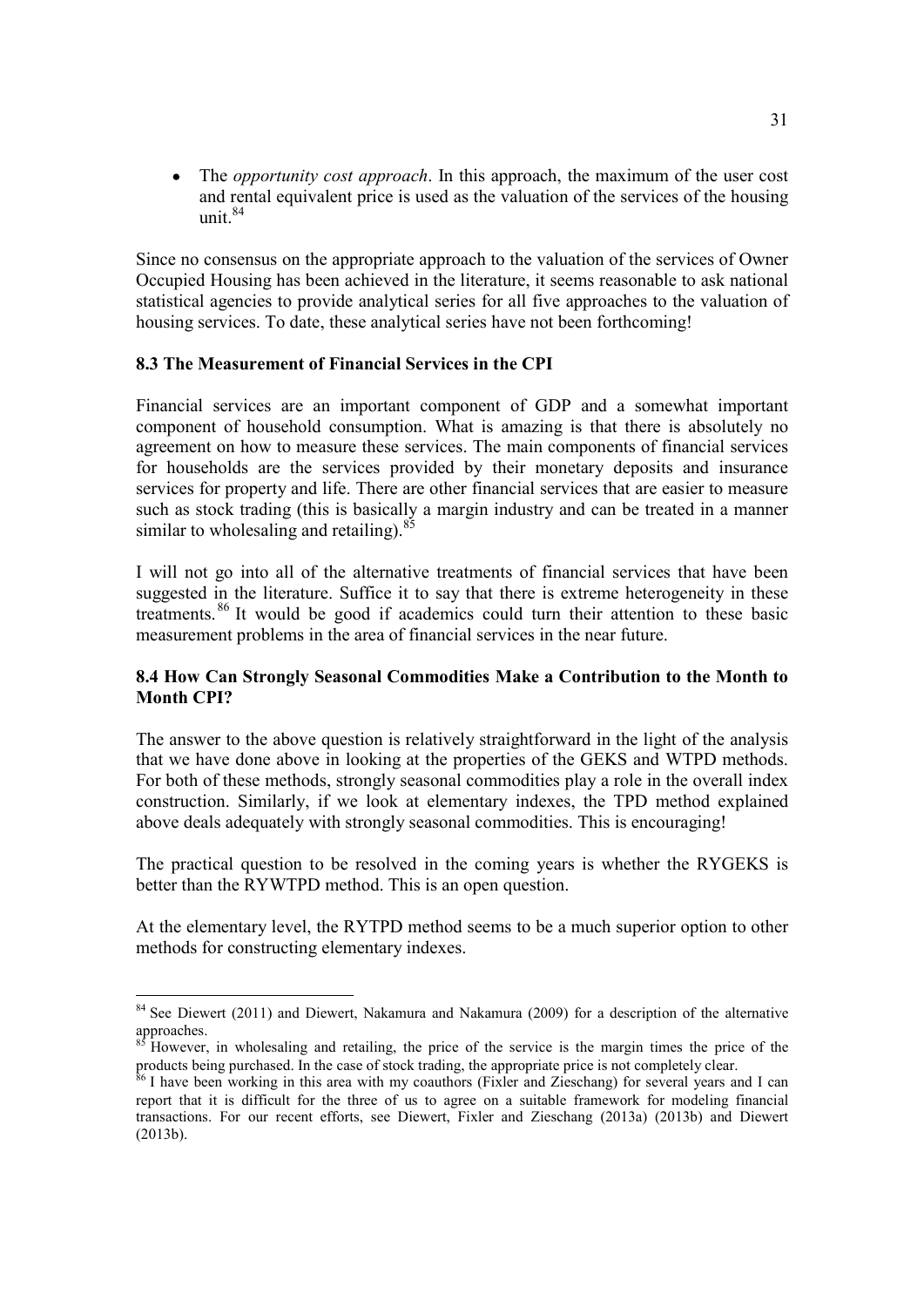## **8.5 Predicting Superlative CPIs Using Current Prices and Past Expenditure Shares**

Is it possible to construct a real time CPI using current month information on prices and older information on household expenditure shares that will approximate a superlative CPI that is constructed later when additional data on expenditures shares become available? It seems unlikely that we will be able to approximate a superlative CPI perfectly using currently available data but recent research has indicated that it is possible to obtain pretty good approximations to a superlative CPI using current data; see Armknecht and Silver (2013) and Huang, Wimalaratne and Pollard (2013). This is an promising area which requires more research.

## **9. Conclusion**

In the decade since the *Manual* appeared, there have been some significant new developments in the theory and practice of CPI construction. A new development is the fact that some supermarket firms are willing to share their price and quantity data with national statistical agencies. Hopefully, this spirit of cooperation will spread to other countries. 87

With the advent of scanner data availability, it becomes possible to compute the type of indexes that have been recommended by index number theorists over the past century. But new problems have emerged; in particular the problem of chain drift for superlative indexes has emerged.

This review paper has indicated methods for overcoming the chain drift problem. When price and quantity information is available, the Rolling Year GEKS or the Rolling Year Weighted Time Product Dummy method is recommended. For high tech products that are undergoing rapid technological change, the methods for quality adjustment developed by de Haan and Krsinich are recommended. At the level of elementary indexes, the Rolling Year Time Product Dummy method is recommended.

However, the above methods have not been thoroughly tested and so perhaps some caution is in order. Hopefully, further research in the coming years will demonstrate whether the suggested methods are definitely preferred.

Finally, in section 8 above, some long standing problem areas with respect to CPI construction have been highlighted. It would be good if some progress could be made on resolving these problems in the coming decade.

#### **References**

Allen, R.G.D. (1949), "The Economic Theory of Index Numbers", *Economica* 16, 197- 203.

 $87$  Many retailers have the information in files; the costs of providing this information to national statistical agencies is trivial.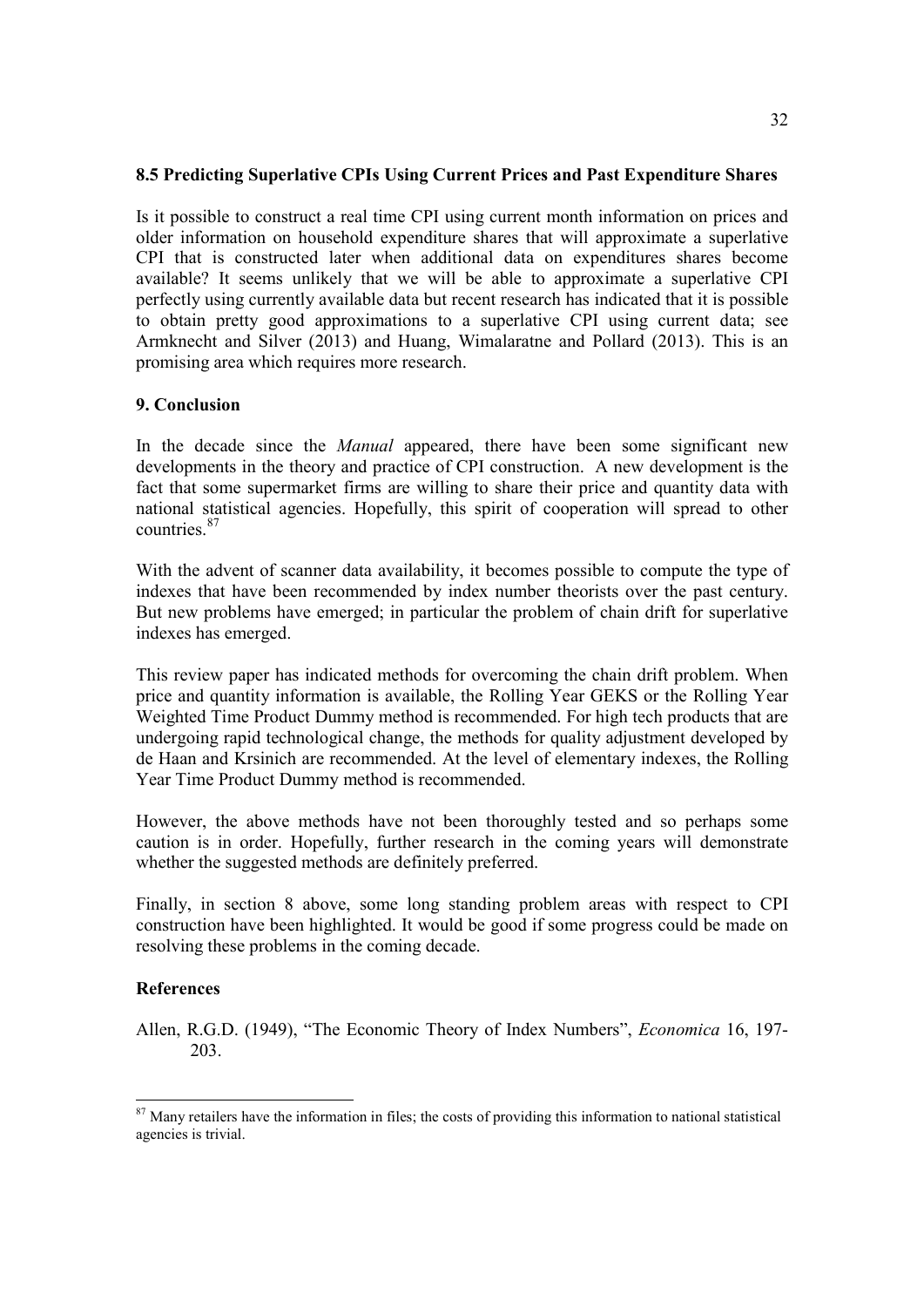- Alterman, W.F.., W.E. Diewert and R.C. Feenstra (1999), *International Trade Price Indexes and Seasonal Commodities*, Bureau of Labor Statistics, Washington D.C.
- Armknecht, P. and M. Silver (2013), "Post-Laspeyres: The Case for a New Formula for Compiling Consumer Price Indexes", *Review of Income and Wealth*, forthcoming.
- Aizcorbe, A., C. Corrado and M. Doms (2003), "When Do Matched-Model and Hedonic Techniques Yield Similar Price Measures?", Working Paper 2003-14, Federal Reserve Bank of San Francisco.
- Balk, B.M. (1981), "A Simple Method for Constructing Price Indices for Seasonal Commodities", *Statistische Hefte* 22 (1), 1–8.
- Balk, B.M. (1989), "Changing Consumer Preferences and the cost of Living Index: theory and Nonparametric Expressions", *Journal of Economics* 50, 157-169.
- Balk, B.M. (1996), "A Comparison of Ten Methods for Multilateral International Price and Volume Comparisons", *Journal of Official Statistics* 12, 199-222.
- Balk, B.M. (2008), *Price and Quantity Index Numbers*, New York: Cambridge University Press.
- Bowley, A.L. (1901), *Elements of Statistics*, Westminster: P.S. King and Son.
- Carli, Gian-Rinaldo, (1804), "Del valore e della proporzione de' metalli monetati", pp. 297-366 in *Scrittori classici italiani di economia politica*, Volume 13, Milano: G.G. Destefanis (originally published in 1764).
- Caves D.W., Christensen, L.R. and Diewert, W.E. (1982), 'Multilateral comparisons of output, input, and productivity using superlative index numbers', *Economic Journal* 92, 73-86.
- Christensen, L.R., D.W. Jorgenson and L.J. Lau (1975), " Transcendental Logarithmic Utility Functions", *American Economic Review* 65, 367-383.
- Clements, K.W., H.Y. Izan and E.A. Selvanathan (2006), "Stochastic Index Numbers: A Review", *International Statistical Review* 74, 235-270.
- Davies, G.R. (1924), "The Problem of a Standard Index Number Formula", *Journal of the American Statistical Association* 19, 180-188.
- de Haan, J. (2003), "Direct and Indirect Time Dummy Approaches to Hedonic Price Measurement", Paper presented at the Seventh Meeting of the Ottawa Group, Paris, France, May 27-29.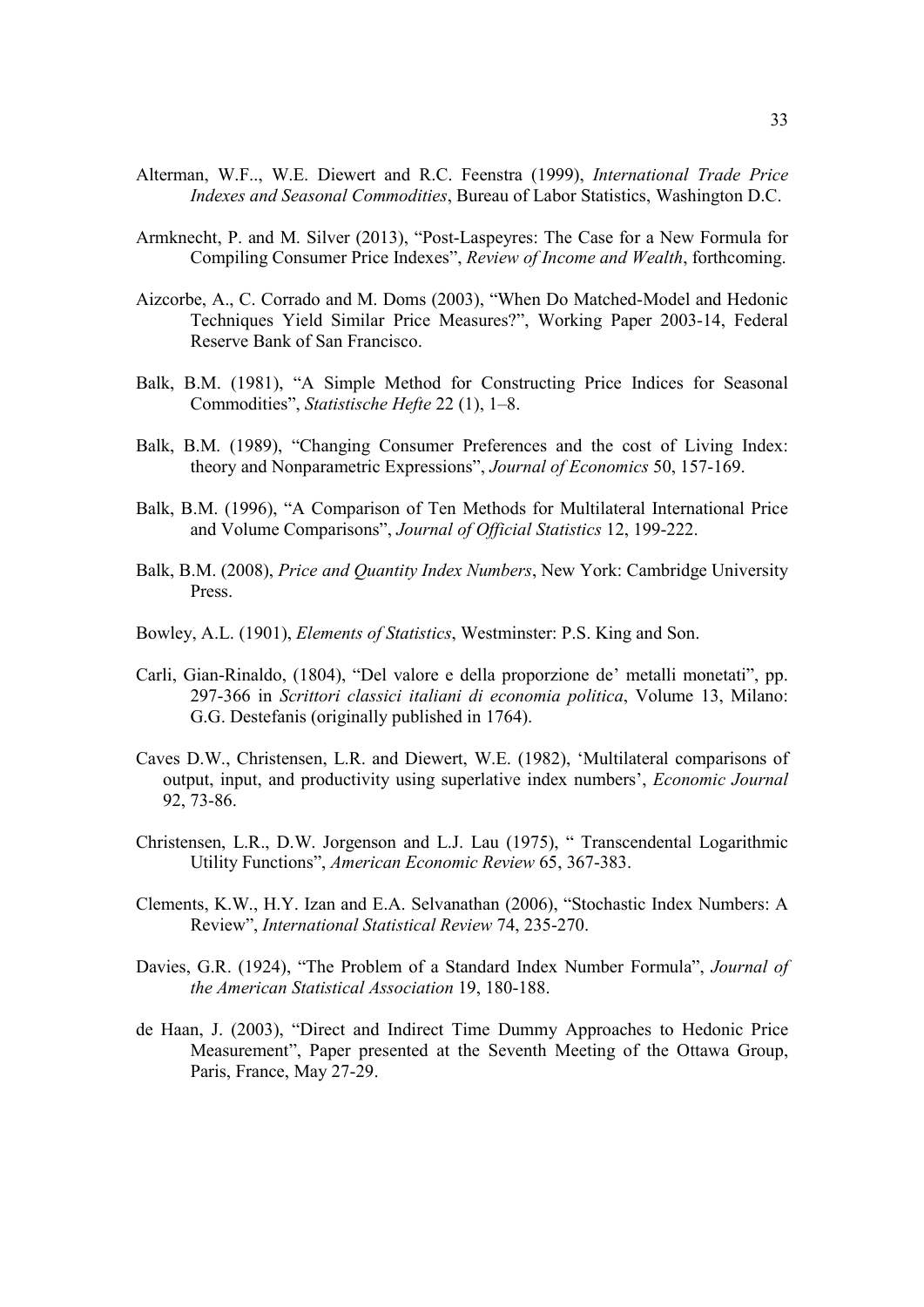- de Haan, J. (2004), "The Time Dummy Index as a Special Case of the Imputation Törnqvist Index", Paper presented at the Eighth Meeting of the Ottawa Group, Helsinki, Finland, August 23-25.
- de Haan, J. (2008), "Reducing Drift in Chained Superlative Price Indexes for Highly Disaggregated Data", paper presented at the EMG Workshop 2008, University of New South Wales, Sydney, Australia, December 10-12.
- de Haan, J. (2010), "Hedonic Price Indexes: A Comparison of Imputation, Time Dummy and 'Re-pricing' Methods'', *Journal of Economics and Statistics* (*Jahrbücher fur Nationalökonomie und Statistik)* 230, 772-791.
- de Haan, J. and H.A. van der Grient (2011), "Eliminating Chain drift in Price Indexes Based on Scanner Data", *Journal of Econometrics* 161, 36-46.
- de Haan, J. and F. Krsinich (2012), "The Treatment of Unmatched Items in Rolling Year GEKS Price Indexes: Evidence from New Zealand Scanner Data", paper presented at the Meeting of Groups of Experts on Consumer Price Indices Organized jointly by UNECE and ILO at the United Nations Palais des Nations, Geneva Switzerland, May 30-June 1, 2012.
- de Haan, J. and F. Krsinich (2013), "Scanner Data and the Treatment of Quality Change in Rolling Year GEKS Indexes", forthcoming in the *Journal of Business and Economic Statistics*.
- Diewert, W.E. (1974), "Applications of Duality Theory," pp. 106-171 in M.D. Intriligator and D.A. Kendrick (ed.), *Frontiers of Quantitative Economics*, Vol. II, Amsterdam: North-Holland.
- Diewert, W.E. (1976), "Exact and Superlative Index Numbers", *Journal of Econometrics* 4, 114-145.
- Diewert, W.E. (1978), "Superlative Index Numbers and Consistency in Aggregation", *Econometrica* 46, 883-900.
- Diewert, W.E. (1992), "Fisher Ideal Output, Input and Productivity Indexes Revisited", *Journal of Productivity Analysis* 3, 211-248.
- Diewert, W.E. (1993), "The Early History of Price Index Research", pp. 33-65 in *Essays in Index Number Theory*, Volume 1, W.E. Diewert and A.O. Nakamura (eds.), Amsterdam: North-Holland.
- Diewert, W.E. (1995a), "Axiomatic and Economic Approaches to Elementary Price Indexes", Discussion Paper No. 95-01, Department of Economics, University of British Columbia, Vancouver, Canada.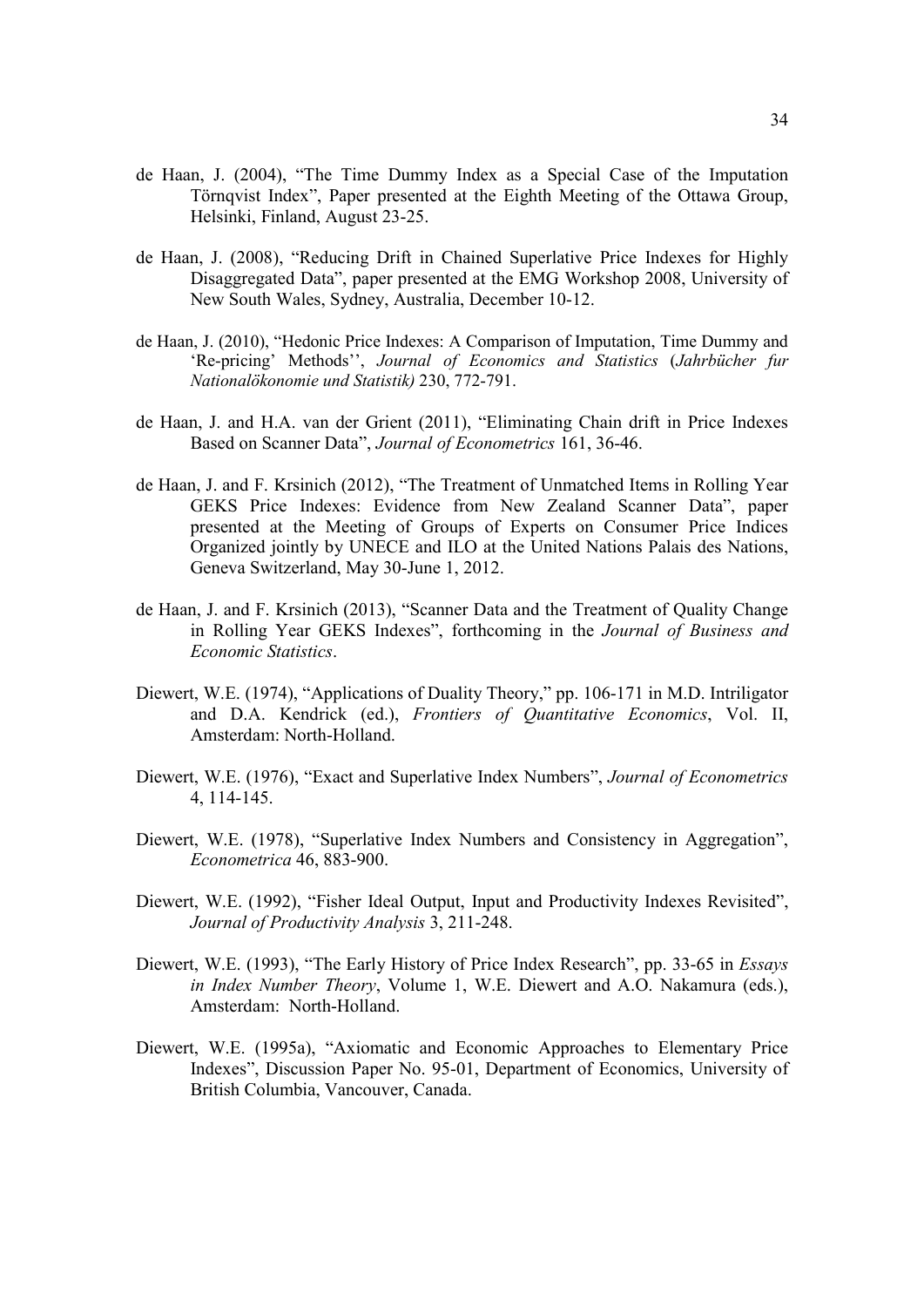- Diewert, W.E. (1995b), On the Stochastic Approach to Index Numbers", Discussion Paper 95-31, Department of Economics, University of British Columbia, Vancouver, Canada.
- Diewert, W.E. (1997), "Commentary on Mathew D. Shapiro and David W. Wilcox: Alternative Strategies for Aggregating Prices in the CPI", *The Federal Reserve Bank of St. Louis Review,* Vol. 79:3, 127-137.
- Diewert, W.E. (1999a), "Index Number Approaches to Seasonal Adjustment", *Macroeconomic Dynamics* 3, 1-21.
- Diewert, W.E. (1999b), "Axiomatic and Economic Approaches to International Comparisons", pp. 13-87 in *International and Interarea Comparisons of Income, Output and Prices*, A. Heston and R.E. Lipsey (eds.), Studies in Income and Wealth, Volume 61, Chicago: The University of Chicago Press.
- Diewert, W.E. (2001), "The Consumer Price Index and Index Number Purpose", *Journal of Economic and Social Measurement* 27, 167-248.
- Diewert, W.E. (2002a), "The Quadratic Approximation Lemma and Decompositions of Superlative Indexes", *Journal of Economic and Social Measurement* 28, 63-88.
- Diewert, W.E. (2002b), "Harmonized Indexes of Consumer Prices: Their Conceptual Foundations", *Swiss Journal of Economics and Statistics* 138:4, 547-637.
- Diewert, W.E. (2003), "Hedonic Regressions: A Review of Some Unresolved Issues", Paper presented at the Seventh Meeting of the Ottawa Group, Paris, France, May 27-29.
- Diewert, W.E. (2004), "On the Stochastic Approach to Linking the Regions in the ICP", Department of Economics, Discussion Paper 04-16, University of British Columbia, Vancouver, B.C., Canada, V6T 1Z1.
- Diewert, W.E. (2005), "Weighted Country Product Dummy Variable Regressions and Index Number Formulae", *The Review of Income and Wealth* 51:4, 561-571.
- Diewert, W.E. (2006), "Adjacent Period Dummy Variable Hedonic Regressions and Bilateral Index Number Theory", *Annales d'économie et de statistique*, No. 79/80, 1-28.
- Diewert, W.E. (2009), "Cost of Living Indexes and Exact Index Numbers", pp. 207-246 in *Quantifying Consumer Preferences*, D. Slottje (ed.), Contributions to Economic Analysis Series, United Kingdom: Emerald Group Publishing.
- Diewert, W.E. (2011), "The Paris OECD-IMF Workshop on Real Estate Price Indexes: Conclusions and Further Directions", pp. 87-116 in *Price and Productivity*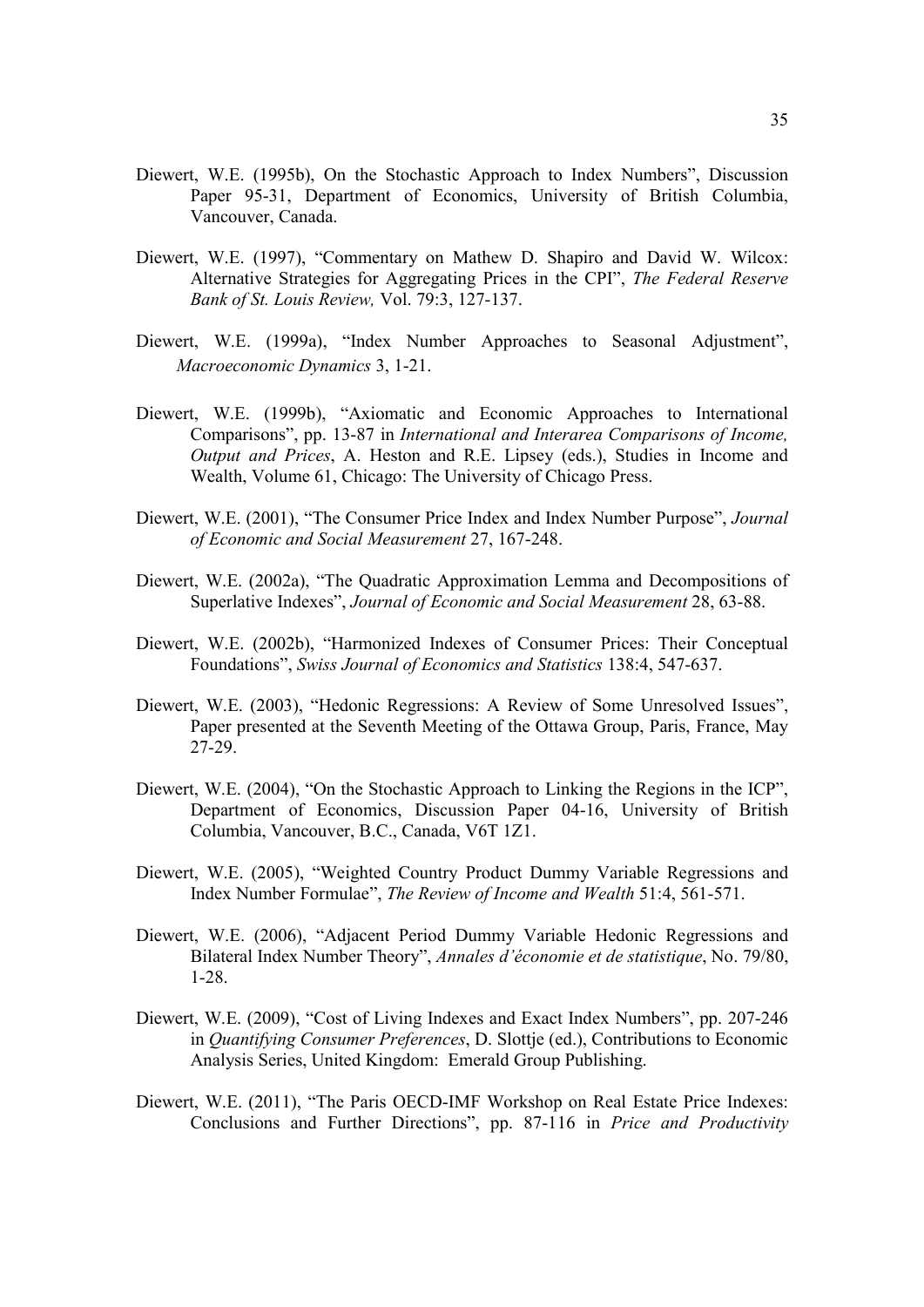*Measurement, Volume 1, Housing*, W.E. Diewert, B.M. Balk, D. Fixler, K.J. Fox and A.O. Nakamura (eds.), Trafford Publishing.

- Diewert, W.E. (2012), *Consumer Price Statistics in the UK*, Government Buildings, Cardiff Road, Newport, UK, NP10 8XG: Office for National Statistics. http://www.ons.gov.uk/ons/guide-method/userguidance/prices/cpi-and-rpi/index.html
- Diewert, W.E. (2013a), "An Empirical Illustration of Index Construction using Israeli Data on Vegetables" paper presented at the 13<sup>th</sup> Meeting of the Ottawa Group On Prices, May 1-3, Copenhagen, Denmark.
- Diewert, W.E. (2013b), "The Treatment of Financial Transactions in the SNA: A User Cost Approach", forthcoming in the *Eurostat Review of National Accounts*.
- Diewert, W.E., Y. Finkel and Y. Artsev (2009), "Empirical Evidence on the Treatment of Seasonal Products: The Israeli Experience", pp. 53-78 in *Price and Productivity Measurement: Volume 2: Seasonality*, W.E. Diewert, B.M. Balk, D. Fixler, K.J. Fox and A.O. Nakamura (eds.), Victoria, Canada: Trafford Press.
- Diewert, W.E., D. Fixler and K. Zieschang (2013a), "The Measurement of Banking Services and the System of National Accounts", forthcoming in *Price and Productivity Measurement: Volume 3—Services*, W. Erwin Diewert, Dennis Fixler, Kevin J. Fox and Alice O. Nakamura (eds.), Trafford Press.
- Diewert, W.E., D. Fixler and K. Zieschang (2013b), "Problems with the Measurement of Banking Services in a National Accounting Framework", forthcoming in *Price and Productivity Measurement: Volume 3—Services*, W. Erwin Diewert, Dennis Fixler, Kevin J. Fox and Alice O. Nakamura (eds.), Trafford Press.
- Diewert, W.E., S. Heravi and M. Silver (2009), "Hedonic Imputation versus Time Dummy Hedonic Indexes", pp. 161-196 in *Price Index Concepts and Measurement*, Studies in Income and Wealth, Volume 20, W.E. Diewert, J. Greenlees and C. Hulten (eds.), Chicago: University of Chicago Press.
- Diewert, W.E., M. Huwiler and U. Kohli (2009), *Swiss Journal of Economics and Statistics* 145(2), 127-135.
- Diewert, W.E., A.O. Nakamura and L.I. Nakamura (2009), "The housing bubble and a new approach to accounting for housing in a CPI", *Journal of Housing Economics* 18:3, 156-171.
- Drobisch, M.W. (1871), "Ueber die Berechnung der Veränderungen der Waarenpreise und des Geldwerths", *Jahrbücher für Nationalökonomie und Statistik* 16, 143-156.
- Edgeworth, F.Y. (1888), "Some New Methods of Measuring Variation in General Prices", *Journal of the Royal Statistical Society* 51, 346-368.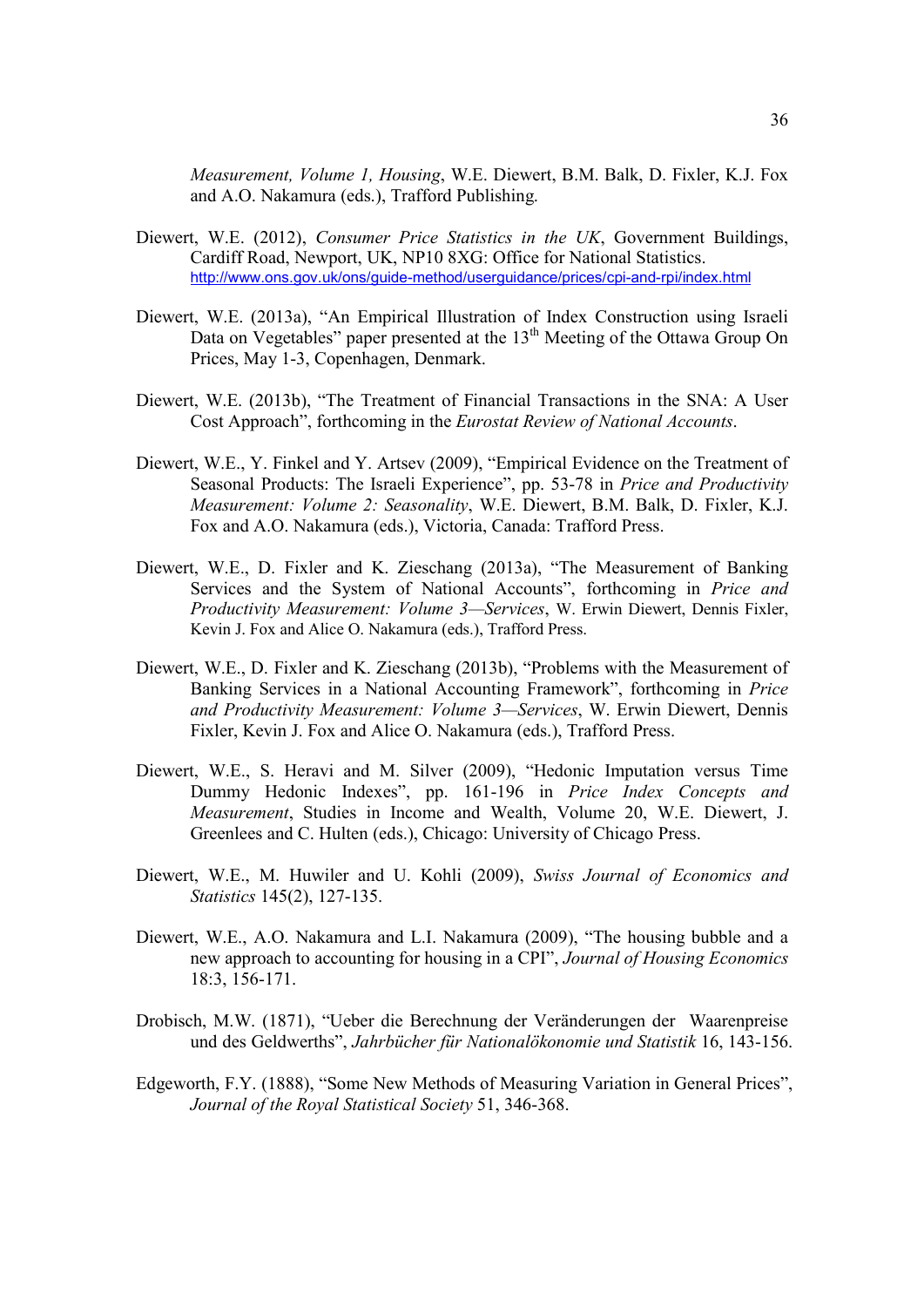Edgeworth, F.Y. (1896), "A Defense of Index Numbers", *Economic Journal* 6, 132-142.

Edgeworth, F.Y. (1901), "Mr. Walsh on the Measurement of General Exchange Value", *Economic Journal* 11, 404-416.

Eichhorn, W. (1978), *Functional Equations in Economics*, London: Addison-Wesley.

- Eltetö, Ö., and Köves, P. (1964), "On a Problem of Index Number Computation Relating to International Comparisons", (in Hungarian), *Statisztikai Szemle* 42, 507-518.
- Feenstra, R.C. and W.E. Diewert (2001), "Imputation and Price Indexes: Theory and Evidence from the International Price Program", Bureau of Labor Statistics Working Paper 335, U.S. Department of Labor, Washington D.C.; http://www.bls.gov/ore/pdf/ec010030.pdf
- Feenstra, Robert C. and Matthew D. Shapiro (2003), "High-Frequency Substitution and the Measurement of Price Indexes", pp. 123-146 in *Scanner Data and Price Indexes*, Robert C. Feenstra and Matthew D. Shapiro (eds.), Studies in Income and Wealth Volume 64, Chicago: The University of Chicago Press.
- Fisher, I. (1911), *The Purchasing Power of Money*, London: Macmillan.
- Fisher, I. (1922), *The Making of Index Numbers*, Boston: Houghton-Mifflin.
- Frisch, R. (1930), "Necessary and Sufficient Conditions Regarding the Form of an Index Number which Shall Meet Certain of Fisher's Tests", *American Statistical Association Journal* 25, 397-406.
- Gini, C. (1931), "On the Circular Test of Index Numbers", *Metron* 9:9, 3-24.
- Hanbury, J., T. Watanabe and D.E. Weinstein (2013), "How Much do Official Price Indexes Tell us about Inflation", paper presented at the Economic Measurement Group Workshop Asia 2013, Tokyo, Japan, October 16.
- Hill, T.P. (1988), "Recent Developments in Index Number Theory and Practice", *OECD Economic Studies* 10, 123-148.
- Hill, T.P. (1993), "Price and Volume Measures", pp. 379-406 in *System of National Accounts 1993*, Eurostat, IMF, OECD, UN and World Bank, Luxembourg, Washington, D.C., Paris, New York, and Washington, D.C.
- Hill, R.J., and M.P. Timmer (2006), "Standard Errors and Weights in Multilateral Price Indexes", *Journal of Business and Economic Statistics* 24:3, 366-377.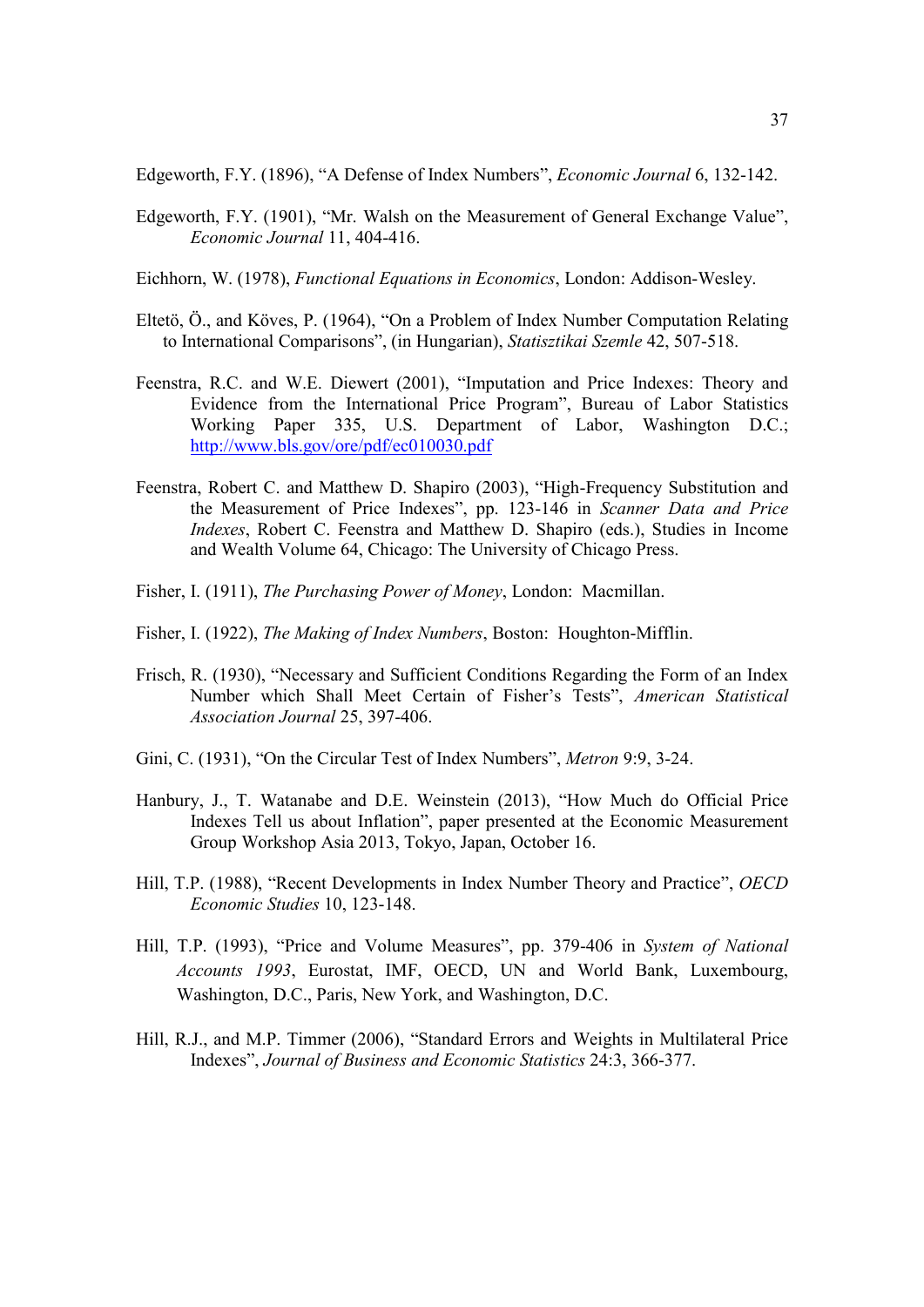- Huang, N., W. Wimalaratne and B. Pollard (2013), "Investigation on Reducing the Substitution Bias in the Canadian CPI", paper presented at the Meeting of the Statistics Canada Price Measurement Advisory Committee, October 2, Ottawa.
- ILO/IMF/OECD/UNECE/Eurostat/The World Bank (2004), *Consumer Price Index Manual: Theory and Practice*, Peter Hill (ed.), Geneva: International Labour Office.
- Ivancic, L., W.E. Diewert and K.J. Fox (2009), "Scanner Data, Time Aggregation and the Construction of Price Indexes", Discussion Paper 09-09, Department of Economics, University of British Columbia, Vancouver, Canada.
- Ivancic, L., W.E. Diewert and K.J. Fox (2011), "Scanner Data, Time Aggregation and the Construction of Price Indexes", *Journal of Econometrics* 161, 24-35.
- Jevons, W.S., (1865), "The Variation of Prices and the Value of the Currency since 1782", *Journal of the Statistical Society of London* 28, 294-320; reprinted in *Investigations in Currency and Finance* (1884), London: Macmillan and Co., 119-150.
- Jevons, W.S., (1884), "A Serious Fall in the Value of Gold Ascertained and its Social Effects Set Forth (1863)", pp. 13-118 in *Investigations in Currency and Finance*, London: Macmillan and Co.
- Johansen, I. and R. Nygaard (2011), "Dealing with Bias in the Norwegian Superlative Price Index of Food and Non-alcoholic Beverages", Paper presented at the Twelfth meeting of the Ottawa Group, May 4-6, Wellington, New Zealand.
- Keynes, J.M. (1930), *Treatise on Money*, Vol. 1, London: Macmillan.
- Konüs, A.A. (1924), "The Problem of the True Index of the Cost of Living", translated in *Econometrica* 7, (1939), 10-29.
- Konüs, A.A. and S.S. Byushgens (1926), "K probleme pokupatelnoi cili deneg", *Voprosi Konyunkturi* 2, 151-172.
- Krsinich, F. (2011), "Price Indexes from Scanner Data: A Comparison of Different Methods", Paper presented at the twelfth meeting of the Ottawa Group, May 4-6, Wellington, New Zealand.
- Krsinich, F. (2013), "Using the Rolling Year Time Product Dummy Method for Quality Adjustment in the Case of Unobserved Characteristics", Ottawa Group 2013 Meeting, Copenhagen, Denmark, May 1-3.
- Laspeyres, E. (1871), "Die Berechnung einer mittleren Waarenpreissteigerung", *Jahrbücher für Nationalökonomie und Statistik* 16, 296-314.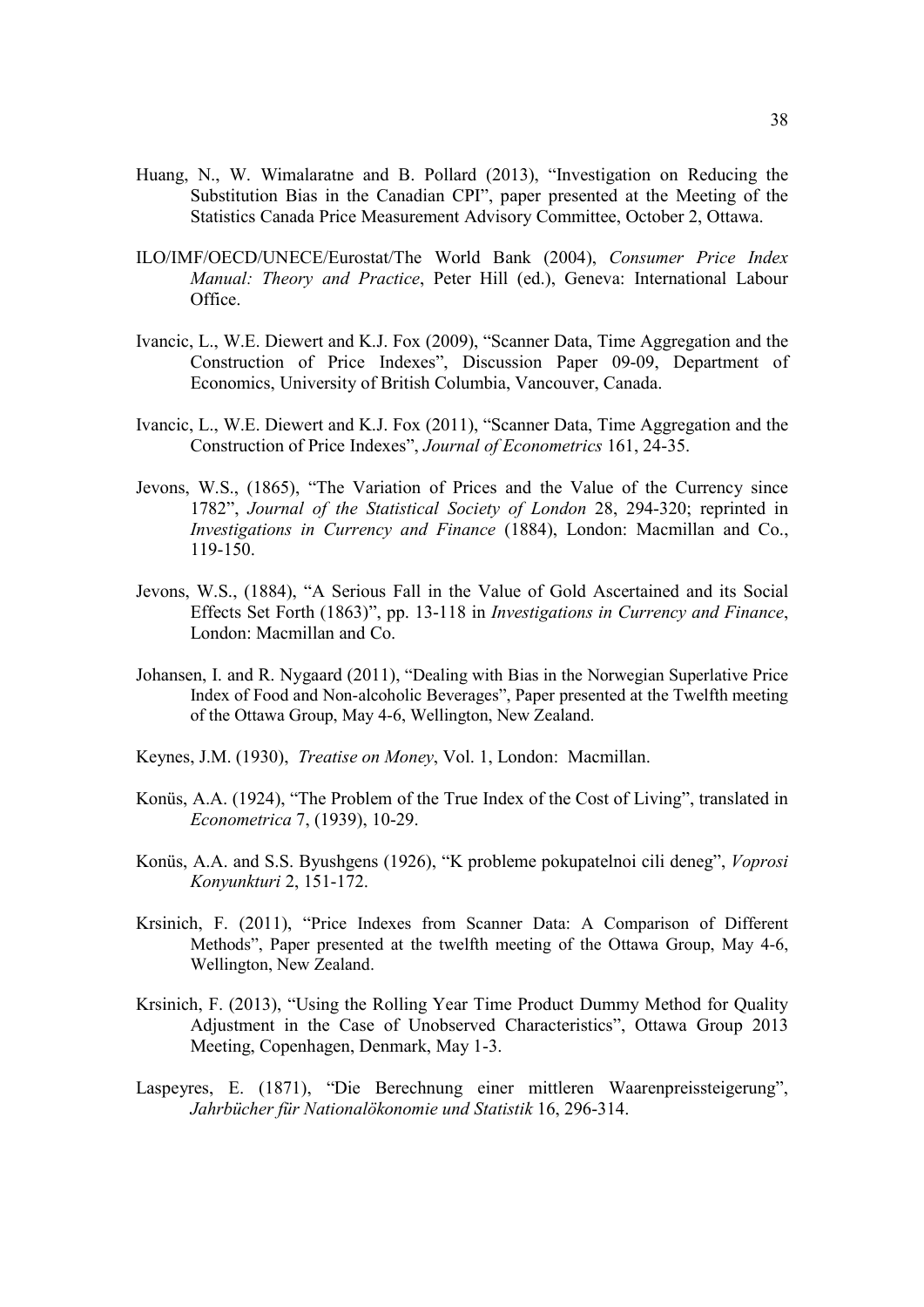Lehr, J. (1885), *Beitrage zur Statistik der Preise*, Frankfurt: J.D. Sauerlander.

- Lowe, J. (1823), *The Present State of England in Regard to Agriculture, Trade and Finance*, second edition, London: Longman, Hurst, Rees, Orme and Brown.
- Malmquist, S. (1953) "Index Numbers and Indifference Surfaces", *Trabajos de Estatistica* 4, 209-242.
- Marshall, A. (1887), "Remedies for Fluctuations of General Prices', *Contemporary Review* 51, 355-375.
- Nakamura, A.O., E. Nakamura and L.I. Nakamura (2011), "Price Dynamics, Retail Chains and Measurement," *Journal of Econometrics*, 151;1, 47-55.
- Nakamura, E., and J. Steinsson (2008), "Five Facts about Prices: A Reevaluation of Menu Cost Models," *Quarterly Journal of Economics* 123, 1415-1464.
- Paasche, H. (1874), "Über die Preisentwicklung der letzten Jahre nach den Hamburger Borsennotirungen", *Jahrbücher für Nationalökonomie und Statistik* 12, 168-178.
- Pierson, N.G. (1896), "Further Considerations on Index-Numbers," *Economic Journal* 6, 127-131.
- Rao, D.S. Prasada (2004), "The Country-Product-Dummy Method: A Stochastic Approach to the Computation of Purchasing Power parities in the ICP", paper presented at the SSHRC Conference on Index Numbers and Productivity Measurement, June 30-July 3, 2004, Vancouver, Canada.
- Rao, D.S. Prasada (2005), "On the Equivalence of Weighted Country Product Dummy (CPD) Method and the Rao System for Multilateral Price Comparisons", *Review of Income and Wealth* 51:4, 571-580.
- Samuelson, P.A. and S. Swamy (1974), "Invariant Economic Index Numbers and Canonical Duality: Survey and Synthesis", *American Economic Review* 64, 566- 593.
- Selvanathan, E.A. and D.S. Prasada Rao (1994), *Index Numbers: A Stochastic Approach*, Ann Arbor: The University of Michigan Press.
- Sidgwick, H. (1883), *The Principles of Political Economy*, London: Macmillan.
- Summers, R. (1973), "International Comparisons with Incomplete Data", *Review of Income and Wealth* 29:1, 1-16.
- Szulc, B.J. (1964), "Indices for Multiregional Comparisons", (in Polish), *Przeglad Statystyczny* 3, 239-254.